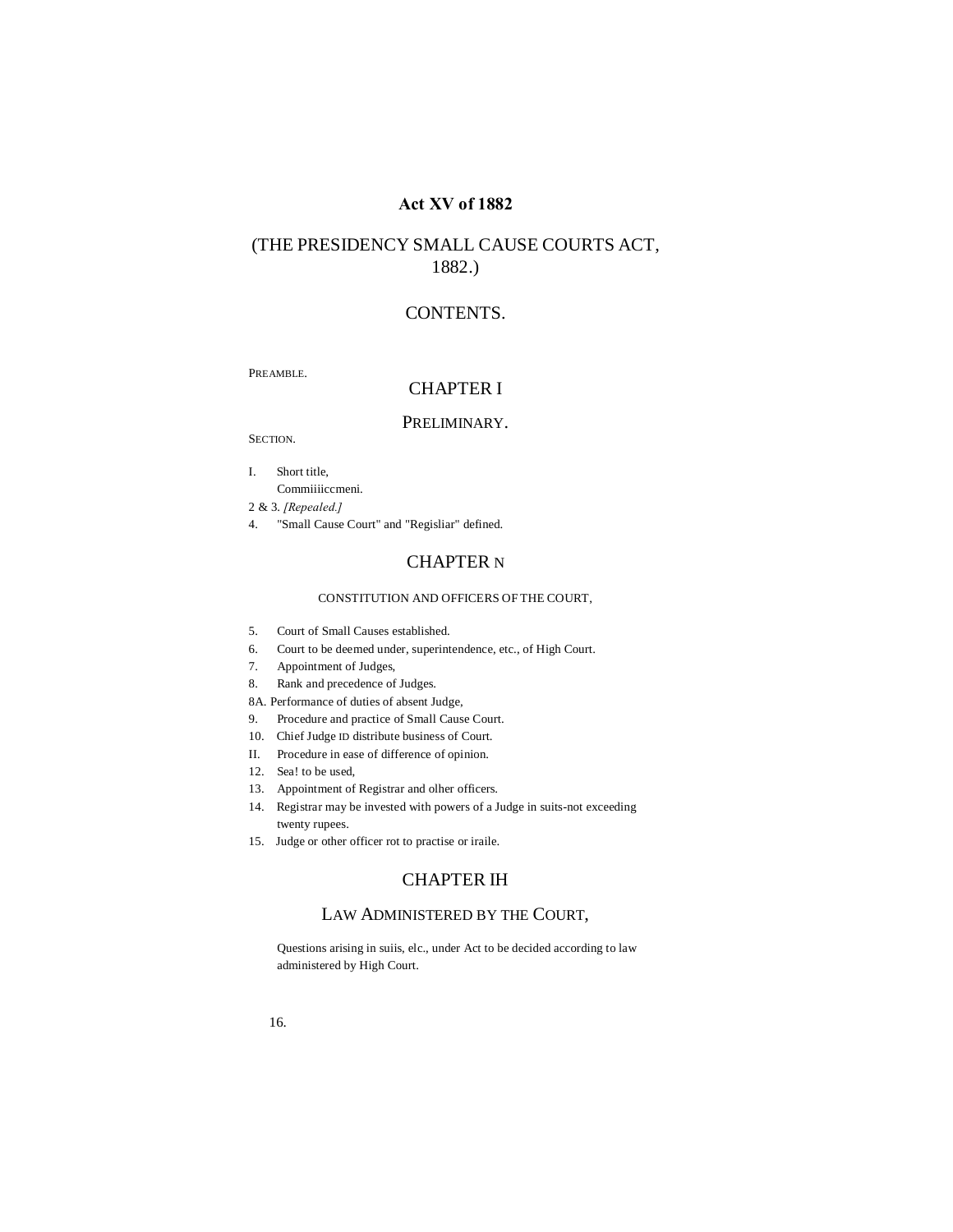of 1882.] *The Presidency Small Cause Courts Act, !S82.* <sup>371</sup> [Act XV

# CHAPTER IV JURISDICTION IN RESPECT OF SUITS.

### SECTION.

- 17. Local limits of jurisdiction of Court.
- 18. Suits in which Court has jurisdiction.
- ISA. Plaintiff may abandon suit against defendant resident out of jurisdiction.
- 19. Suits in which Court has no jurisdiction.
- 19A. Return of plaint,
- 20. *[ O m h t e d )*
- 21. Suits by and against officers of Court.
- 22. *[Omitted.]*

# CHAPTER V PROCEDURE IN SUITS

- 23. *[Repealed.]*
- 24. No written statement exccpi in cases of set-off.
- 25. Return of documents ^dmiiied in evidence.
- 26. Compensation payable by plaintiff to defendant in certain cases.
- 27. Decree-holder to accompany officcr executing warrant.
- 28. Things atiachcd to immovable property and removable by tenant to be deemed movable in execution.
- 29. Discharge of judgment-dcblor on sufficient security,
- 30. Court may in certain eases suspend execution of decree.
- 31. Execution of decree of Small Cause Court by other Courts, Procedure when decree transferred.
- 32. Minors may sue in ccrtain cases as if of full age.
- 33. Power to delegate non-judicial duties.
- 34. Rcgisuar lo hear and determine suits like a Judge. Proviso.
- 35. Registrar may execute all decrees with the same powers as a Judge.
- 36. Decrees and orders of Registrar to be subject to new trials as if made by a Judge.

# CHAPTER VI NEW TRIALS AND APPEALS.

- 37. General finaliiy of decrees and orders of Small Cause Court.
- 38. New trial of contested cases.
- 39. *{Omit led,]*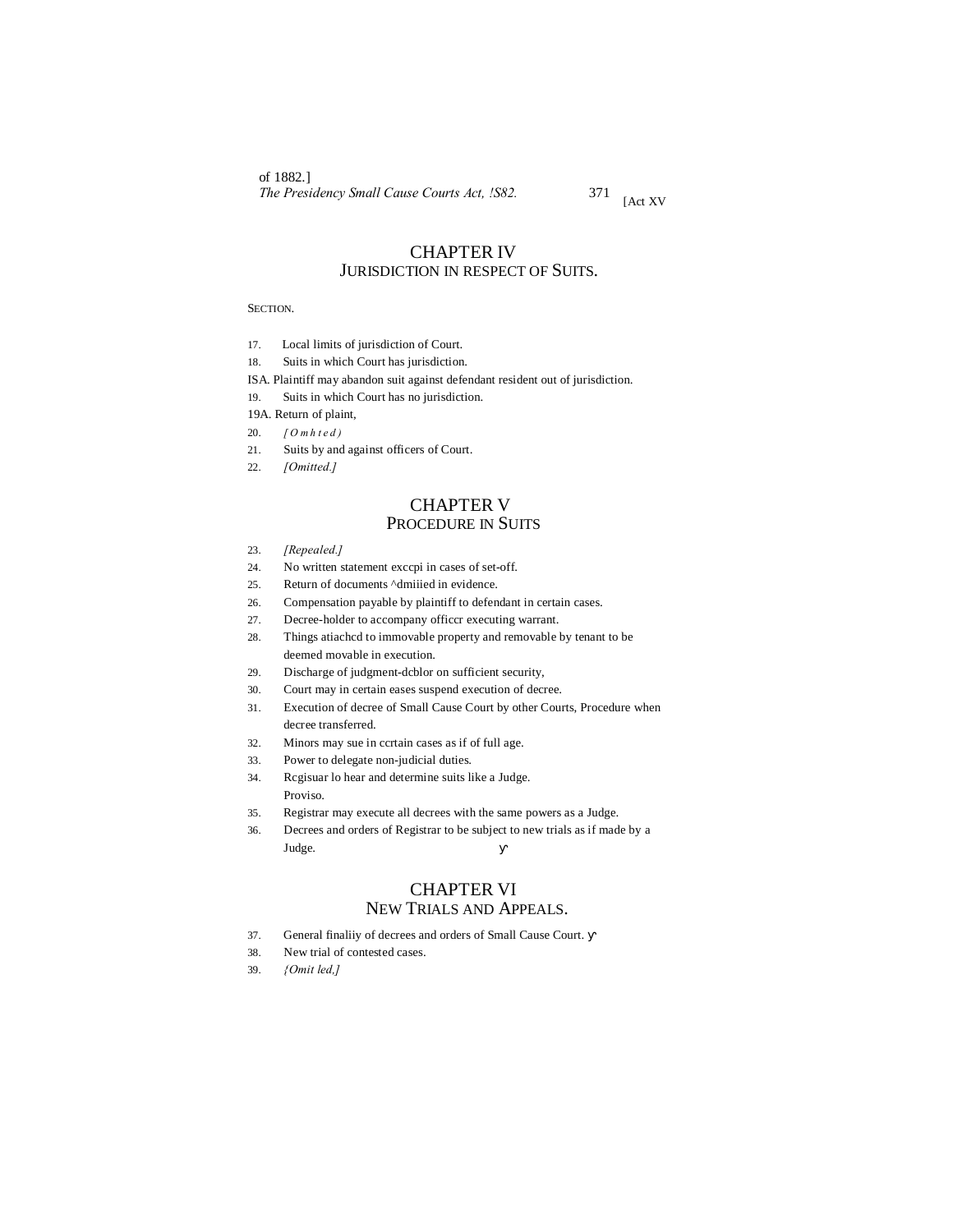SECTION,

- 39. *[Omitted.]*
- 40. *[Omitted.]*

# CHAPTER VN

# RECOVERY OF POSSESSION OF IMMOVABLE PROPERTY.

- 41. Summons against person occupying property without leave.
- 42. Service of summons.
- 43. Order for possession.
- 44. Such order to justify bailiff entering on property and giving possession. Bar to proceedings against Judge or officer for issuing, ctc., order or summons.
- 45. Applicant, if entitled to possession, not to be deemed trespasser for any error in proceedings.

Occupant may sue for compensation,

- 46. Liability of applicant obtaining order when not entitled. Application for order in such case an act of trespass.
- 47. Slay of proceedings on occupant giving security to bring suit against applicant.
- 48. Proceedings to be regulated by Code of Civil Procedure,
- 49. Recovery of possession no bar to suit to try title,

# CHAPTER VM

# DISTRESSES.

- 50. Local extent of Chapter. Saving of certain rents.
- 51. Appointment of bailiffs and appraisers.
- 52. Appointees to be public servants.
- 53. Application for distress-warrant.
- 54. Issue of distress-warrant,
- 55. Time for distress.
- 56. What places bailiff may force open.
- 57. Properly which may be seized.
- 58. Impounding distress.
- 59. Inventory. Notice of intended appraisement and sale. 'Copies of inventory and nolicc to'be filed.
- 60. Application to discharge or suspend warrant.
- 61. Claim to goods distrained made by a stranger.
- 62. Power to award compensation to debtor or claimant.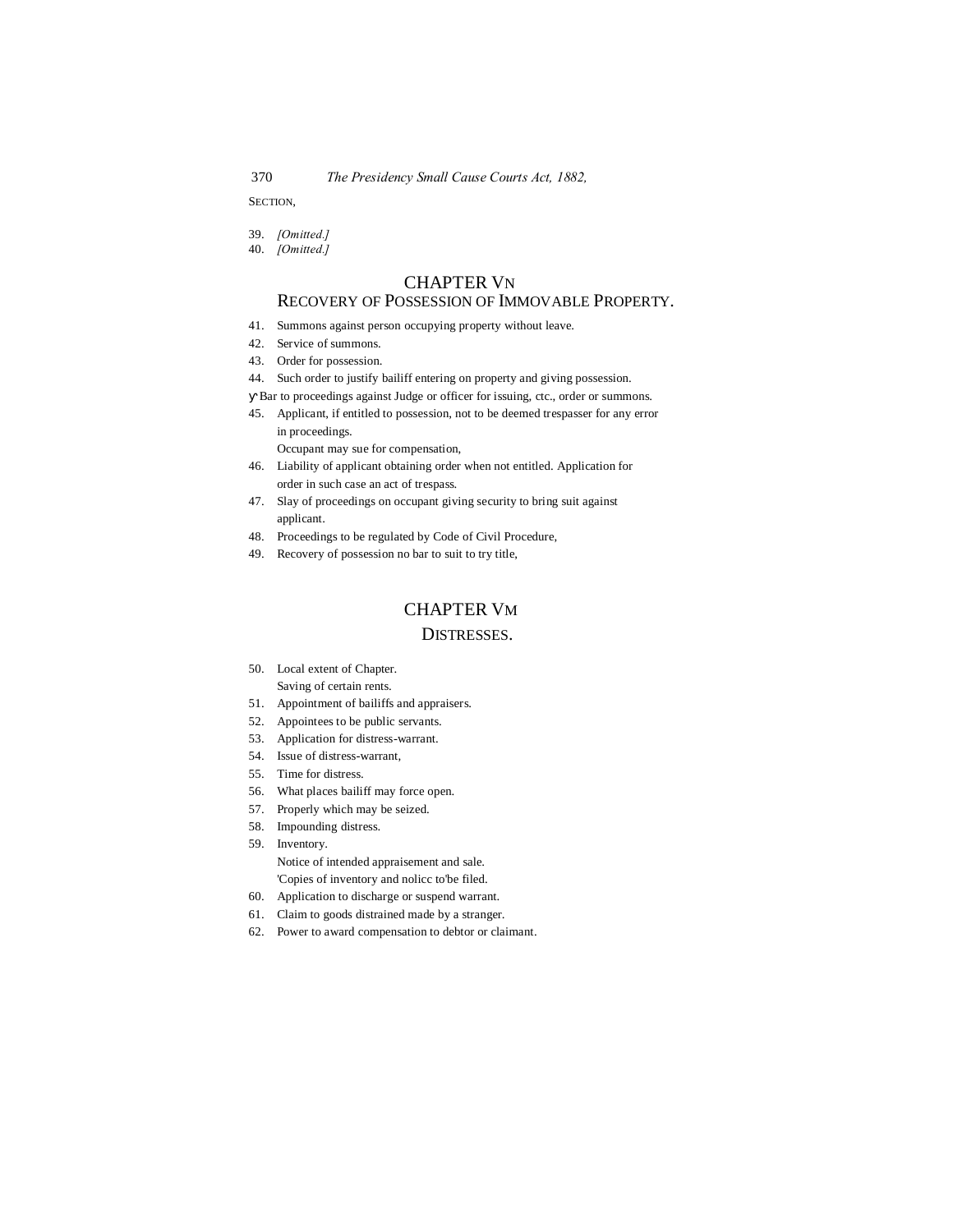# SECTION.<br>[Act XV

- 372 *The Presidency Small Cause Courts Act, 1882.* 63. *[Omitred.]*
- 64. Appraisement.
- Notice of sale. 65. Sale.
- Application of proceeds.
- 66. Costs of distresses.
- 67. Account of costs and proceeds.
- 68. Bar of distresses cxcepl under this Chapter. Penally for making illegal distresses.

# CHAPTER IX

# REFERENCES TO HIGH COURT.

- 69. Reference when compulsory.
- 70. Security to be furnished on such reference by party against whom contingent judgment given. If no such security given, party to be deemed to have submitted to judgment.

# **CHAPTERX**

# FEES AND *COSTS.*

- 71. Institution-fee.
- 72. Fees for processes.
- 72A. Conveyance chargcs for scrvice of certain processes.
- 72B. Fees for certain application.
- 72C. Fees for applications under section 38.
- 73. Repayment of half-fees on settlement before hearing.
- 74. Fees and costs of poor persons.
- 75. Power to vary fees. ,
- 76. Expense of employing legal practitioners.
- 77. Sections 3, 5 and 25 of Court-fees Act, 1870 saved.

# CHAPTER XI

# MISCONDUCT OF INFERIOR MINISTERIAL OFFICERS.

- 78. *[Repealed.] .*
- 79. Default of bailiff or other officer in execution of order or warrant.
- 80. Extortion or default of officers.
- 81. Court empowered to summon witnesses, etc.
- 82. Enforcement of order.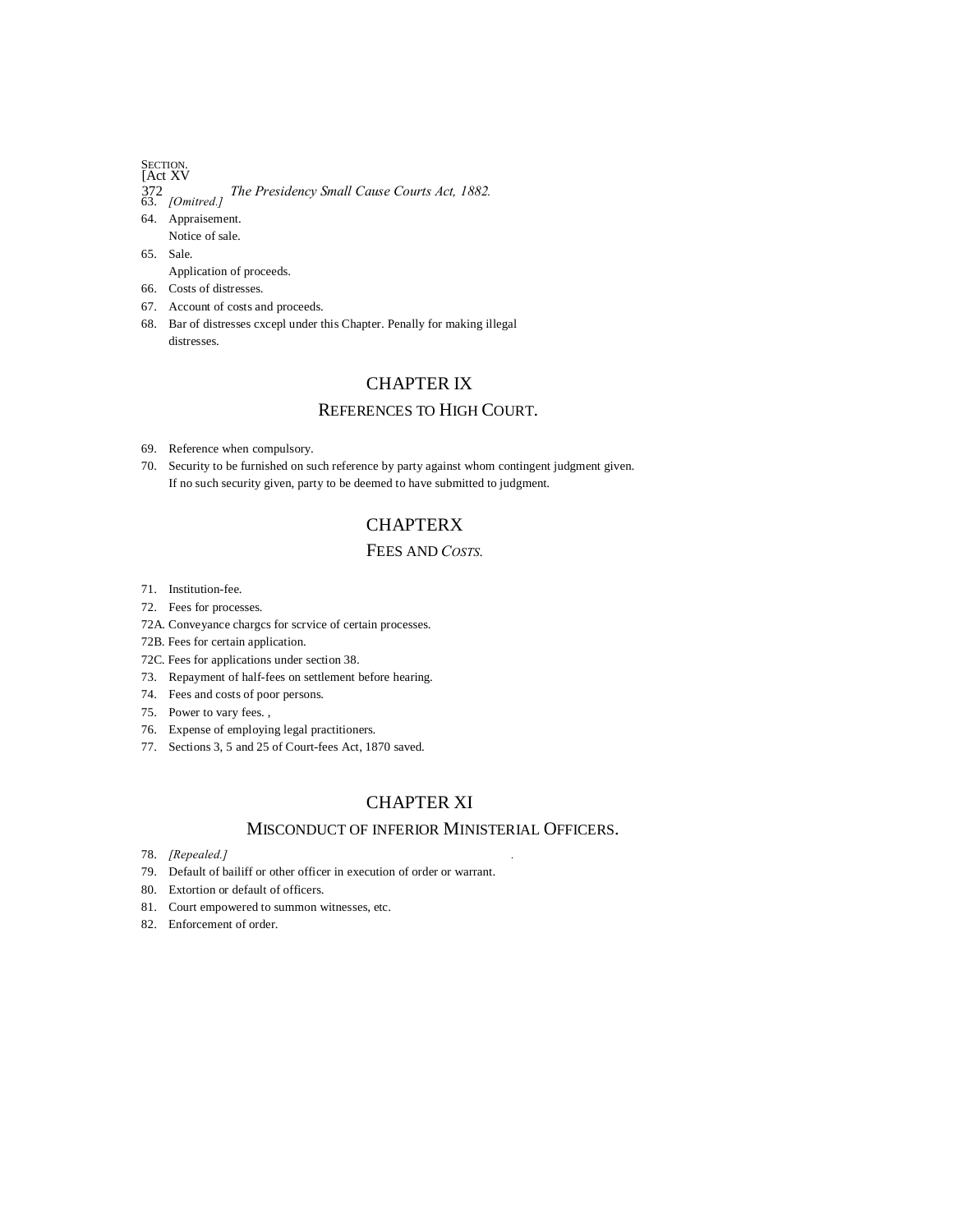<sup>370</sup> *The Presidency Small Cause Courts Act, 1882,* **or 1882.]**

# CHAPTER XN

# CONTEMPT OF COURT.

SECTION.

83 lo 86. *[Repeated.]*

87. Imprisonment or commiial of person refusing to answer or produce document.

88. Appeal from orders under'scciion 87.

# CHAPTER XJII

# MISCELLANEOUS.

- 89. Persons by whom >proc ess may be served.
- 90. Registers and returns.
- 91. Court lo furnish records, etc., called for by Slate Government or High Court.
- 92. Holidays and vacations.
- 93. Certain persons exempt from arrest by Court.
- 94. No suit lo lie upon decree of Court.
- 95. Placc of imprisonment.
- 96. Tender in suit for anything done under Act.
- 97. Limitation of prosecution.

# THE FIRST SCHEDULE. $\delta$

THE SECOND SCHEDULE. $\hat{O}$  [Repealed.]

THE THIRD SCHEDULE .  $\delta$  Forms of Affidavit, Warrant, Inventory, ETC. THE FOURTH SCHEDULE - FEES FOR SUMMONSES AND OTHER PROCESSES. THE FIFTH SCHEDULE.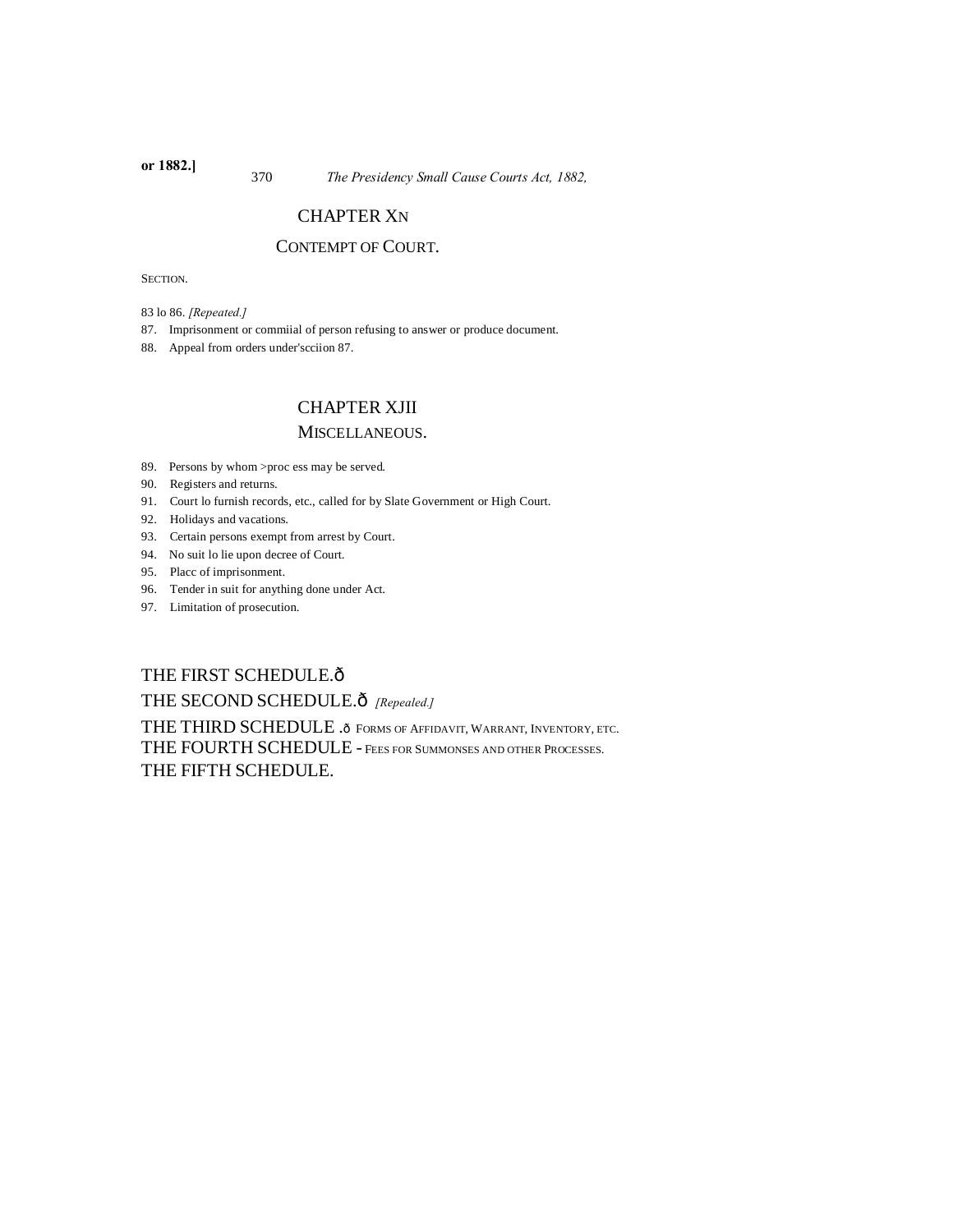| 370                                                                       | Act No. XV of 1882<br>The Presidency Small Cause Courts Act, 1882,                                                                                                                                                                                                                                                                                                                                                                                                              |
|---------------------------------------------------------------------------|---------------------------------------------------------------------------------------------------------------------------------------------------------------------------------------------------------------------------------------------------------------------------------------------------------------------------------------------------------------------------------------------------------------------------------------------------------------------------------|
|                                                                           | Act VII of 1892.<br>Act IH of 1899.<br>Act IV of 1906.<br>Act IX of 1912.<br>Act XXIII of 1917.<br>Ben. Act IV of 1922.                                                                                                                                                                                                                                                                                                                                                         |
| Ben. Act<br><b>AMENDED</b>                                                | XX of 1932.<br>Ben. AcL VIII of 1934.                                                                                                                                                                                                                                                                                                                                                                                                                                           |
|                                                                           | Wesl Ben. Acl XI of 1955.<br>West Ben. Acl XVI of 1958.<br>West Ben. Act XXXII of 1969.<br>Wesi Ben. Act LX of 1978.                                                                                                                                                                                                                                                                                                                                                            |
|                                                                           | Wesi Ben. Acl XLVIH of 1980.                                                                                                                                                                                                                                                                                                                                                                                                                                                    |
|                                                                           | Act XII of 1891.<br>Act vn of $1896$ .<br>Act V of 1908.                                                                                                                                                                                                                                                                                                                                                                                                                        |
| Acl                                                                       | XXXVin of 1920.                                                                                                                                                                                                                                                                                                                                                                                                                                                                 |
| <b>REPEALED IN PART</b>                                                   | Acl XII of 1927.<br>Acl I of 1938.                                                                                                                                                                                                                                                                                                                                                                                                                                              |
|                                                                           | West Ben. Act VII of 1948.                                                                                                                                                                                                                                                                                                                                                                                                                                                      |
| Act VII<br>REPEALED IN PAHT AND AMENDED                                   | Act I of 1895.<br>of 1912.<br>Acl X of 1914.                                                                                                                                                                                                                                                                                                                                                                                                                                    |
|                                                                           | (a)                                                                                                                                                                                                                                                                                                                                                                                                                                                                             |
|                                                                           | The Government of India (Adaptation of Indian Laws) Order,<br>1937.                                                                                                                                                                                                                                                                                                                                                                                                             |
| ADAPTED                                                                   | $(b)$ The Indian Independence<br>(Adaplialion of Centra! Acts and Ordinances) Order, 1948.<br>The Adaptation of Laws Order, 1950.<br>(c)<br>The Adaptation of Laws (No. 2) Order, 1956.<br>(d)                                                                                                                                                                                                                                                                                  |
|                                                                           | [17th March, 1882.} An Act to consolidate and amend the law relating to the Courts of Small Causes established<br>in the Presidency-towns. WHEREAS it is expedient to consolidate and amend the law relating to the Courts of<br>Small Causes established in the towns of Calcutta, Madras and Bombay; II is hereby enacted as followsô<br>CHAPTER I PRELIMINARY,                                                                                                               |
|                                                                           | 1. This Acl may be called the Presidency Small Cause Courts Act, 1882; and it shall come into force on the firsl                                                                                                                                                                                                                                                                                                                                                                |
|                                                                           | day of July, 1882.                                                                                                                                                                                                                                                                                                                                                                                                                                                              |
| Supplement, page 204; and <i>ibid.</i> . 1882, Extra Supplement, page 43. | Preamble.<br>Fur Suwmem of Objects and Reasons, see the <i>(Jaieue of India, 1880</i> , Pi. V, page 376; for first Report<br>or the Select Commutes, see ibid., 1881, Pt. V, page 381; for further Report of the Select Committee, see ibid.,<br>1882, Pt. V, page 3; for Proceedings in Council, jee <i>ibid.</i> , Supplement, 1880, pages 1394 and 1433; <i>ibid.</i> , 1882,<br>For portions of the Code of Civil Procedure extended to the Presidency Small Cause Court at |

Calcutta, *see* Schedule A to Rules of Practice, *Calcutta Gazette* of 1910, Part 1, page 814. "In its application to West Bengal only.

Short tide. Commencement.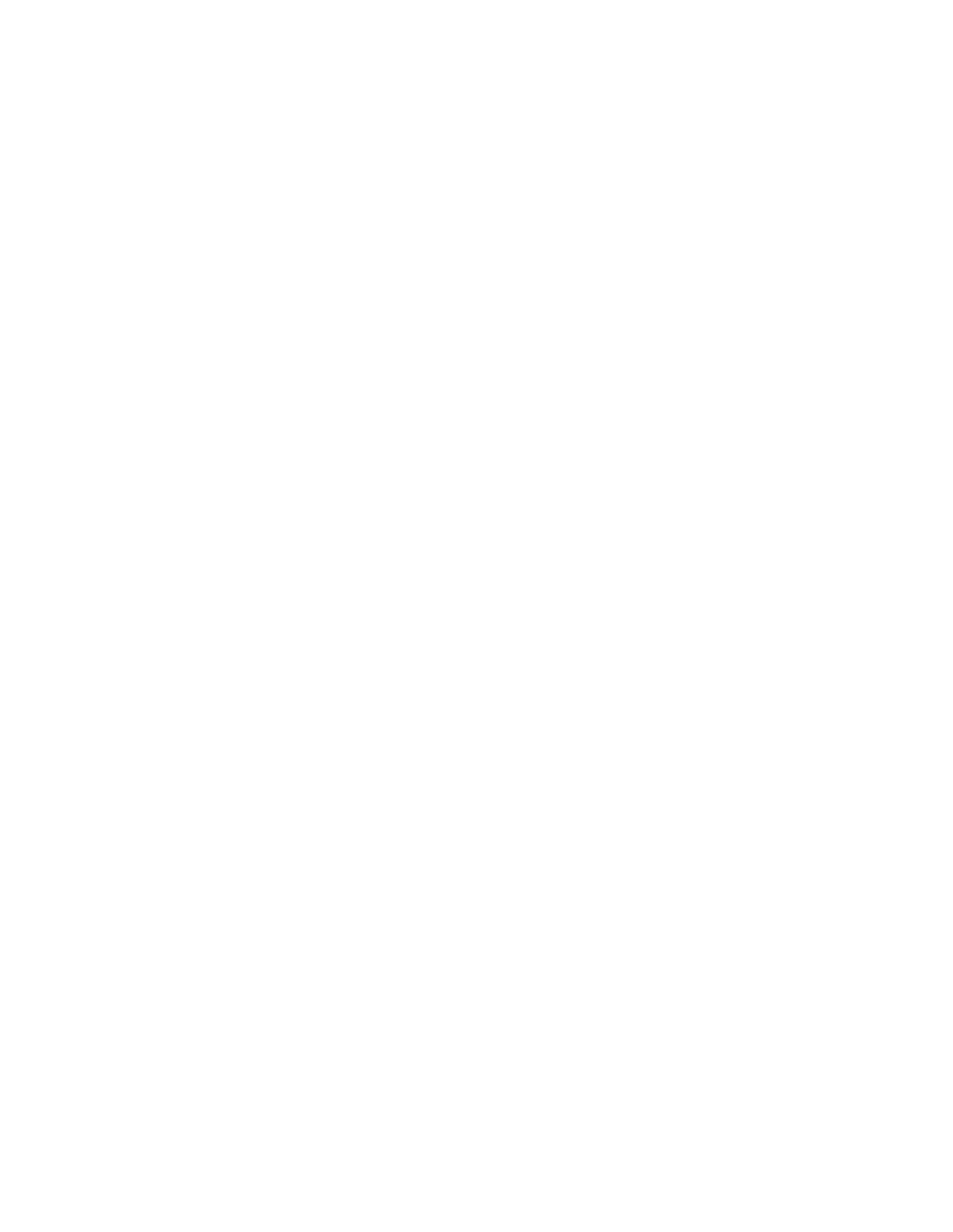### 376 *The Presidency Small Cause Come Act Seb882.5. J* [Act XV] *(Chapter !.—Preliminary.—Sections 2-4.—Chapter II.— Constitution and Officers of the*

Bui nothing herein contained shall affect the provisions of the Army Acl '1 "scciion 151, or ihe rights or liabilities of any person under any decrec passed before that day.

2. *[Repeal of enactments.]—Rep. by the Repealing Act, 1938 (I of 1938), s. 2 and Sch. and the West Bengal Repealing and Amending Act, 1948 (West Ben. Act VII of 1948), s. 3 and Second Sch.*

3. *[Amendments of Acts.]—Rep. by the Repealing Act, 1938 (I of 1938), s. 2 and Sch. and the West Bengal Repealing and Amending Act, 1948 (West Ben. Act VII of 1948), s. 3 and Second Sch.*

"Small Cause Couri" and "Registrar" defined.

 $\overline{a}$ 

4. In this Act, "the Small Cause Court" means the Court of Small Causes constituted under this Act in the town of Calcutta, Madras or Bombay, as the case may be,<sup>2</sup>[and the expression "Registrar" includes a Deputy Registrar.]

The words "and ihe High Court shall hive, in respect of ihc Small Cause Court, the same powers as it has under the twenty-fourth and twenty-fifth of Victoria, Chapter 104, section 15, in respcct of Court subject lo its appellate jurisdiction" were omitted by s. 3(i'D of the Presidency Small Cause Courts (West Bengal Amendment) Act\* 1958 (West Ben. Act XVI of 1958). '

'Substituted for the.-word "Provincial" by paragraph *4 ( 1 )* of the Adaptation of Laws Order, 1950.

'Substituted by s. 3 of the Presidency Small Cause Courts Acl, 1899 (III of 1899) for the original s. 8A which had been inserted by s. 4 of the Presidency Small Cause Courts Act, 1895 (I of 1895).

'Substituted for the words "the qualifications required by section 7" by para, 3 and the First Schedule lo ihc Government of India (Adaptation of Indian Laws) Order, 1937.

'Substituted for the original section by s. 5 of the Presidency Small Cause Courts Act, 1895 (I of 1895).

'Inserted by s. 4 of [be Presidency Small Cause Courts Acl, 1899 (III of

1899). Code-28

'Set foot-note 2 on page 377, *anU-*

'Substitulcd for the original section by para. 3 and the First Schedule to the Government of India (Adaptation of Indian Laws) Order, 1937.

'Added by s. 6 of the Presidency Small Cause Courts Act, 1895 (I of 1895), The words "Acl of Parliament of Ihe United Kingdom or Central Acl or Provincial Act or Act of the Legislature of a Part A Slate or a Pan C Stale" were originally substituted for the words "Act of Parliament or Acl of the Central Legislature or any Legislature established in a Province of India" by para. 3 and Ihc First Schedule of the Adaptation of Laws Order, 1950, Thereafter the words "Smlc Aci" were substituted for the words "Act of the Legislature of a Part A State or a Part C Stale" by para. 3 and ihc Schedule of the Adaptation of Laws (No, *2)* Order, L95fi.

'The words within square brackets were substituted for the words "the Small Cause Court shall have jurisdiction to try alt suits of a civil natureô " by s. 3 of the Presidency Small Cause Courts (West Seagal Amendment) Act, 1980 (West Ben. Act XLVIII of 1980).

The words "does not exceed five thousand rupees" were substituted for the original words "does not exceed two thousand rupees" by s. 3 *(J)* of the Presidency Small Cause Courts (West Bengal Amendment) Acl, 1969 (West Ben. Acl XXXII of 1969) and subsequently, the words within square brackets were substituted by s. 3 (!) of the Presidency Small Cause Courts (West Bengal Amendment) Act, 1978 (West Ben. Act LX of 1978).

'Added by s. 7 of the Presidency Smalt Cause Courts Act, 1895 (i of 1895).

'The words "not exceeding five thousand rupees" were substituted fo; the original words "not weeding two thousand rupees" by s. 3 *(2)* of Presidency Small Cause Courts (West Bengal Amendment) Act. 1969 (West Ben. Act XXXII of 1969) and subsequently, the wofds within square brackets were substituted by s. 3 *(2)* of Ihe Presidency Small Cause Courts (West Bengal Amendment) Act, [978 (West Ben. Act LX of 1978).

'The words "a Pan A Slate or a Pari C Stale" were originally substituted for the words "the Provinces", by para. 3 and the First Schedule of the Adaptation or Laws Order, 1950. Thereafter the word "India" was subsLiluied for Ihe words "a Pan A Stale or a Part C Stale" by para. 3 and ihe Schedule lo the Adaptation of Laws (No. 2) Order, 1956.

inserted by s. 8 or the Presidency Small Cause Courts Act. 1895 (I of

1895).

'Paragraph *(b)* was substituted for the following paragraph, namely :ô "(b) mils concerning any act done by or by Order of the Central Government. i [he Crown Representative or Ihe Provincial Government." by s. 3 and the First Schedule of the Government of India (Adaptation of Indian Laws) Order, 1937.

•The words "ihe Crown Representative" were omiilcd by para. 3 and the First Schedule lo the Adaptation of Laws Order, 1950.

'Sec foot-note 2 on page 377, nn re.

*<sup>1</sup>See* now the Code of Civil Procedure, ] 90S (Act V of 1908).

These words were inserted by s. 2 of Presidency Small Cause Courts Act, 1895 (I of 1895),

<sup>&#</sup>x27;Substituted for the original section by para. 3 and the First Schedule to the Government of India {Adaptation of Indian Laws) Order, 1937.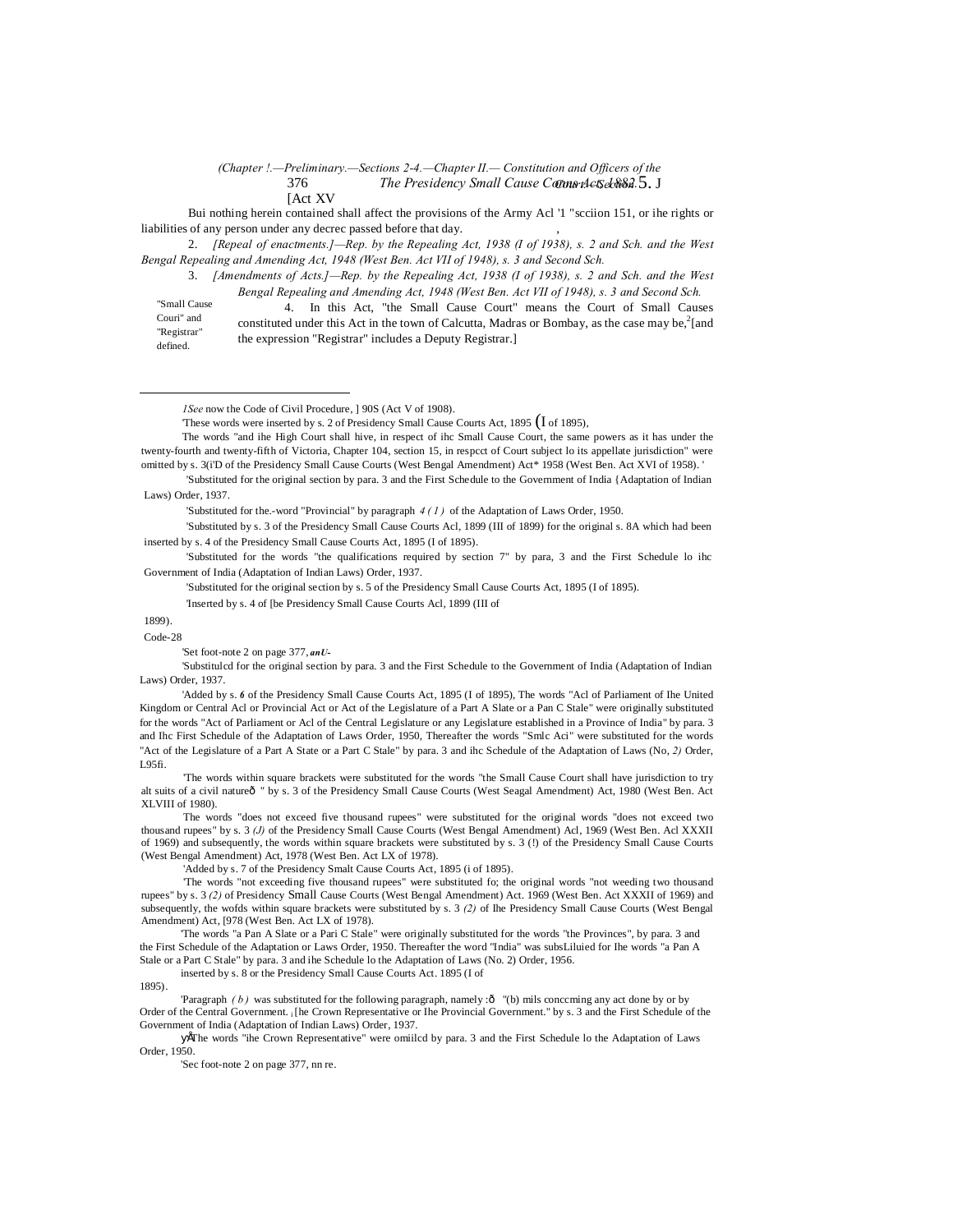# of 1882. CHAPTERN CONSTITUTION eNNED OF FILL ERS OF THE COURT. 371

Courts of Small Causes c^tabli&hcd.

Court to be deemed under superintendence. etc., of High Court.

Appointment or Judges,

44 &45 Rank and precedient cons8. **xrvor** Judges. 1832. XVllIo Performance of duties of abscm Judge.

5. There shall be in each of the towns of Calcutta. Madras and Bombay a Court, to be called the Court of Small Causes of Calcutta, Madras or Bombay, as the case may be.

The Small Cause Court shall be deemed to be a Court subject to the superintendence of  $3$ [the High Court al Calcutta,] Madras or Bombay, as the case may be, within the meaning of the Letters Patent, respectively, dated the twenty-eighth day of December, 1865, for such High Courts, and within the meaning of the "'Code of Civil Procedure, 1882<sup>5</sup> [and to be a Court subordinate to the High Court within the meaning of section

### 6 of the Legal Practitioners Act, 1879.]

# # \* \* \* *(Chapter If.—Constitution and Officers of the Court.*—*Sections 7—9.)*

<sup>1</sup>7. There shall be appointed from time to lime a Chief Judge of ihe Small Cause Court and as many olhcr Judges as the '[State] Government ihinks fit.

8. The Chief Judge shall be the first of [he Judges in rank and precedence.

The other Judges shall have rank and precedence as the  $2$ [Staic] Government may, from time to lime, direct.

During any absence of the Chief Judge or any Judge of the said Court, or during the period for which any Judge is acting as Chief Judge, ihc  $2$ [Slale] Government may appoint any person, having "[the requisite qualifications], lo act as Chief Judge or Judge of the said Court, as (he ease may be.

*(2)* Every person so appointed shall be authorised lo perform the duties of the Chief Judge or a Judge of the said Court until ihe return of the absent Chief Judge or Judge, or of ihe Judge acting as Chief Judge, or until the <sup>2</sup>[Siale] Government sees cause to cancel the appointment of such acting Chief Judge or Judge, as the case may be.

s 9. (J) The High Court may, from time to lime, by rules having the force of  $\lambda = \lambda$  . The set of  $\lambda$  is the set of  $\lambda$  is the set of  $\lambda$  is the set of  $\lambda$  is the set of  $\lambda$  is the set of  $\lambda$  is the set of  $\lambda$  is the set of  $\lambda$  is the set of  $\lambda$  is the set of  $\lambda$  is the set of  $\lambda$  is th

f a) prescribe ihe procedure to be followed and ihc practice lo be observed by the Small Cause Court either in supersession of or in addition lo any provisions which were prescribed with respect to the procedure or practice of the Small Cause Court on or before ihe thirty-first day of December, 1891, in or under this Act or any olher enactment for the lime being in force ; and

Procedure and practice of Small Cause Court,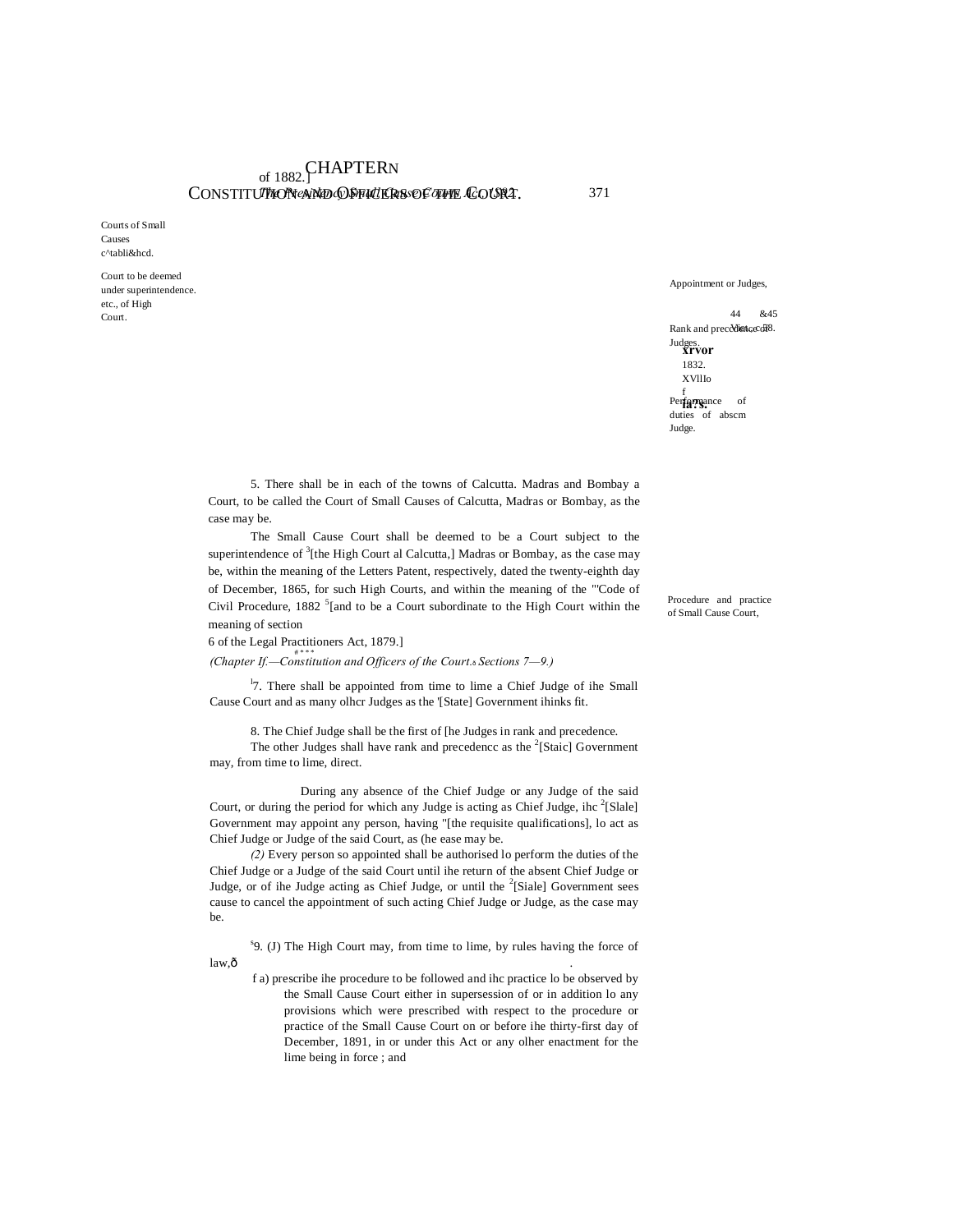378<br>[Act XV

*<sup>6</sup> [(aa)* empower the Registrar lo hear and dispose of undefended suits and interlocutory applications or matters, and]

*(b)* cancel or vary any such rule or rules.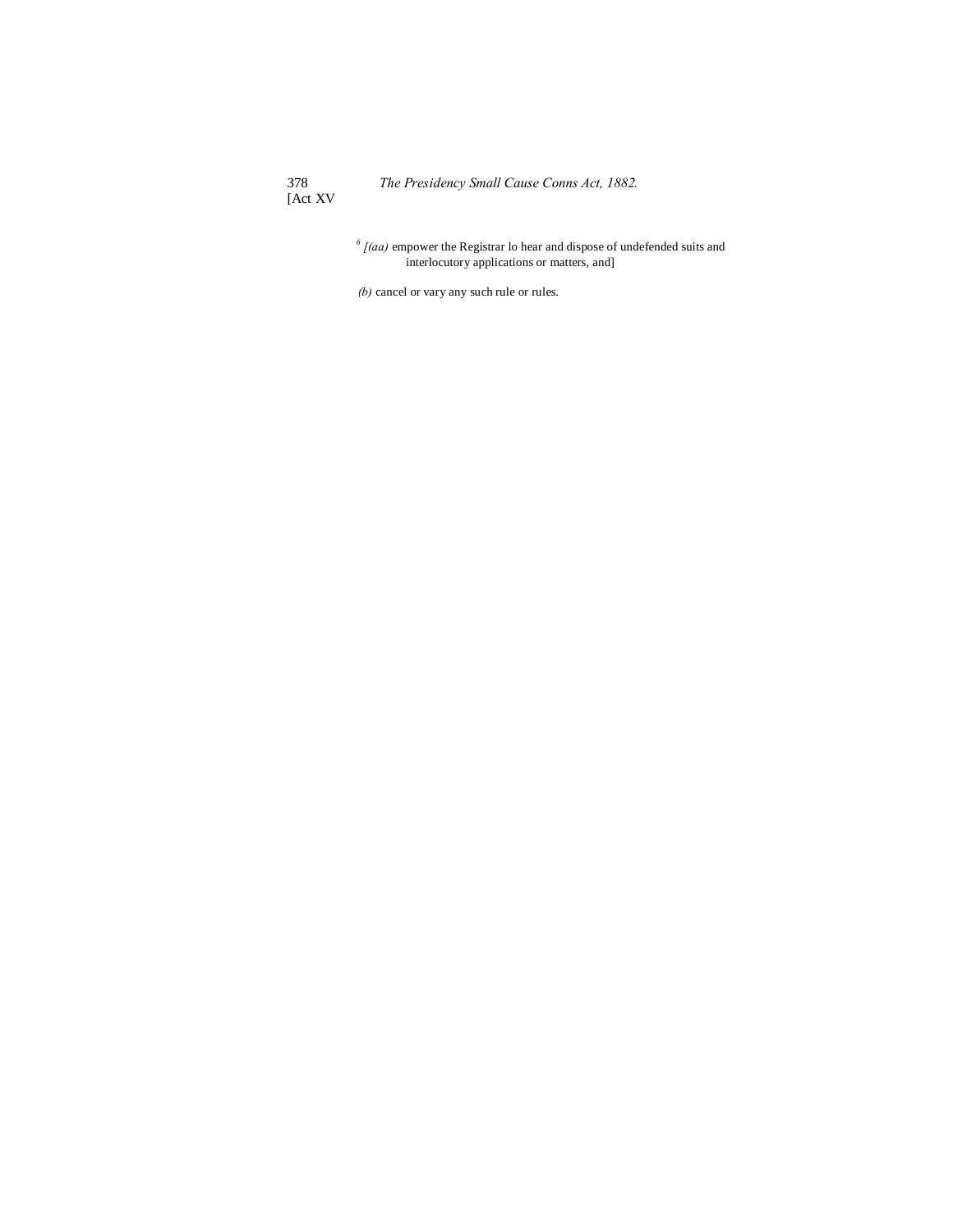### *(Chapter 11.—Constitution and Officers of the Court.—Sections. 10—14.)*

Rules made under this section may provide, among other matters, for the exercise by one or more of the Judges of the Small Cause Court of any powers conferred on the Small Cause Court by this Act or any other enactment for the time being in forcc.

*( 2 )* The law, and any rules and declarations made, or purporting to be made, thereunder, with respect to procedure or practice, in force or treated as in forcc in the Small Cause Court on the thirty-first day of December, 1894, shall be in force, unless and until cancclled or varied by rules made by the High Court under this scction.

*10.* Subjcct to such rules, the Chief Judge may, from time to time, make such arrangements as he thinks fit for the distribution of the business of the Court among the various Judges thereof.

*11.* Save as hereinafter otherwise provided, when two or more of the Judges sitting together differ on any question, the opinion of the majority shall prevail, and, if the Court is equally divided, ihe Chief Judge, if he is one of the Judges so differing, or, in his abscnce, the Judge first in rank and precedence of ihe Judges so differing, shall have the casting voicc.

*12.* The Small Cause Court shall use a seal of such form and dimensions as are for the lime being prescribed by ihe  $\frac{1}{3}$ [Siatc] Government.

! I3. There shall be appointed an officer lo be callcd the Registrar of the Court who shall be the Chief Ministerial Officer of the Court; there shall also be appointed a Deputy Registrar and as many clerks, bailiffs and other ministerial officers as may be neccssary for the administration of justice by the Court and for ihe excrcisc and performance of the powers and duties conferred and imposed on ii by this Act or any other law for the lime being in force. .

The Registrar and other officers so appointed shall exercise such powers and discharge such duties, of ministerial nature, as the'Chief Judge may, from time to lime, by rule dircci.

14. The '[State] Government may invest the Registrar with the powers of a Judge under this Act for the trial of suits in which the amount or value of the subjectma tier docs not excecd twenly rupees. And, subject lo the orders of the Chief Judge, any Judge of Ihe Small Cause Court may, whenever he thinks fit, transfer from his own file to Ihe file of the Registrar any suit which the latter is competent to try.

Chief Judge lo distribute business of Cou ri. Procedure in case of difference of opinion.

Seal to be used.

Appointment of Registrar and other officers.

Registrar may be invested with powers of a Judge in suits not exceeding twenty rupees.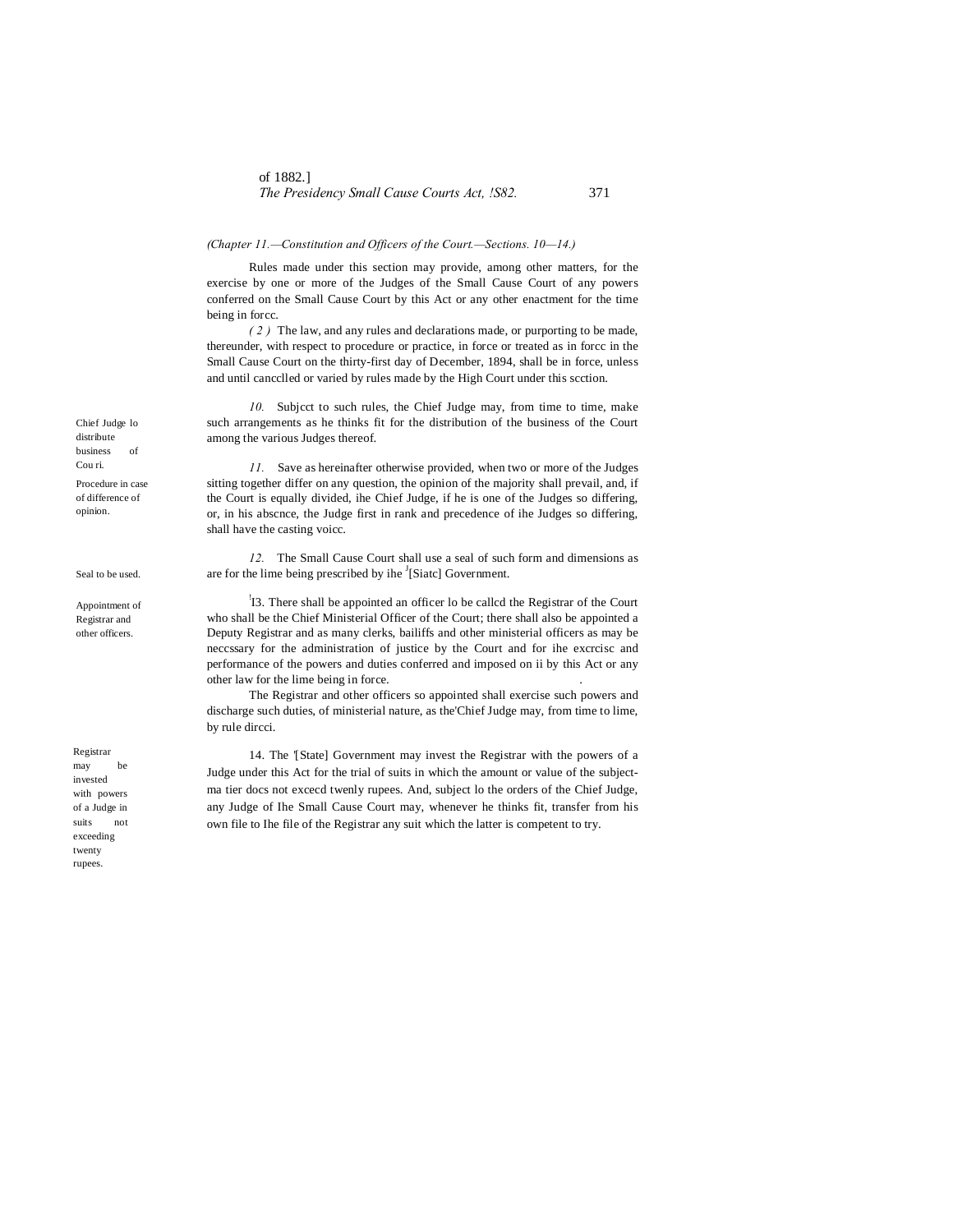380 *The Presidency Small Cause Conns Act, 1882.* [Act XV

*(Chapter II.—Constitution and Officers of the Court.—Section J5.—Chapter ill.— Law administered by the Court.—Section 16.—Chapter IV.—Jurisdiction in respect of suits.—Section 17.)*

*l Explanation,—* For the purpose of this section an application for possession under section 4] shall be deemed to be a suit.

15. No Judge or other officer appointed under this Act shall, Judge or oihcr during his continuance as such Judge or officer, cither by himself or as officer not to a partner of any other person, practise or act, cither directly or indirectly, practise or as an aclvocatc, attorney, *vakil* or other legal practitioner, or be concemcd, if a decipher on his own account or for any other person, or as the partner of any other person, in any trade or profession.

Any such Judge or officcr so practising, acting, or concerned shall be deemed to have committed an offenec under section 168 of the XLV of Indian Penal Code. 1860. Nothing herein contained shall be deemed to prohibit any such

Judge or officer from being a member of any company incorporated or registered under Royal Charter, Letters Pateni, <sup>2</sup>[Acl of Parliament of the United Kingdom or Central Act or Provincial Act or State Act.]

# CHAPTER M

# LAW ADMINISTERED BY THE COURT.

16. All questions, other than questions relating to procedure or praclicc, which arise in suits or other proceedings under this Acl in the Small Cause Court shall be dealt with and determined according to the law for the time being administered by the High Court in the exercise of its ordinary original civil jurisdiction.

# CHAPTER IV

### JURISDICTION IN RESPECT OF SUITS.

17. The locai limits of ihc jurisdiction of each of the Small Cause Courts shall he the local Jimils for the time being of the ordinary original civil jurisdiction of the High Court.

Questions arising in suits, ctc., under Acl lo be declared according to law administered by High Court.

LocnI limits of jurisdiction of Court.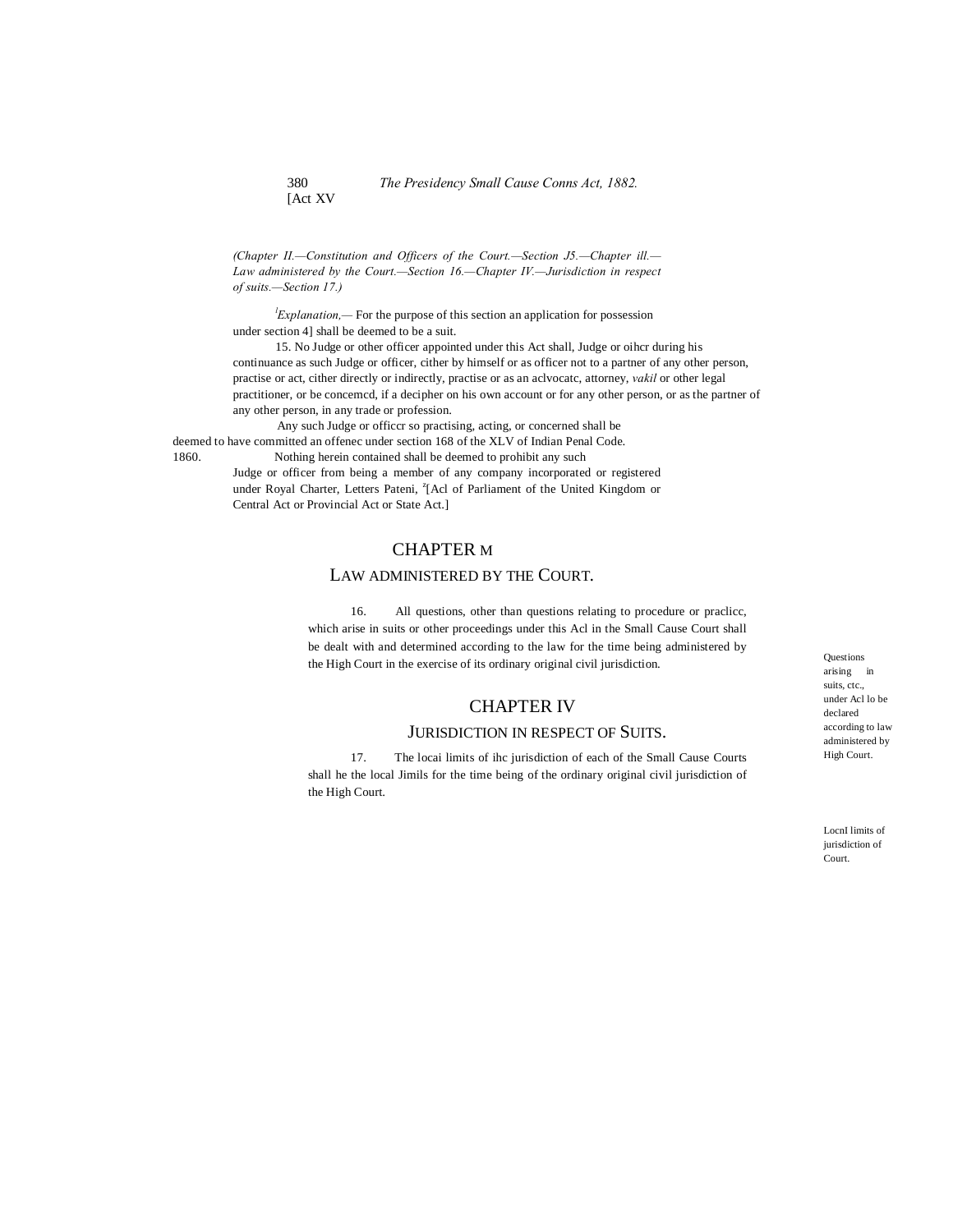### *(Chapter IV.—Jurisdiction in respect of Suits.—Section 18.)*

18. Subject to the exceptions in section 19, '[the Small Cause Court shall have jurisdiction and the High Court shall not have jurisdiction to try all suits of a civil natureô ]

when the amount or value of the subject-matter<sup>2</sup>[does not excecd ten thousand rupees]; andô

- *( a )* the causc of action has arisen, either wholly or in part, within the local limits of the jurisdiction of ihe Small Causc Court, and ihe leave of the Court has, for reasons to be recorded by ii in writing, been given before the institution of the suit, or
- *( b )* all the defendants, at the time of ihe institution of the suit, actually and voluntarily reside, or carry Dn business, or personally work for gain, within such local limits ; or
- *( c )* any of the defendants at the time of institution of the suil, actually and voluntarily resides, or carries on business, or personally works for gain, within such local limits, and cither the leave of the Court has been given before the institution of the suil, or the defendants who do not reside, or cany on business, or personally work for gain, as aforesaid, acquiesce in such institution :

<sup>3</sup>Provided that where Ihe causc of action has arisen wholly within the local limits aforesaid, and the Court refuses lo give leave for the institution of (he suit, it shall record in writing its reasons for such refusal.

*Explanation I.* ô When in any suil the sum claimed is, by a setoff admitted by both parties, reduced to a balance <sup>1</sup>[not exceeding ten thousand rupees] the Small Cause Court shall have jurisdiction to try such suit.

*Explanation If.* $\delta$  Where a person has a permanent dwelling at one place and also a lodging at another placc far a temporary purpose only, he shall be deemed lo reside at both places in respect of any causc of action arising at the place where he has such temporary lodging.

Suits in which Conn has jurisdiction,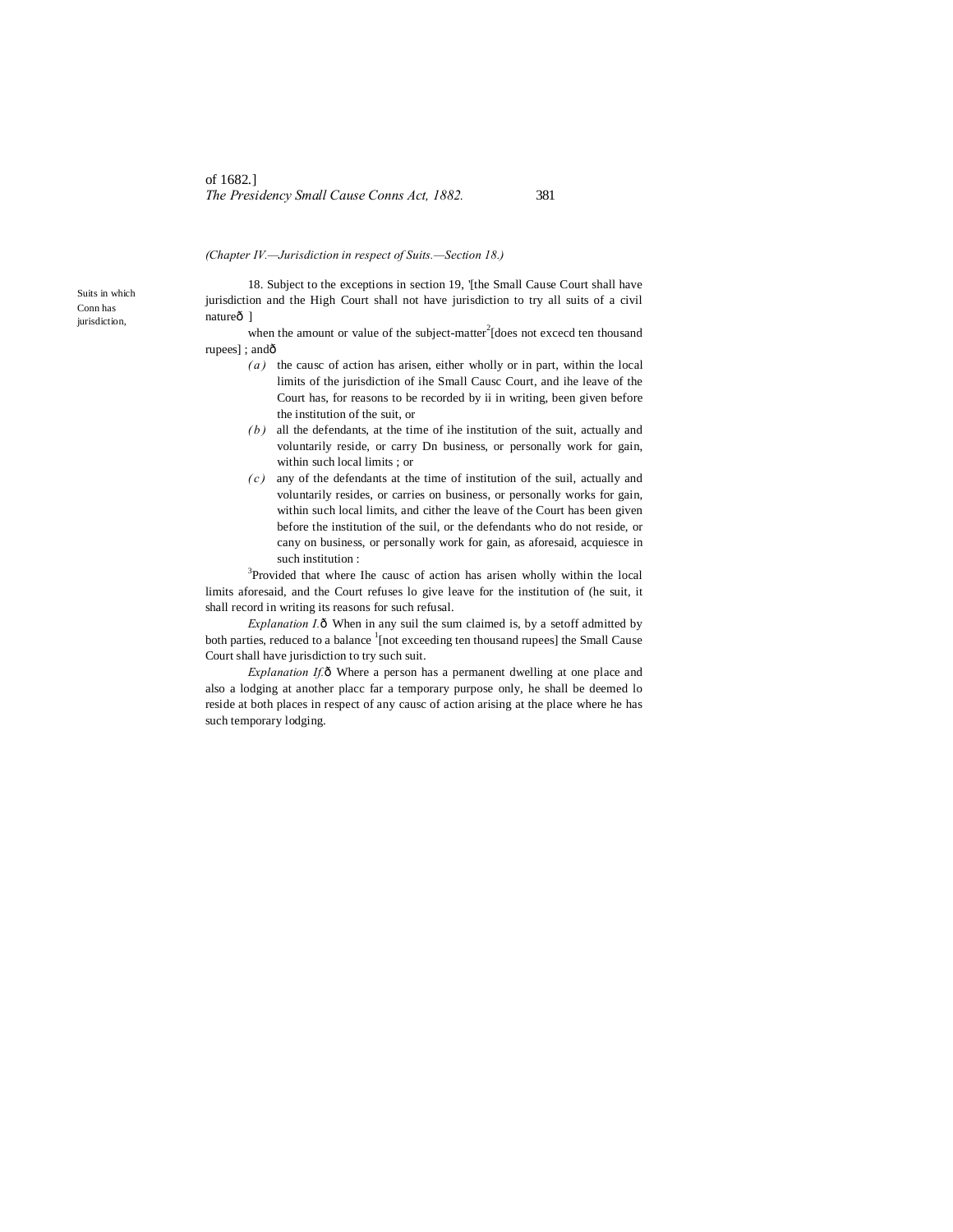### 372 *The Presidency Small Cause Courts Act, 1882.*

### *(Chapter IV,—Jurisdiction ii\ respect of Suits.—Sections ISA, 19.)*

*Explanation III.*  $\delta$  A Corporation or Company shall be deemed to cany on business a( its sole or principal officc in '[India] or, in respcci of any cause of action arising at any place where it has also a subordinate officc, ai such place.

 $218A$ . The Small Cause Court may allow a plaintiff at or before the first hearing of a suit in which a joint and several liability is alleged on a cause of action arising either wholly or in part wiihin the local limits of the jurisdiction of the Court to abandon (he suit as against any defendant who does not reside or cany on business or personally work for gain wiihin such local limits, and to sue for a decree against such defendants only as do so reside, carry on business or personally work for gain.

19. The Small Cause Court shall have no jurisdiction in—

- (a) suits concerning [he assessment or collection of [he revenue ;
- $3(b)$  suils concerning any acl done by or by order or ihe Central Government, "\* \* \*\*\*\*\*\*\*\* or by the  $B[Siate]$  Government;

suits concerning any act ordered or done by any Judge or judicial officer in the execution of his officc, or by any person in pursuance of any judgment or order of any Court or any such Judge or judicial officer ;

| suits |               | for the recovery of immovable property;                                           |
|-------|---------------|-----------------------------------------------------------------------------------|
| suils |               | for ihc partition of immovable property;                                          |
| suits |               | for the foreclosure or redemption of a mortgage of immovable property;            |
| suits |               | $(c)$ for the determination of any other right lo or interest in immovable        |
|       |               | property;                                                                         |
|       |               | suils for the specific performance or rescission of contracts; suits to obtain an |
|       |               | injunction ;                                                                      |
| suits | $(d -$        | for the cancellation or rectification of instruments; suils to enforce a          |
| trust |               |                                                                                   |
| suits | (e)           | for a general average loss and suits on policies of insurance on sea-             |
|       |               | going vessels;                                                                    |
| suits | )<br>if)      | for compensation in respect of collisions on the high seas;                       |
|       | $^{\prime}$ g |                                                                                   |
|       |               |                                                                                   |
|       | (1            |                                                                                   |
|       |               |                                                                                   |
|       |               |                                                                                   |
|       |               |                                                                                   |
|       |               |                                                                                   |

- *)*
- *( k*
- *)*
- *( I*
- *)*
- *( M )*

PJaimiff may abandon soil against defendant resident out of jurisdiction.

Suits in which Court has no jurisdiction.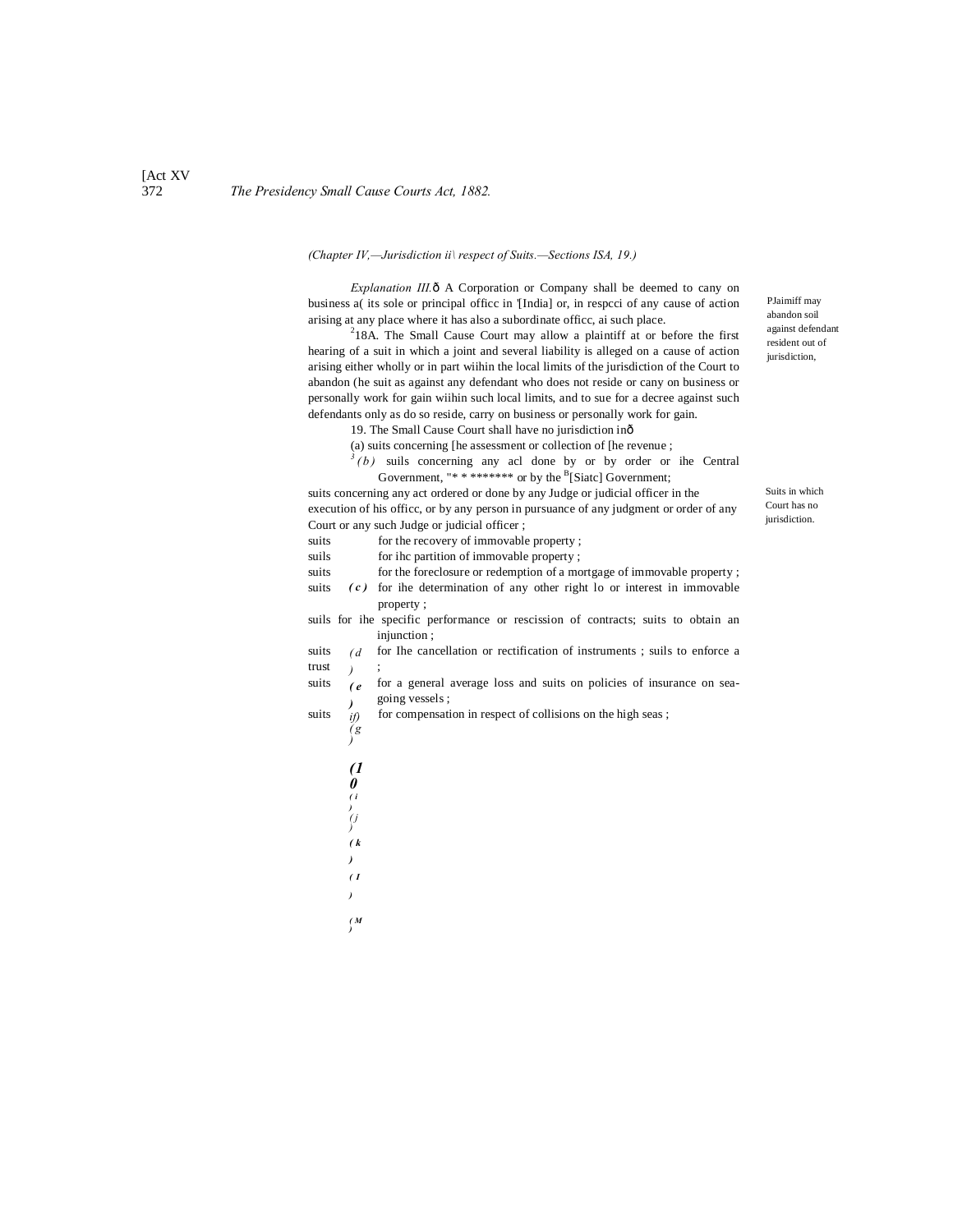*(Chapter IV.—Jurisdiction in respect of Suits.—Section 19A.)*

- *( n )* suits for compensation for the infringement of a patent, copyright or trade-mark ;
- *( o )* suits for a dissolution of partnership or for an account of partnershiptrans actions ;
- $(p)$  suits for account of property and its due administration under the decree of the Court ;
- *( q )* suits for compensation for libel, slander, malicious prosecution, adultery or breach of promise of marriage ;
- (r) suits for the restitution of conjugal rights or for a divorce ;
- *( s )* suits for declaratory dccrces ;
- $(t)$  suits for possession of a hereditary office ;
- (u) suits against Sovereign Princes or Ruling Chiefs, or against Ambassadors or Envoys of Foreign States ;
- (v) suits on any judgment of a High Court ;
- (w) suits the cognizance whereof by the Small Cause Court is Return of barred by any law for the time being in forcc.

'19A. Whenever the Court finds that for want of jurisdiction it cannot finally determine the question at issue in the suit, it may at any stage of the proceedings return the plaint to be presented to a Court having jurisdiction to determine the question. When the Court so returns a plaint, il shall comply with the" provisions of the second paragraph of scction 57 of the Code of Civil Procedure,  $ISS2<sup>3</sup>$ , and make such order Xiv of wilh respect to costs as it may think just, and the Court shall for the  $^{8\&2}$ <sup>t</sup> purposes of the Indian Limitation Acl, 1877<sup>4</sup>, be deemed to have been xv of unable to entertain the suil by reason of defect of jurisdiction. When a 1877. plaint so returned is afterwards presented to a High Court, credit shall be given to the plaintiff for the amount of the court-fee paid in the Small Causc Court in respect of the plaint in the levy of any fees which according lo the practicc of the High Court are credited to the Government.

'The words 'Tar (he recovery of a wife" were repealed by s. 3 and Sch. [[ of the Repealing and Amending Act, 1914 (X of 1914).

inserted by s. *9* of the Presidency Small Causc Courts Act, 1895 (I of

1895).

*5 See* now the Code of Civil Procedure, 1908 (V of 1508), Sch. I, Order VJJ, rule 10(2). *'See* now the Indian Limitation Act, 1908 (IX of 1908).

plaint.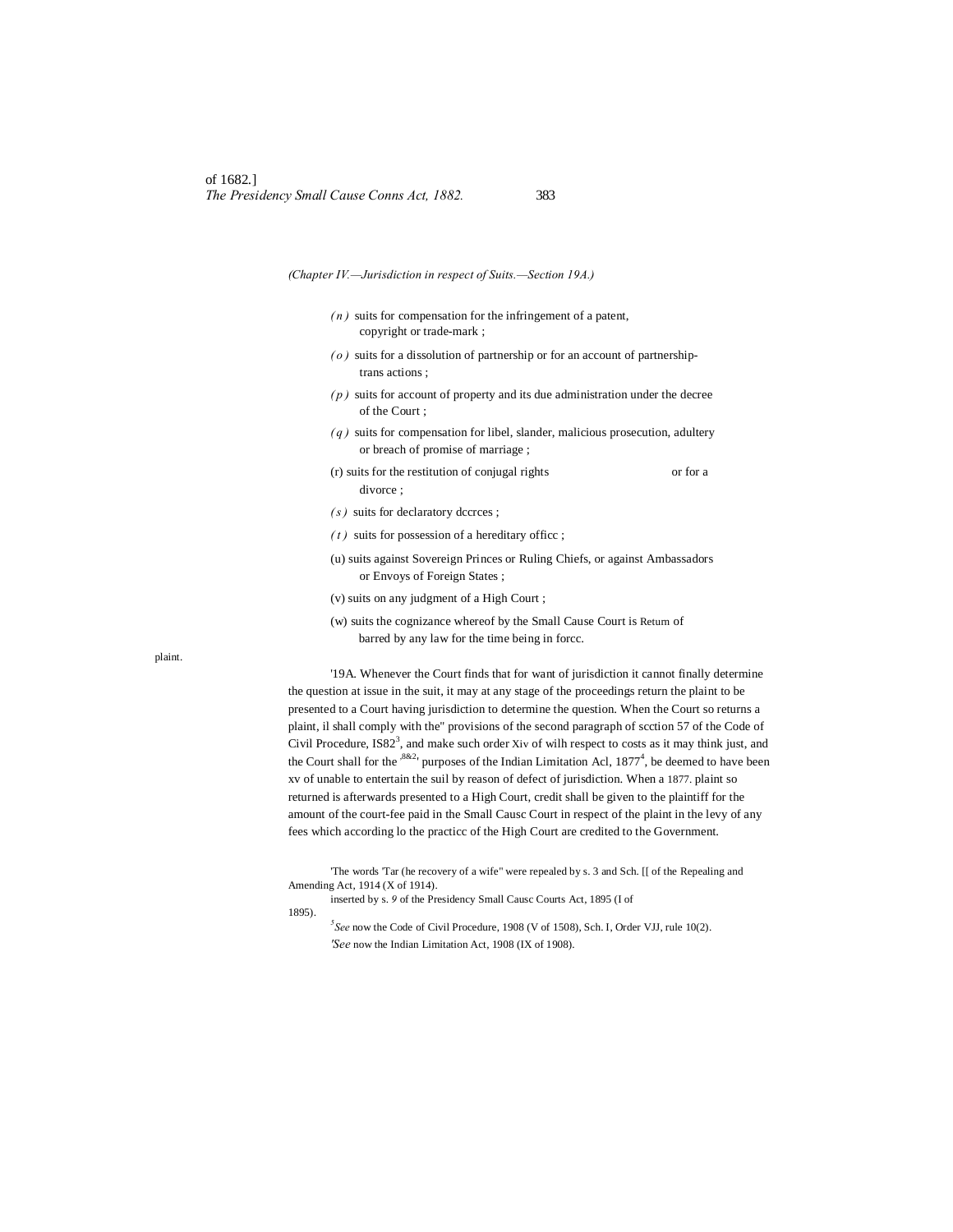*(Chapter IV.—Jurisdiction in respect of Suits.—Sections 20—22.)*

'20. *\Court may by consent* fry;*suits beyond pecuniary limits of jurisdiction.—Omitted by s. 4 of the Presidency Small Cause Courts (West Bengal Amendment) Act, 1958 (West Ben. Act XVI of 1958.)]*

Wesi Ben. Ac! XX [ gf1953.

 $221$ . Noiwithslanding anything contained in [his Act or ihc Cily Civil Court] Acl, 1953, all suits to which in officer of the Small Cause Court is, as such, a parly cxcept suits in respect of property taken in execution of its process, or the proceeds or value thereof, may be instituted in the Calcutta Cily Civil Court at ihc election of ihc plaintiff.

 $321A$ . The provisions of this Act shall have effect notwithstanding anything to the contrary in any other law, including in particular the Letters Patent of the High Court.

*\*22. [Costs when plaintiff sues in High Court in other cases cognizable by Small Cause Court.—Omitted by s. 6 of the Presidency Small Cause Courts (West Bengal Amendment) Act, 1958 (West Ben. Act XVI of 1958.J]*

'The sec I ion which was omit led reads as follows, namely "Court may hy consent uy suits beyond pecuniary limits or jurisdiction. $\delta$  When the parties lo a suil, which, if the amou.it or value of Ihc subject-matter thereof did not cxcccd two thousand rupees, would be cognizablc by the SmaJI Cause Court, have entered into an agreement in writing that the Small Cause Court shall have jurisdiction to try sueh suit, the Court shall have jurisdiction lo try the same, although the amouni or value of ihe subjcct-malter thereof may exceed iwo thousand rupees.

Every such agree me nt shall be filed in (he Small Cause Court, and, when so (lied, the parties to it shall be subject lo the juris die don of the Court, and shall be bound by its decision in such suil.".

This new section was substituted by s, 5 of the Presidency Small Cause Courts (West Bengal Amendment) Act, I95S (West Ben. Act XV[ of 195S), for the following Misting seel ion, namely :ô

"All suits to which an officer of the Small Cause Court is, as such, a party, eiccpt suils in respect of property taken in execution of its proccss, or the proceeds or value Uicreofand all suils whereof the amounL or value of ihe subjcci-mattcr exceeds one thousand rupees may be instituted in ihe High Coon at the election of the plaintiff as if this Act had not been passed.".

This icciion was inserted by s. 4 of the Presidency Small Cause Courts (Wesi Bengal Amendment) Acl, 1980 (West Ben. Acl LXVIII of 1980). "The section which was omitted rends as follows, namdy :ô

"Cosls when plaintiff sues in High Court in other cases cognizable by Small Cause Court. $\delta$  If any suil cogni/jblc by (he Small Cause Court, oihw than a suil to which section 21 applies, is instituted in the High Court, and if in such suit (he plaintiff obtains, in (he case of a suit founded on contract, a dccree for any mailer of on amount or value less than one thousand rupees, and in the case of any other suit a decree for any mailer of an arfiounl or value of less than three hundred rupees, no cost shall be allowed (o the plaintiff ;

and if in any such suil the plaintiff docs not obtalin a decree, the defendant shall be emitted to his cosls as between attorney and client.

The foregoing rules shall not apply to any suil in which the Judge who tries the same certifies that it was one fit to be brought in the High Conn ",

SuiLs by and against officers of Cojrt

Acl to override olhcr laws including Lctlers Patcni.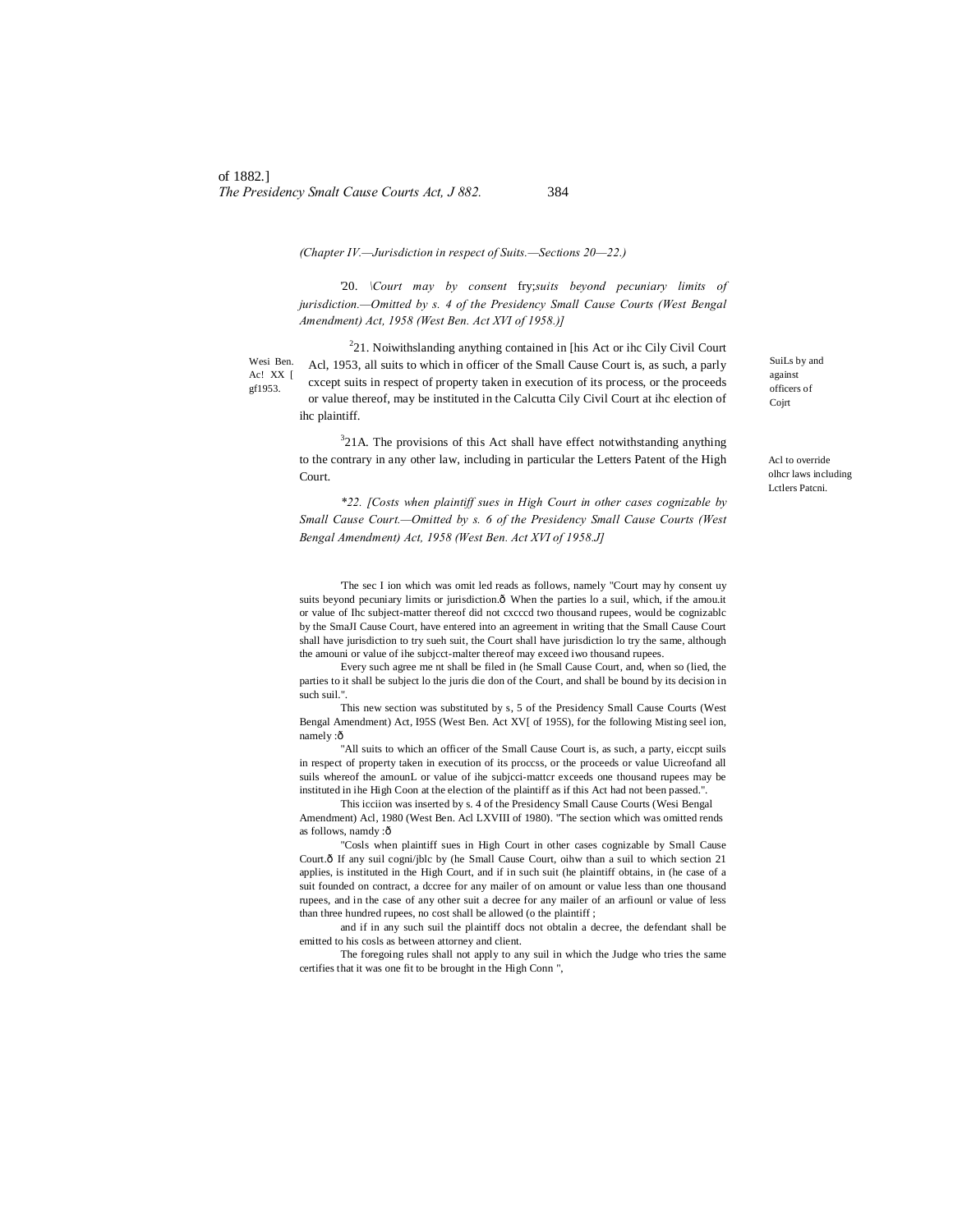of 1882.] *The Presidency Small Cause Courts Act, !S82.* 371

*(Chapter V,—Procedure in Suits.—Sections 23—26.)*

# CHAPTER V

PROCEDURE IN SUITS.

23. *[Portions of Civil Procedure Code extending \o Court.]—Rep. by s. 12 of the Presidency Small Cause Courts Act, ]895 (I of 1895).*

24. Except in cases of sel-off under [he 'Code of Civil Procedure, 1882, section 111, no written statement shall be rcccived unless required by Ihe Court,

XIV of

1832,

25. When a period of eight days from the decision of a suit has expired without any application for a new trial or re-hearing of such suil having been made, or when any such application has been made within such period and such application has been refused, or the new trial or re-hearing (as the case may be) has ended, any person, whether a parly to the suil or not, desirous of receiving back any document produced by him in ihe suit and placed on the record, shall, unless the document is impounded under section 143 of ihe  ${}^{2}$ Code of Civil Procedure, 1882, be entitled to receive back the same:

Provided that a document may be relumed at any time before any of such events on such terms as the Court may direct : provided further that no document shall be relumed which, by force of the decree, has become void or useless.

On the return of a document which has been admitted in evidence, a receipt shall be given, by the party receiving ii, in a receipt-book to be kept for the purpose.

26. In any suil in which (he defendant appears and does not admit the claim, and ihe plaintiff docs not obtain a decree for the full amount of his claim, the Small Causc Court may in its discretion order the plaintiff to pay to the defendant, by way of satisfaction for his trouble and attendance, such sum as it thinks fit.

When any claim preferred, or objection made, under sceiion 278 of the <sup>3</sup>Code of Civil Procedure, 1882, is disallowed, the Small Cause Court may in its discretion order [he person preferring or making such claim or objection to pay lo the dccrec-holder, or to the judgment-debtor, or to both, by way of satisfaction as aforesaid, such sum or sums as it thinks fit.

'fttr-ow the Code of Civil Procedure. 1903 (V of 1908), Sch, I, Order **Vin,** rule 6. *'See* now Order XIII, rule B, *ibid. 1 See* now Order XXI, rule 58, *ibid.*

Compensation payable, by plaintiff lo defendant in certain eases.

No wrilien ilaicmcnl cjcept in eases of set-off. Return of documents admiticd in evidence.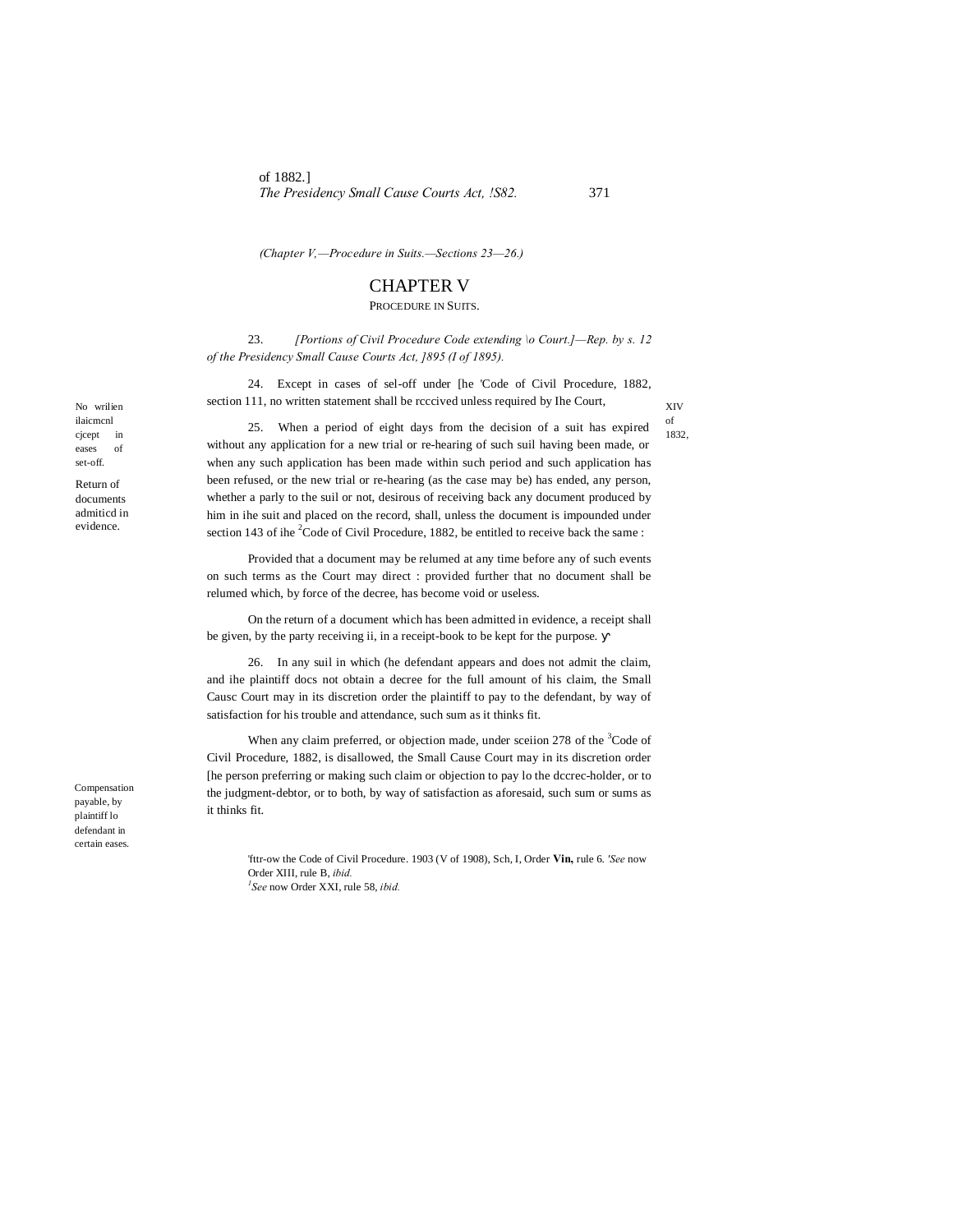# 372 *The Presidency Small Cause Courts Act, 1882.*

### *(Chapter V.—Procedure in Sails.—Sections 27—30.)*

And when any claim or objection is allowed the Court may award such compensation by way of damages lo the claimant or objector as it thinks fit ; and the order of the Court awarding or refusing such compensation shall bar any suil in rcspecl of injury caused by the attachment.

Any order under this scction may, in default of payment of the amount payable thereunder, be enforced by the person in whose favour it is made against the person against whom it is made as if it were a dccree of the Court.

27. Whenever the Small Cause CourL issues a warrant for the ones! of a judgment-debtor or the attachment of his properly, the decree- holder, or some other person on his behalf, shall accompany the officer of the Court entrusted with the execution of such warrant, and shall point oui lo such officer the judgment-debtor or the property to be attached, as the case may be.

28. When the judgment-debtor under any decree of the Small Cause Court is a tenant of immovable property, anything attached to such properly, and which he might before the termination of his tenancy lawfully remove without the permission of his landlord, shall, for the purpose of the execution of such decree \*[and for the purpose of deciding all questions arising in the execution of such decree,] be deemed to be movable property, and may, if sold in such execution, be severed by the purchaser, but shall not be removed by him from the property until he has done to the property whatever the judgment-debtor would have been bound lo do to it if he had removed such thing.

29. Whenever any judgment-debtor, who has been arrested or whose property has been seized in execution of a decree of Ihe Small Cause Court, offers security to the satisfaction of such Court For payment of the amount which he has been ordered to pay and the costs, the Court may order him to be discharged or the property to be released.

30. Whenever it appears lo the Small Cause Court that any judgment-debtor under its decree is unable, from sickness, poverty or other sufficient causc, to pay the amount of the decrec, or, if such Court has ordered Ihe same to be paid in instalments, Ihe amount of any instalment thereof, it may, from time to lime, for such lime and upon such icrms as it thinks fit, suspend the execution of such decree and discharge the debtor, or make such order as it thinks fit.

'Inserted by s. 2 of Ihe Presidency Small Cause Courts Acl, 1906 (IV or 1906).

Decree-holder to accompany officer cxeculing warrant.

Things attached to immovable properly and removable hy tenant to be deemed movable in execution.

Discharge of judgment- debtor on sufficient security.

Court may in certain eases suspend execution of decree.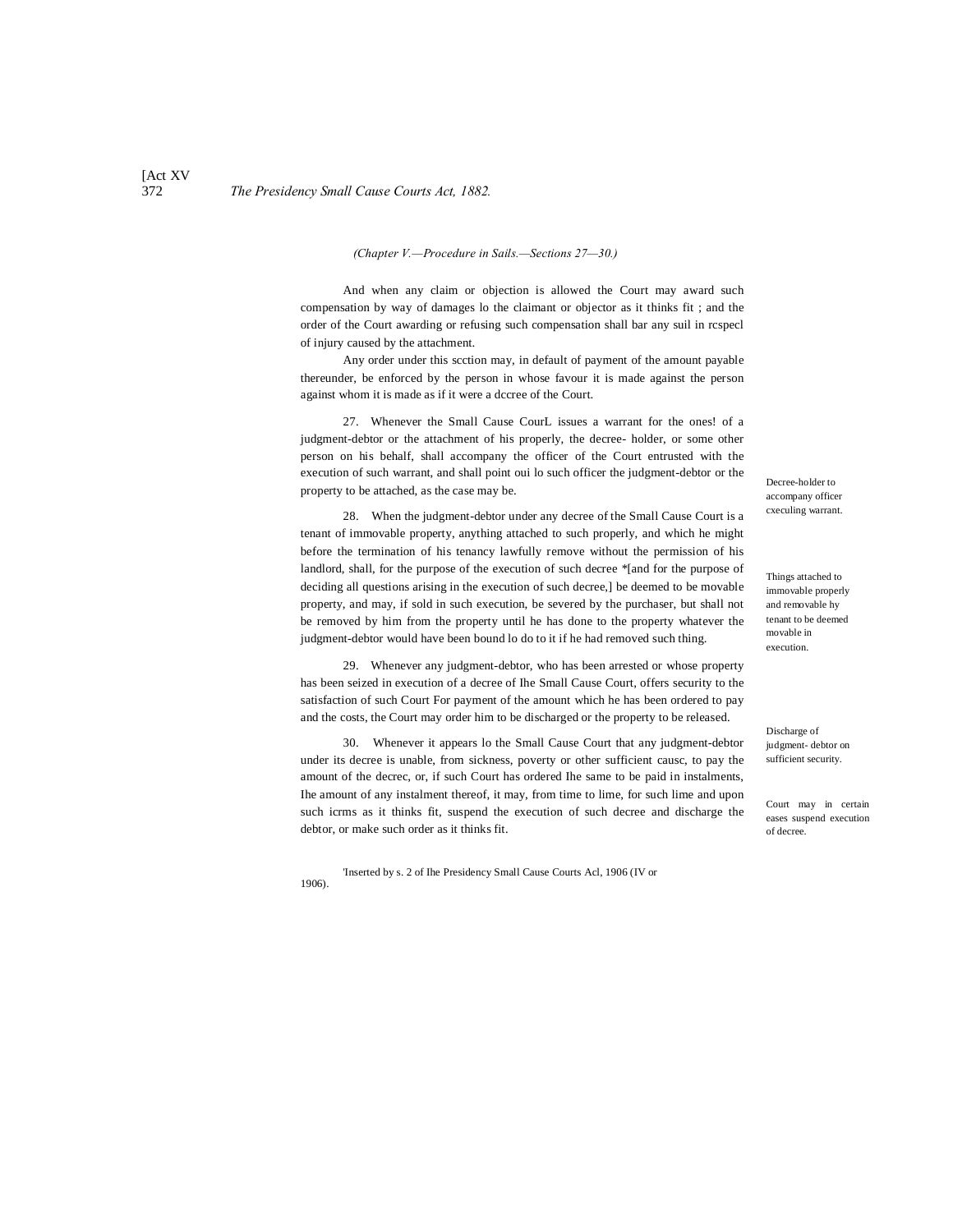### *(Chapter V.—Procedure iti SHirr.—Sections 31—34.)*

31. If the judgment-debtor under any decree of ihe Small Causc Court has not, within (he local limits of its jurisdiction, movable property sufficient lo satisfy the decrcc, the Court may, on the application of ihe decree-holder, send ihe dccrce for executionô

- *( a )* in ihe ease of cxccution against immovable property situate within such local limitsô<sup>1</sup> [to the Madras City Civil Court<sup>2</sup> (or the Calcutta City Civil Court) or the High Court of Judicature at 2 \* Bombay, as the ease may be] ;
- $(b)$  in all other casesô lo any Civil Court wilhin ihe local limits of whose jurisdiction such judgment-debtor, or any movable or immovable property of such judgment-debtor, may be found.

The procedure prescribed by the Code of Civil Procedure $<sup>4</sup>$  for the execution of</sup> decrees by Courts other than those which made them shall be ihe procedure followed in such cases.

32. Notwithstanding anything contained in the Code of Civil Procedure<sup>4</sup> as applied by this Act, any minor may institute a suit for any sum of money, not exceeding five hundred rupees, which may be due lo him under section 70 of the Indian Contract Act, 1872, for wages or piccc-work or for work as a servant, in Ihe same manner as if he were of full age.

33. Any non-judicial or quasi-judicial act which ihe Code of Civil Procedure<sup>4</sup> as applied by this Act requires to be done by a Judge, and any act which may be done by a Commissioner appointed to examine and adjust accounts under section 394 of that Code as so applied, may be done by the Registrar of ihe Small Causc Court or by such other officer of that Court as that Court may, from time lo lime, appoint in this behalf.

The High Court may, from time to lime, by rule, declare what shall be deemed to be non-judicial and quasi-judicial acts wilhin the meaning of this section,

34. The suits cognizable by ihe Registrar under section 14 shall be heard and determined by him in like manner in all respects as a Judge of ihe Court might hear and determine ihe same :

Execution of decree of Small Caust: Court by other Courts,

Procedure when dccrec transferred.

Minors may sue in certain cases as if of full age.

Power lo delegate non-judicial duties.

Registrar to hear and determine suits like a Judge.

XIV of 1882.

IX of 1872,

 <sup>2</sup>Thc words "Fori William or" we're omitted by s, *7 ( H ) , i b i d ,*

*<sup>&#</sup>x27;See* now ihe Code or Civil Procedure, 1908 (Act V of 1908).

<sup>&#</sup>x27;Substituted for the original Chapter VI. by s, 13 of the Prcsidcncy Small Cause Courts Act, 1895 (I or 1895).

*<sup>-</sup>See* now the Code of Civil Procedure, 1908 (Acl V of 1908). Sch, II, s. 16.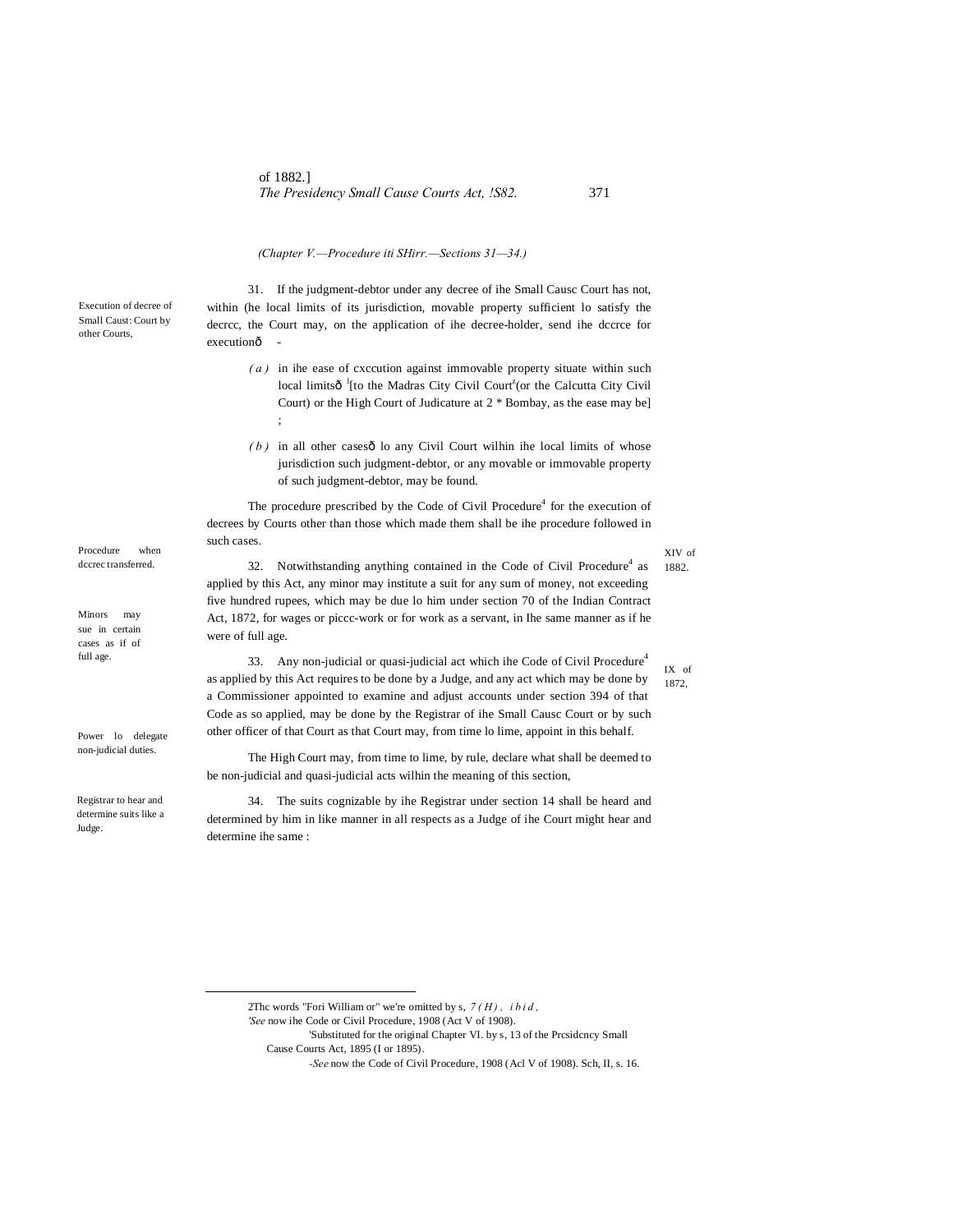### oF 1882.)

### *(Chapter V.—Procedure in Suils.—Sections. 35, 36.—Chapter VI.—Wen' Trials and Appeals.—Sections 37, 38.)*

Provided that, subject to ihe control of ihe Chief Judge, any Judge of the Court may, whenever he thinks fit, transfer to his own file any suit on the file of the Registrar.

35. The Registrar may receive applications for the execution of decrees of any value passed by the Court, and may commit and discharge judgment-debtors, and make any order in respecl thereof which a Judge of the Court mighl make under this Act.

36. Every decrce and order made by the Registrar in any suit or proceeding shall be subject lo the same provisions in regard to new trial as if made by a Judge of the Court.

# CHAPTER VI

#### NEW TRIALS AND APPEALS.

37. Save as otherwise provided by this Chapter or by any other enactment for the lime being in force, every decree and order of the Small Cause Court in a suil shall be final and conclusive.

Registrar may ciccute all decrccs with the same powers as a Jud

Decrces and<br>orders of orders Registrar lo be subjecL lo new trial as if made by a Judge.

General finality of decrees and orders of Small Cause Court.

New trial of contested cases.

38. Where a suit has been contested, the Small Cause Court may, on the application of either party, made wiihin eight days from Ihe XIV of  $\frac{\text{(ale)}}{\text{(else)}}$  decree or order in the suil (not being a decree passed under

1882. section 522 of the <sup>2</sup>Code of Civil Procedure) order a new trial to be held, or alter, sel aside or reverse the decree or order, upon such terms as it thinks reasonable, and may, in the meanlime, stay the proceedings.

> *Explanation.* Ô Every suit shall be deemed lo be contesled in which the decree is made otherwise than by conseni of or in defauli of appearance by defendant.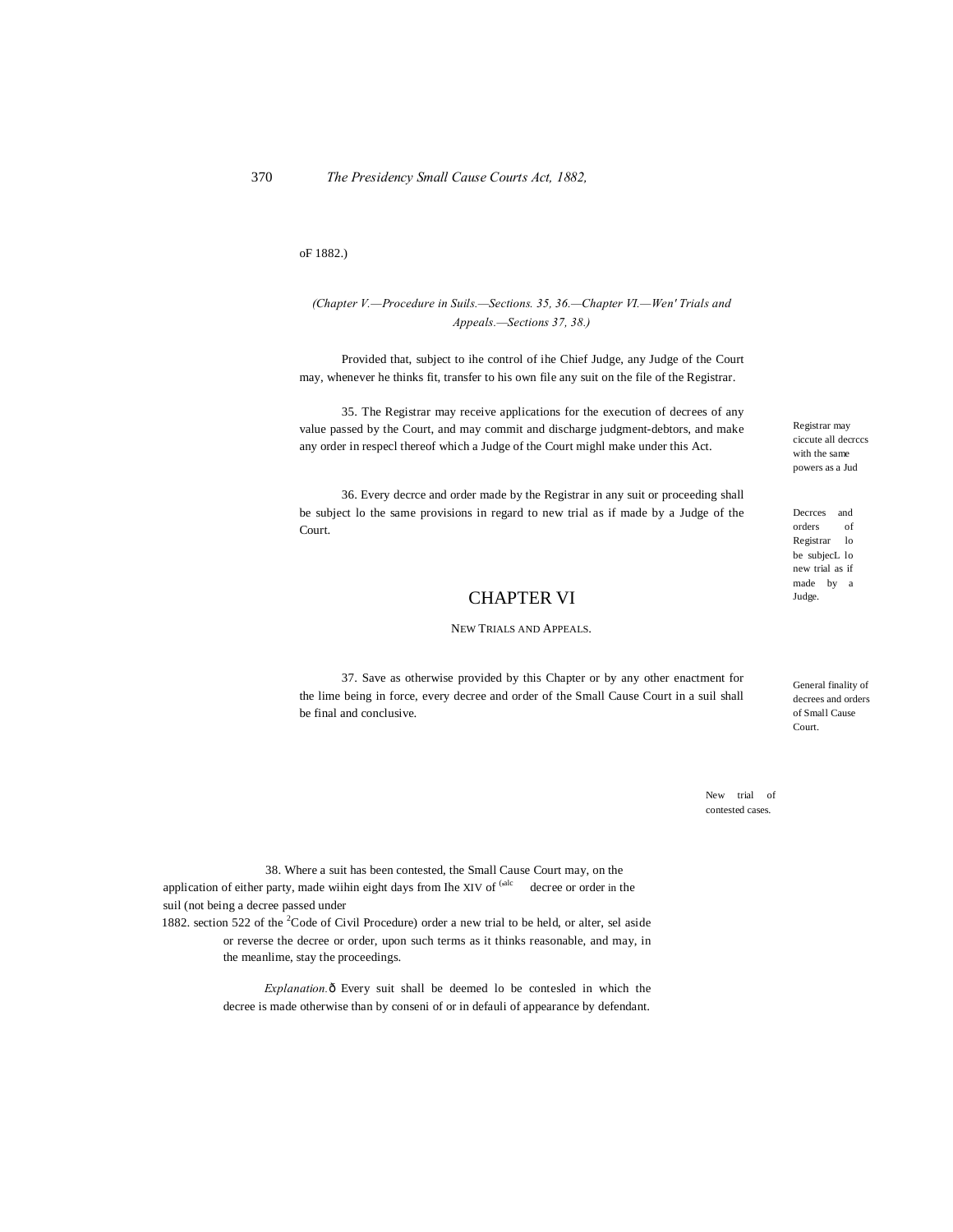*(Chapter VI.—New Trials and Appeals.—Sections 39, 40.)*

**1 39.** *[Removal of certain causes into High Court.—Omitted by s. 8 of the Presidency Small Cause Courts (West Bengal Amendment) Act, 1958 (West Ben. Act XVI of 1958)].*

**2 40.** *[Rules with respect to suits removed under the last foregoing section.—Omitted by s. 9 of the Presidency Small Cause Courts (West Bengal Amendment) Act, 1958 (West Ben. Act XVI of 1958)].*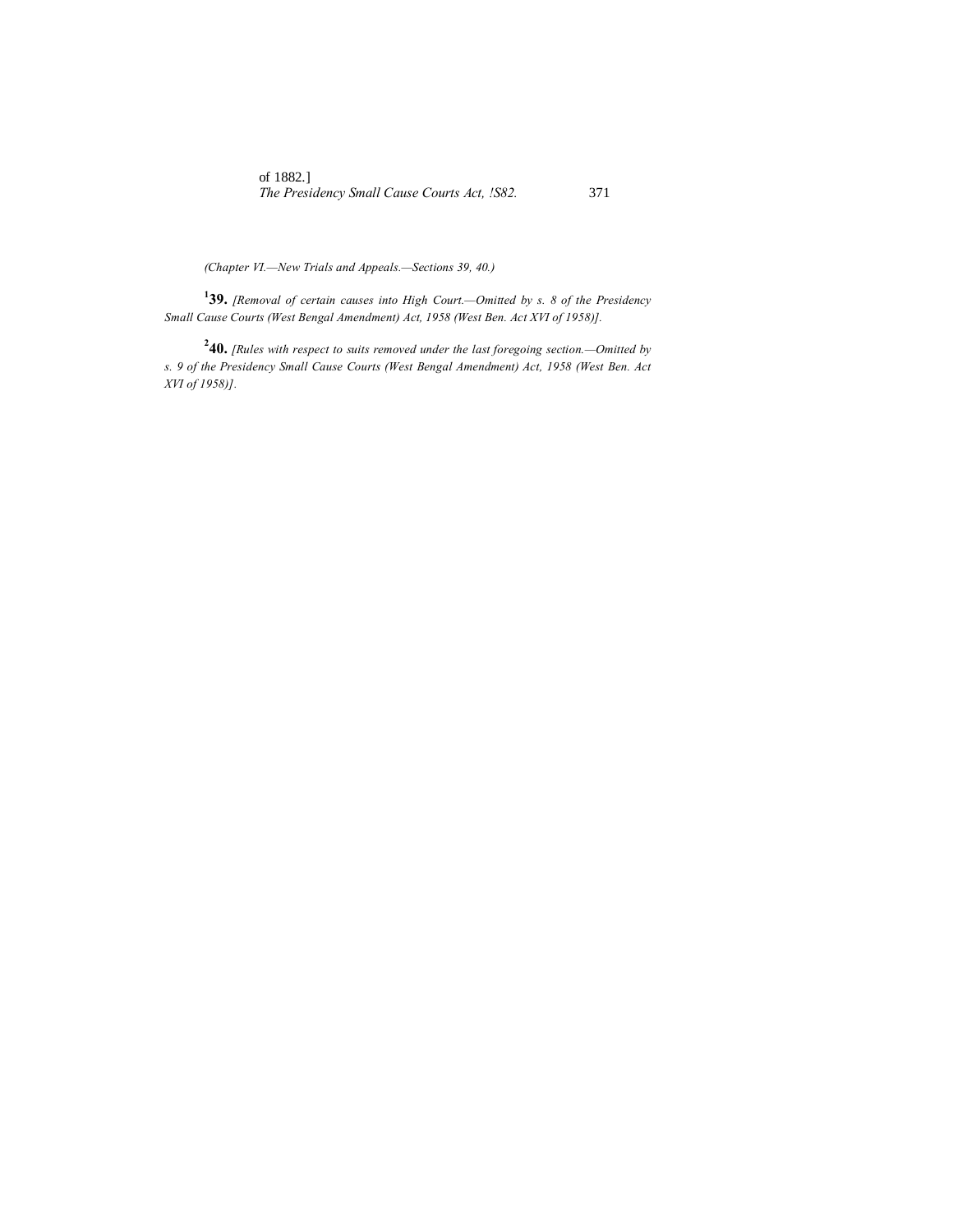### [Act XV 372 *The Presidency Small Cause Courts Act, 1882.*

*(Chapter VJI.—Recovery of Possession of Immovable Property.—Sections 41—43.)*

### **CHAPTER VH**

#### RECOVERY OF POSSESSION OF IMMOVABLE PROPERTY.

41. When any person has had possession of any immovable property situate within the local limils of ihe Small Cause Court's jurisdiction and of which Ihe annual value at a rack-rent does nol exceed '[ten] thousand rupees, as the tenant, or by permission, of another person, or of some person through whom such olher person claims,

and such tenancy or permission has determined or been withdrawn,

and such tenant or occupier or any person holding under or by assignment from him (hereinafter called the occupant) refuses to deliver up such property in compliance with a request made to him in this behalf by such other person,

such other person (hereinafter called the applicant) may apply<sup>3</sup> to the Small Cause Court for a summons against the occupant, calling upon him to show cause, on a day therein appointed, why he should not be compelled to deliver up the property.

### Xiv or 42. The summons shall be served on the occupant in the manner

1882. provided by the Code of Civil Procedure<sup>4</sup> for the service of a summons on a defendant.

43. IT the occupant docs nol appear at the lime appointed and show cause to the contrary, the applicant shall, if ihe Small Cause Court is satisfied thal'he is entitled lo apply under section 41, be entitled to an order addressed to a bailiff of the Court directing him lo give possession of ihe properly to the applicant on such day as ihc Court Ihinks fit lo name in such order.

*Explanation.* $\delta$  If ihc occupant proves that the tenancy was created or permission granted by virtue of a tille which determined previous lo the dale of the application, he shall be deemed lo have shown cause wiihin Ihe meaning of this section.

*(Chapter VII.—Recover,' of Possession of Immovable Property.—Sections 44—46.)*

44. Any such order shall justify Ihe bailiff to wham ii is addressed in entering after ihe hour of six in the morning and before the hour of six in ihe afternoon upon the properly named therein, with such assistants, as he thinks ncccssary, and giving possession of such property lo the applicant ; and no suil or prosecution shall be maintainable against any Judge or officer of the Small Cause Court by whom any such order as aforesaid was issued, or against any bailiff or other person by whom the same was executed, or by whom any such summons as aforesaid

*4* If lhe applicant fail or ncgtccl lo complcie lhe required security (if any) wilhin lhe prescribed lime (if any), the said order shall be discharged and the suit shall proceed in lhe Small Causc Court as if such order had never been made,

Such order (a justify bailiff coloring on property and giving possession. Bar lo proceedings against Judge or officcr for issuing, etc.. order or summons.

-

Applicant, if entitled lo Ipissisision, not applicantiemed, o**btajning** orde<sub>br</sub> when not<sub>ror in</sub> entitleddings.

**Oden jansuch may** eane for act of tresppensation. Application for

Summons against person occupying property without leave,

Service of summons.

Orel or Tor possession.

*<sup>3</sup>* Unless lhe Judge is of opinion thai lhe application has been made solely for the purpose of delay, the applicant shall be entitled to such order as of right :

Provided thai the removal direclcd by such order shall, unless lhe Judge otherwise directs, be conditional upon the applicant giving security, lo the approval of the Judge, within a reasonable time to be prescribed in the order for the payment of the amount claimed and of the costs which may become payable by him to lhe plaintiff in respect of the said suit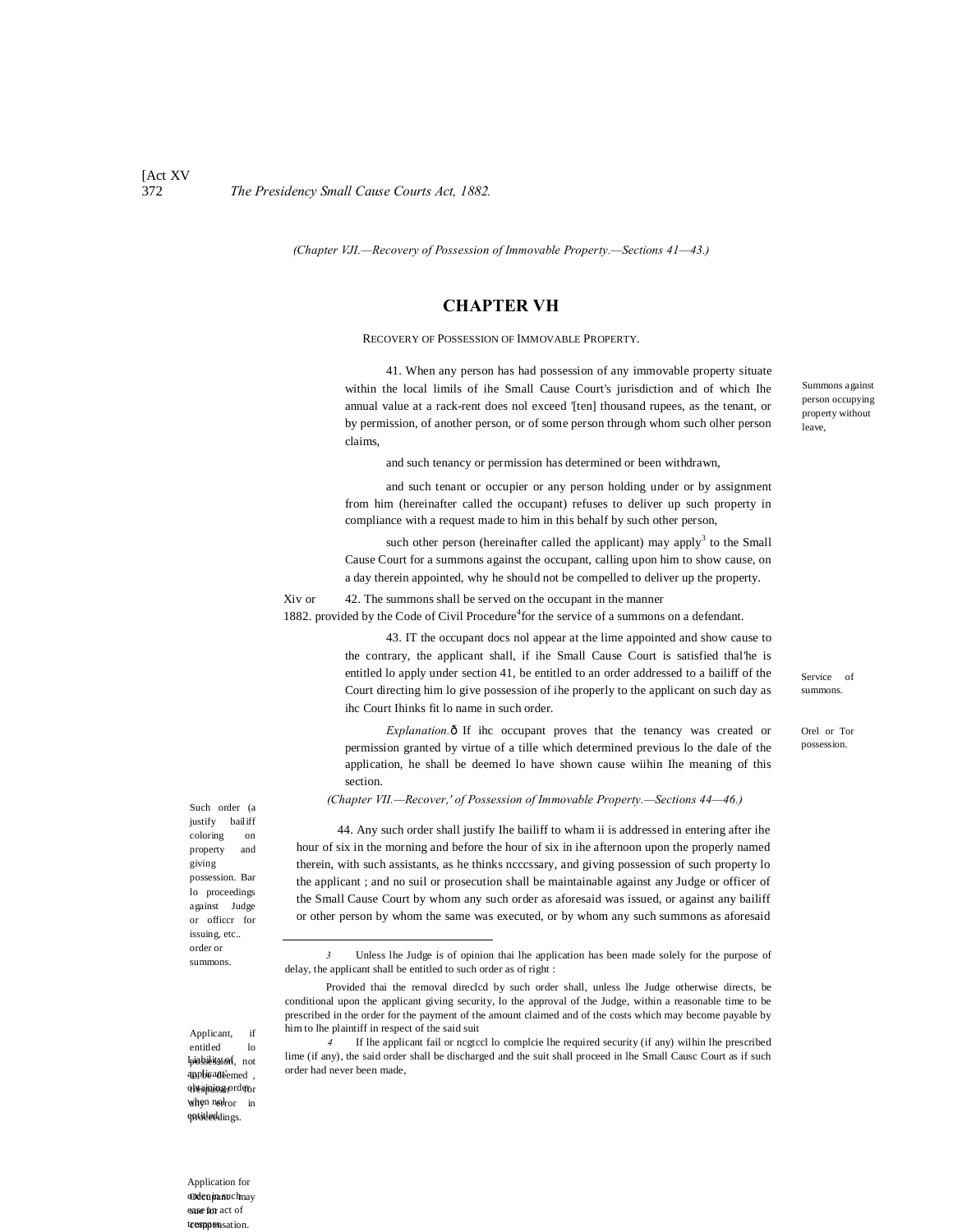was served, for the issue, execution or service of any such order or summons, by reason only that the applicant was not entitled lo the possession of the property.

45. When the applicant at the time of applying for any such order as aforesaid, was entitled lo (he possession of such property, neither lie nor any person acting in his behalf shall be deemed, on account of any error, defect or irregularity in the mode of proceeding to obtain possession thereunder, .to be a trespasser ; but any person aggrieved may bring a suit for the recovery of compensation for any damage which he has sustained by reason of such error, defccl or irregularity :

when no such damage is proved, the suil shall be dismissed ; and when such damage is proved but Ihe amount of the compensation assessed by the Court does not exceed ten rupees, the Court shall award to the plaintiff no more costs than compensation, unless the Judge who tries the ease certifies that in his opinion full costs should be awarded to the plaintiff.

46. Nothing herein contained shall be deemed lo protect any applicant obtaining possession of any property under this Chapter from a suit by any person deeming himself aggrieved thereby, when such applicant was not at the time of applying for such order as aforesaid entitled to the possession of such properly.

And when the applicant was not, at ihc time or applying for any such order as aforesaid, entitled lo ihe possession of such properly, the application for such order, though no possession is taken thereunder, shall be deemed lo be an act of trespass committed by the applicant against the occupant.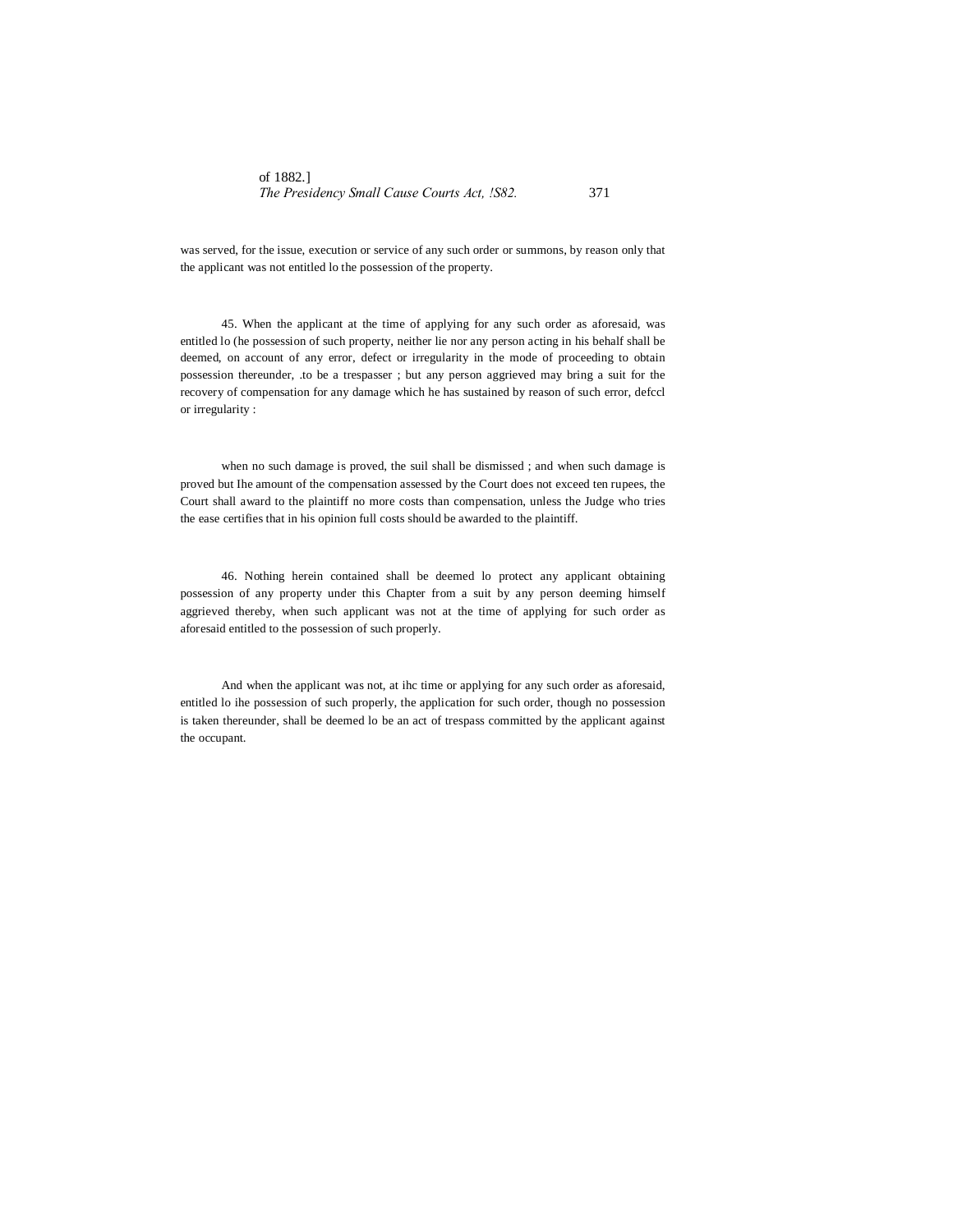[Act XV

### 372 *The Presidency Small Cause Courts Act, 1882.*

*fChapter VIf.*—*Recov£ry of Possession of Immovable Property.—Sections 47—49.)*

*41.* '{If, within twenty-one days from the dale or service under scclion 42] of a summons on the occupant or where the summons has not been duly served from the dale of the knowledge of the proceedings under section 41 the occupant binds himself, with two sureties, in a bond for such amount as the Small Cause Court thinks reasonable, having regard lo the value of the property and the probable costs of the suil nnxt hereinafter mentioned, to institute  $5* * * a$  suil in the High Court <sup>3</sup>[or lhe Calcutta City Civil Court, as the case may be] againsi ihe applicant, for compensation for trespass and to pay all the costs of such suil in case he docs not prosecute the same or in case judgment therein is given for the applicant, the Small Cause Court shall ''[make an order staying the proceedings on the application made under section 41 until such suit is disposed of :

Provided that an order of stay made under this section shall be vacated if the occupant fails to institute such suil wilhin twenty-one days from the date of the order.]

If lhe accupani obtains a decrcc in any such suit againsi the applicant, such decrec shall supersede the order (if any) made under section 43.

Nothing contained in section *22* shall apply to suits under this section.

48. In all proceedings under this Chapter, the Small Cause Court shall, as far as may be and except as herein otherwise provided, follow

XIV of the procedure prescribed for a Conn of first instance by lhe <sup>E</sup>Codc of 1882. Civil Procedure.

49. Recovery of the possession of any immovable property under this Chapter shall be no bar lo the institution or a suit in  $6$ [any Court having jurisdiction] for trying the title thereto.

> Proceedings lo be regulated by Code of Civil Procedure.

Rccovcry of possession no bar to suit **ID** iry title.

Slay of proccedings on occupant giving security lo bring suil against up pi i can I.

The words "without delay" were omitted by s. *3(2), ibid.*

These words within square brackets were subs tit ulcd for the words "the High Court" by s. II of the Presidency Small Causc Courts (West Bengal Amendmenl) Act. 1958 (West Ben. Aci XVI of 1958),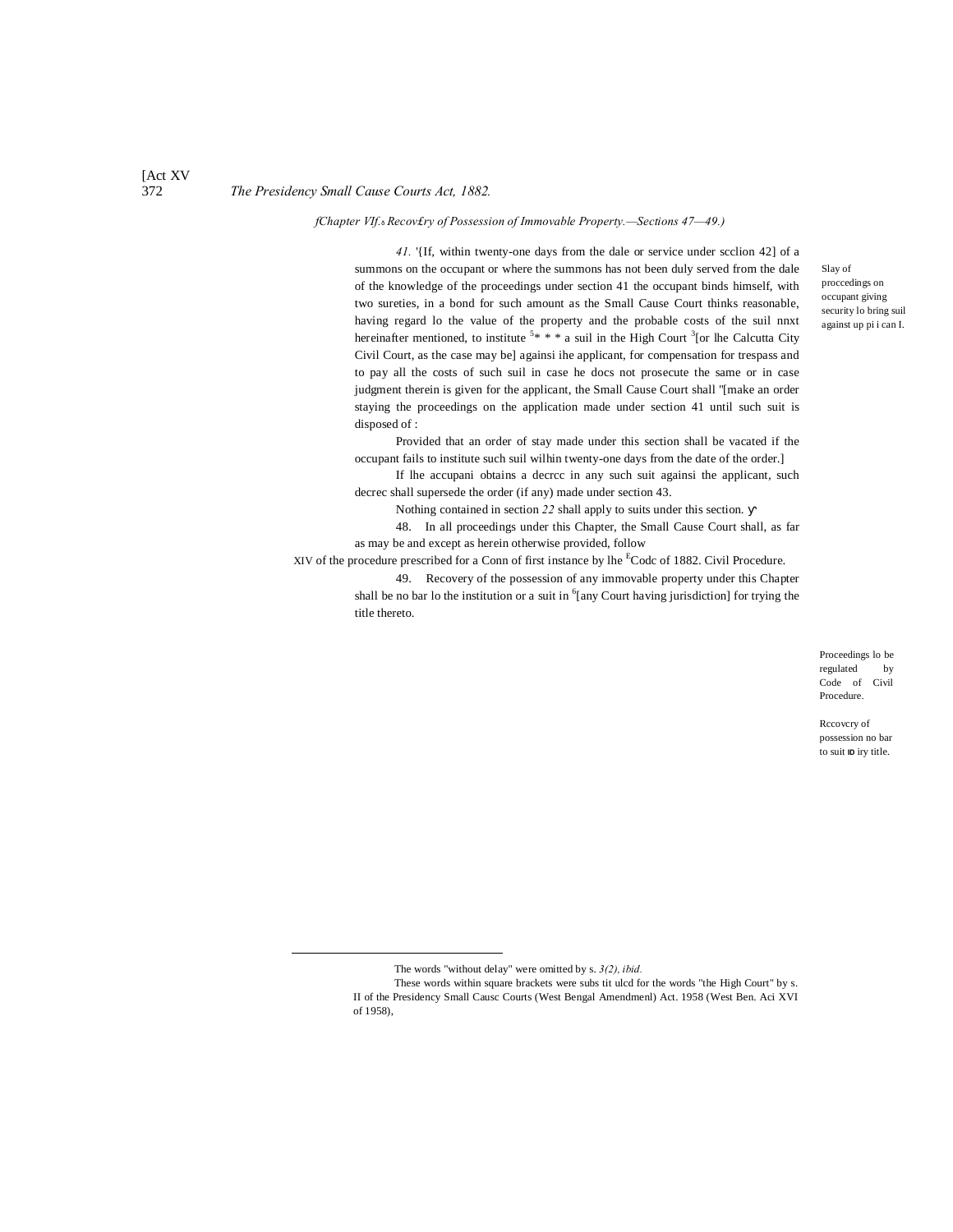392 *The Presidency Small Cause Courts Act, 1882, \*

# **[Act XV**

**!**

*(Chapter VIII.—Distresses.—Sections 50—54.)*

# **CHAPTER Vni**

### DISTRESSES.

| Local extent                                                                            | SO. This Chapter extends lo every place wiihin the local limits                                                                                                                                                                                                                                              |                     |  |  |  |
|-----------------------------------------------------------------------------------------|--------------------------------------------------------------------------------------------------------------------------------------------------------------------------------------------------------------------------------------------------------------------------------------------------------------|---------------------|--|--|--|
| of Chapter.<br>Saving of<br>ceruin rents.                                               | of ihe ordinary original civil jurisdictions of the High Courts [at Calcutta], Madras and Bombay. But nothing contained in (his Chapter                                                                                                                                                                      |                     |  |  |  |
|                                                                                         | appliesô                                                                                                                                                                                                                                                                                                     |                     |  |  |  |
|                                                                                         | (a) to any rent due lo Government;                                                                                                                                                                                                                                                                           |                     |  |  |  |
|                                                                                         | $'(b)$ to any rent which has been due for more than twelve months before Ihc                                                                                                                                                                                                                                 |                     |  |  |  |
|                                                                                         | application mentioned in scclion 53.                                                                                                                                                                                                                                                                         |                     |  |  |  |
|                                                                                         | *51. Four or more persons shall be appointed bailiffs and appraisers for the<br>purposes of this Chapter.                                                                                                                                                                                                    |                     |  |  |  |
| Appointment<br>of<br>bailiffs and ap-<br>praisers.                                      | The persons so appointed * * shall be deemed to be public servants<br>52.<br>wiihin the meaning of the Indian Penal Code.                                                                                                                                                                                    |                     |  |  |  |
| Appointees to<br>Application for<br>the public<br>distress-warrant.<br>servants.<br>for | 53.<br>Any person claiming lo be entitled lo arrears of renl of any house or<br>premises lo which ihis Chapter extends, or his duly constituted attorney, may apply to<br>any Judge of the Small Cause Court, ar to the Registrar of the Small Cause Court, for<br>such warrant as is hereinafter mentioned. | X<br><sup>1</sup> h |  |  |  |
|                                                                                         | The application shall be supported by an affidavit or affirmation to the effect<br>of the form (marked A) in ihe third schedule hereto annexed.                                                                                                                                                              |                     |  |  |  |
| <b>lssuc</b>                                                                            | 54. The Judge or Registrar may thereupon issue a warrant                                                                                                                                                                                                                                                     |                     |  |  |  |
| distress-warrant.                                                                       | under his hand and seal and returnable wiihin six days, lo the effect                                                                                                                                                                                                                                        |                     |  |  |  |
|                                                                                         | of the form (marked B) contained in the same schedule, addressed to any one of such<br>bailiffs.                                                                                                                                                                                                             |                     |  |  |  |
|                                                                                         | The Judge or Registrar may at his discretion, upon personal examination of                                                                                                                                                                                                                                   |                     |  |  |  |
|                                                                                         | the person applying for such warrant, decline to issue the same.                                                                                                                                                                                                                                             |                     |  |  |  |
|                                                                                         | These words wen; substituted for Ihe words "of Judicature at Fon William," by 5, 12 of<br>the Presidency Small Cause Courts (West Bengal Amendment) Acl, 1958 (West Ben. Aci XVI<br>of 1958).                                                                                                                |                     |  |  |  |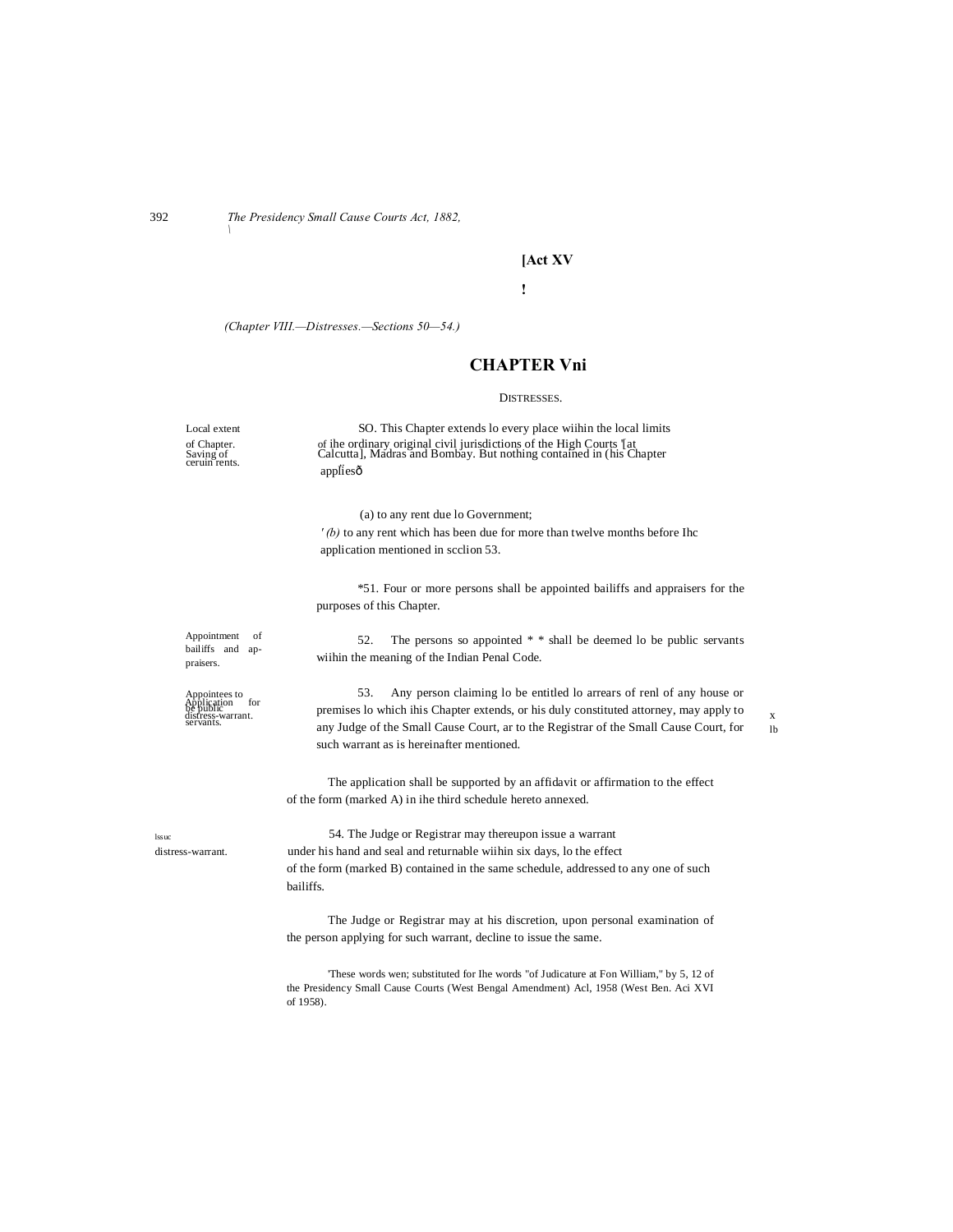[Act XV

372 *The Presidency Small Cause Courts Act, 1882.*

'Subslituled for the original section by para. 3 and die Firsl Schedule lo the Govern mew or India (Adaptation of Indian Laws) Order, 1937. 'The words "shall give security, to be approved by Ihc said Judges, faithfully to

discharge the duties of their office, and they" were omitted, *ibid.*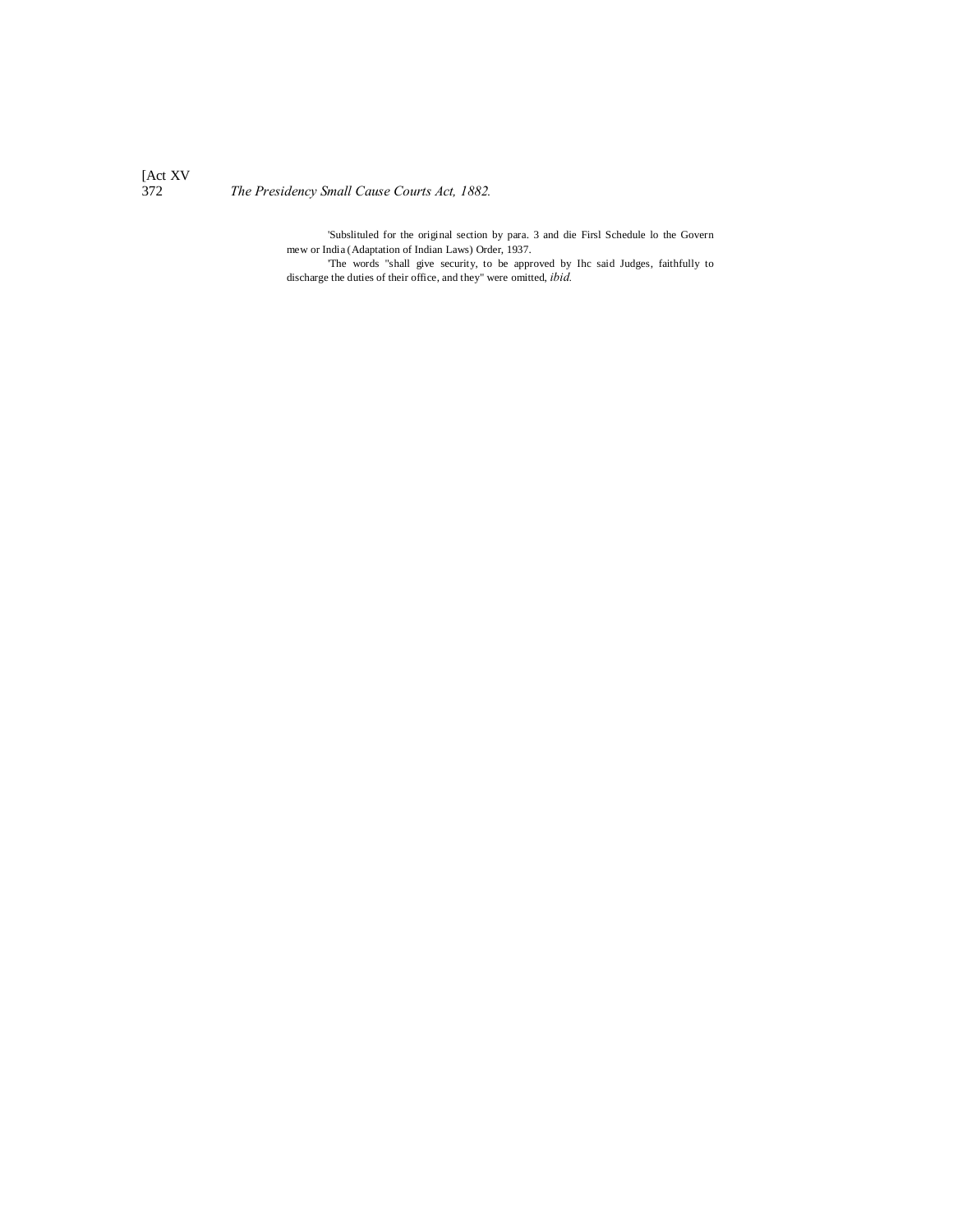| of 1882.                                     |     |
|----------------------------------------------|-----|
| The Presidency Small Cause Courts Act, !S82. | 371 |

*(Chapter VIII,—Distresses.—Sections 55—59.)*

55. Every distress under this Chapter shall be made after sunrise and **before** sunset, and not at any other time.

What pi at lis bailiff may forcc open. 56. The bailiff directed to make the distress may force open any stable, outhouse or other building, and may also enter any dwelling\* house, the outer door of which may be open, and may break open the door or any room in such dwelling-house for the purpose of seizing properly liable to be seized under this Chapter :

Provided that he shall not enter or break open the door of any room appropriated for the *zenana* or residence of women, which by the usage of **Lhe** country is considered private.

57. In pursuance of the warrant aforesaid the bailiff shall seize the movable property found in or upon the house or premises mentioned in the warrant and belonging to the person from whom the rent is claimed (hereinafter called the debtor), or such pan thereof as may, in the bailiffs judgment, be sufficient to cover the amount of the said rent, together with the costs of the said distress :

Properly which may be seized.

Provided that the bailiff shall not seizeô

- *( a )* things in actual use; or
- *( b )* tools and implements not in use, where there is other movable property in or upon the house or premises sufficient lo cover such amount and costs; or
- *( c )* the debtor's neccssary wearing apparel; or
- *(d)* goods in the custody of the law.

58. The bailiff may impound or otherwise sccurc the property so seized in or on the house or premises chargeable with the rent.

59. On seizing any property under section 57 the bailiff shall make an inventory of such property and shall give a notice in writing to the effect of the form (marked C) in the third schedule hereto annexed lo the debtor, or to any other person upon his behalf in or upon the said house or premises.

The bailiff shall, as soon as may be, file in the Small Cause Court copics of the said inventory and notice. Code-29

Impounding distress.

Inventory. Nolicc of imended appraisement and sale.

Copies or inventory and noticc to be filed.

Time for clisucss,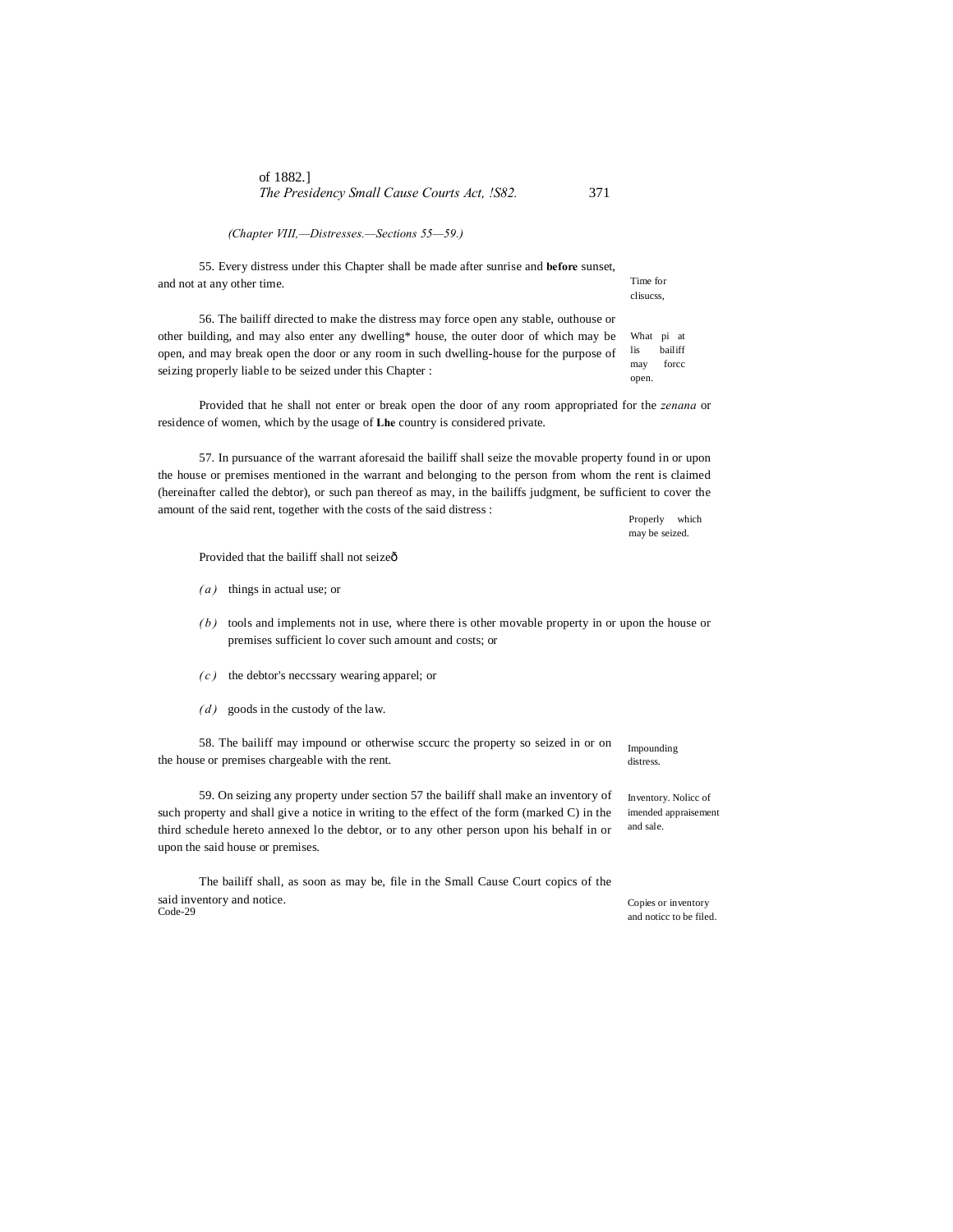### [Act XV 372 *The Presidency Small Cause Courts Act, 1882.*

*(Chapter VIII.—Distresses,—Sec lions 60—62.)*

Application to discharge or suspend warrant.

60. The debtor or any other person alleging himseit lo be the owner of any property seized under this Chapter, or the duly constituted attorney of such debtor or other person, may, at any time wiihin five days from such seizure, apply to any Judge of the said Court lo discharge or suspend the warrant, or to release a distrained articlc, and such Judge may discharge or suspend such warrant or release such article accordingly, upon such terms as he thinks jusl,

and any of the Judges of the said Court may in his discretion give reasonable time to the debtor to pay the rent due from him.

Upon any such application, the costs attending il and attending the issue and execution of the warrant shall be in the discretion of the Judge, and shall be paid as he directs,

61. If any claim is made to, or in respeci of, any property seized under this Chapter, or in respect of the proceeds or value thereof, by any person not being the debtor, the Registrar of the Small Cause Court, upon the application of ihe bailiff who seized Ihe property, may issue a summons calling before the Court the claimant and the person who obtained the warrant.

Claim lo goods distrained made by a stranger. And thereupon any suit which may have been brought in the High Court '[or the Calcutta City Civil Court, as (he ease may be,] in respect of such claim shall be stayed, and any Judge of the High Court, : [or of the Calcutta City Civil Court, as the case may be,] on proof of the issue of such summons and that the property was so distrained, may order the

plainlirr to pay the costs of all proceedings in such suit after the issue of such summons.

And a Judge of the Small Cause Court shall adjudicate upon such claim and make such order between the parties in respect thereof and of the costs of the proceedings as he thinks fit;

and such order shall be enforced as if it were an order made in a suit brought is such Court.

Tlie procedure in Small Cause Courts in cases under this section shall conform, as far as may be, to the procedure in an ordinary suil in such Courts.

Power to award compensation lo debtor or claimant. 62. In any ease under section 60 or section 61 the Judge by whom the case is heard may award such compensation by way of damages to the applicant or claimant (as the case may be) as the Judge thinks fit,

'These words wen: inserted by s. *\3(i)* or the Presidency Small Cause Courts (West Bengal Amendment) Act, 1958 (Wcsl Ben. Act XVI of 1958).

These words were inserted by s. 13f(iJ<sub>r</sub> *ibid.*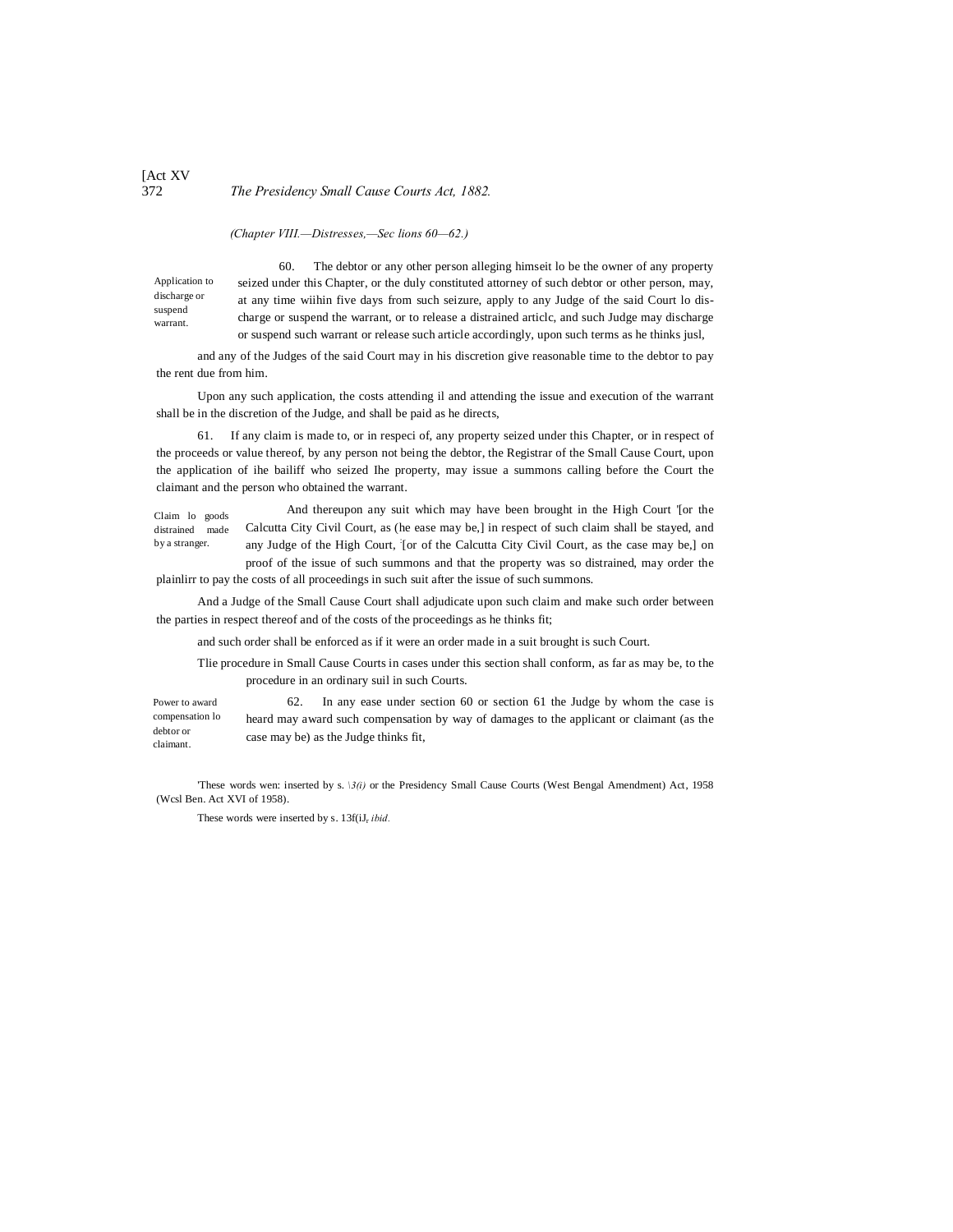of 1882.] *The Presidency Small Cause Courts Act, !S82.* 371

*(Chapter VJll.—Distresses.—Sections 63—65.)*

and may for that purpose make any inquiry he thinks necessary;

**and Lhe order of Lhe** Judge **awarding or refusing such compensation shall bar any suil for the recovery of compensation for any damage caused by the distress.**

63. *[Power to transfer to High Court cases involving more than one thousand rupees.—Omitted by s. 14 of the Presidency Small Cause Courts (West Bengal Amendment) Act, 1958 (West Ben, Act XVI of 1958)].*

Appraisement. Notice of sale, 64. In default of any order lo the contrary by a judge of the Small Causc Court,  $2^* * *$  any two of the said bailiffs may, at the expiration of live days from a seizure of properly under this Chapter, appraise the property so seized, and give die debtor notice in writing to the effect of the form (marked D) in the third schedule hereto annexed.

The bailiffs shall file in the Small Cause Court a copy of every notice given under this section.

65. In default of any such order to the contrary, the distrained Sale. Application property shall be sold on the day mentioned in such notice, and the said of proceeds, bailiffs shall, on realizing the proceeds, pay over ihe amount thereof to

the Registrar of the Small Cause Court; and such amount shall be applied first in payment of the costs of the said distress and then in satisfaction of the debt; and the surplus, if any, shall be returned lo the dcbLor :

'The sue I ion which was omitted reads as follows, namely :ô

"Power to transfer lo High Court eases involving more than one thousand rupees.ô In any ease under scction 60 or scclion 61, if lhe value of the subject-mailer in dispute excceds one thousand rupees, the applicant or claimant may apply 10 the High Court to transfer the case to ilselT. and the High Coun, on being ialislied that it is expedient that the case should be disposed of by itself, may direct the case to be transferred accordingly, and may thereupon alter or set aside any order passed in the case by a Judge gf the Small Cause Court, and may mike such order therein as the High Court thinks flu

livery application under this section shall be made within seven days from the dale of the sei/.ure of the subject-maticr in dispute.

In granting applications under this section, the High Court may impose such terms as to payment of. or giving security for, costs or otherwise as il thinks fit,

The procedure in cases transferred undei (his scction shall conform, as far as may be, to ihe procedure in suits be Tom the High Court in the exercise of its ordinary original civil jurisdiction; and orders made under this scclion may be executed as if they were made in lhe exercise of such jurisdiction, and every such order awarding or refusing compensation shall bar any suil for lhe recovery of compensation for any damage caused by the distress which gave rise lo the ease wherein such order was made.".<br><sup>J</sup>The words "or by the High Court." were omitted by s. IS of the Presidency Small

Causc Courts (West Bengal Amendment) Act. 1958 (West Ben. Act XVI of 195S),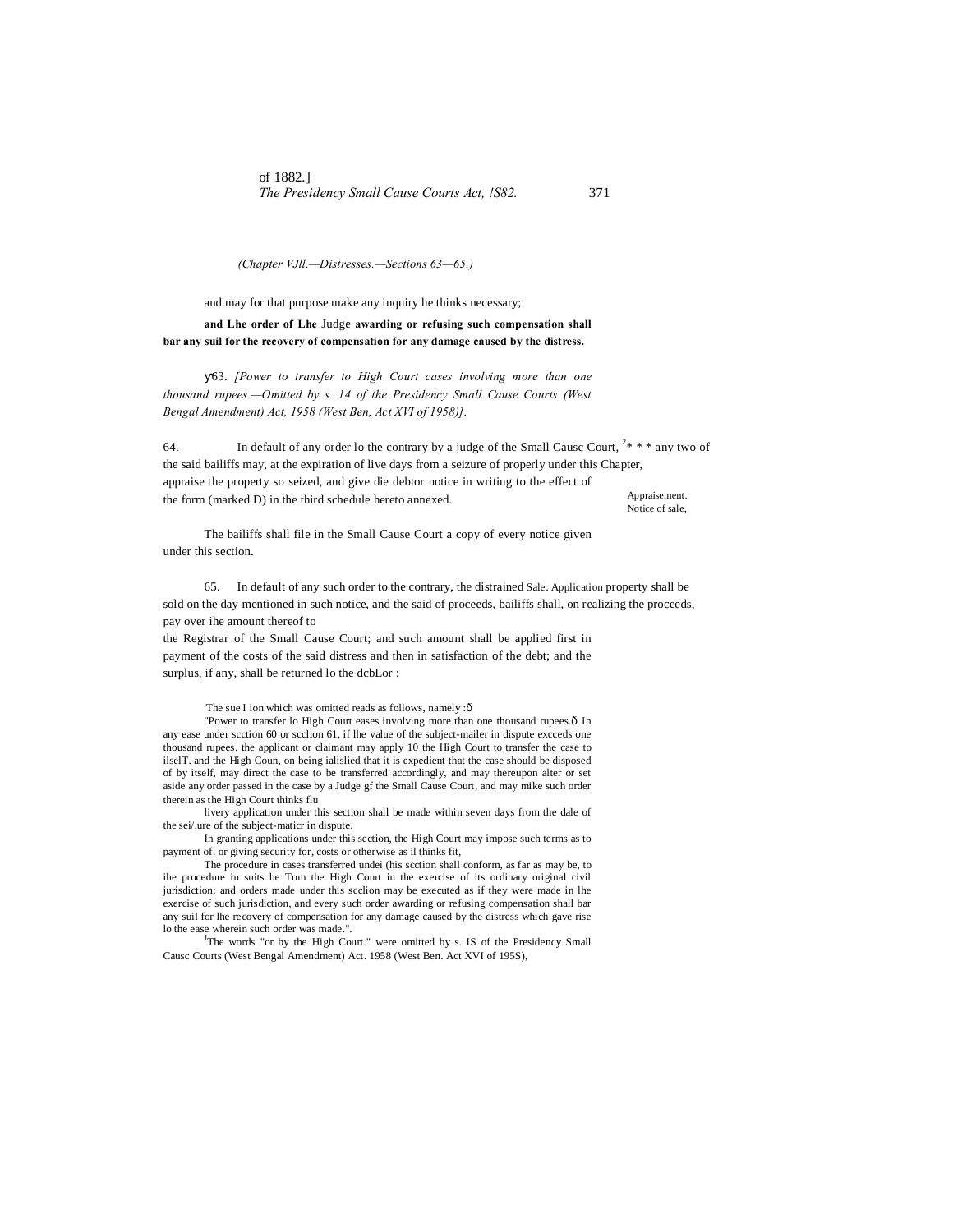# 372 *The Presidency Small Cause Courts Act, 1882.*

*(Chapter VIII,—Distresses.—Sections 66—68.— Chapter IX.—References to High Court.—Section 69.)*

Provided thai ihe debtor may direct that ihe sale shall take place in any other manner, first giving security for any extra costs thereby occasioned.

66. No cosls of any distress under this Chapter shall be taken or demanded except those mentioned in the part (marked E) of the third schedule hereto annexed.

|                    | Costs of d<br>[stresses.             | <b>i****</b>                                                                                                                                                                                                  |
|--------------------|--------------------------------------|---------------------------------------------------------------------------------------------------------------------------------------------------------------------------------------------------------------|
|                    |                                      | The Registrar of the Small Cause Court shall keep a book in which<br>67.                                                                                                                                      |
| all<br>sums        |                                      | received as costs upon distresses made under Ihis Chapter, and all sums paid as<br>remuneration to Ihe said bailiffs, and all contingent charges incurred in respect of<br>distresses, shall be duly entered. |
| such<br>distrained | Account of<br>casts and<br>proceeds. | He shall also enter in the said book all sums realised by sale of the property<br>and paid over to landlords under the provisions of this Chapier.                                                            |
| 68.                |                                      | No distress shall be levied for arrears of rent except under the provisions of this Chapter;                                                                                                                  |

and any person, except a bailiff appointed under section 51, levying or attempting to levy any such

Bar of distresses with  $\int$  fine  $\int$  except under this Chapter. Penally for making illegal distresses. incurred for making illegal by his proceedings.

distress, shall, on conviction before a Presidency Magistrate, be liabJe to be punished which may extend  $\leq$  five hundred rupees and with imprisonment Tor a term which Chapter. Penally may extend lo three months in,addition to any other liability he may have

# **CHAPTER IX**

### References LO High Court.

Reference when \*69. (I) If two or more Judges of the Small Cause Court sit compulsory. together in any suit, or in any proceeding under Chapier VII of this Act, and differ in their opinion as to any question of law or usage having the force of law or the construction of a document, which construction may affcct the merits, or

> 'The second paragraph, relating to the application of sums raised as costs towards payment of contingent chaigcs and remuneration of bailiffs, was emitted by para. 3 jud the First Schedule to the Government of India (Adaptation of Indian Laws) Order, 1937, 'Substituted for (he original section by s. 4 of (he Presidency Small Cause Courts Aci. 1906 (IV of 1906).

[Act XV]<br>372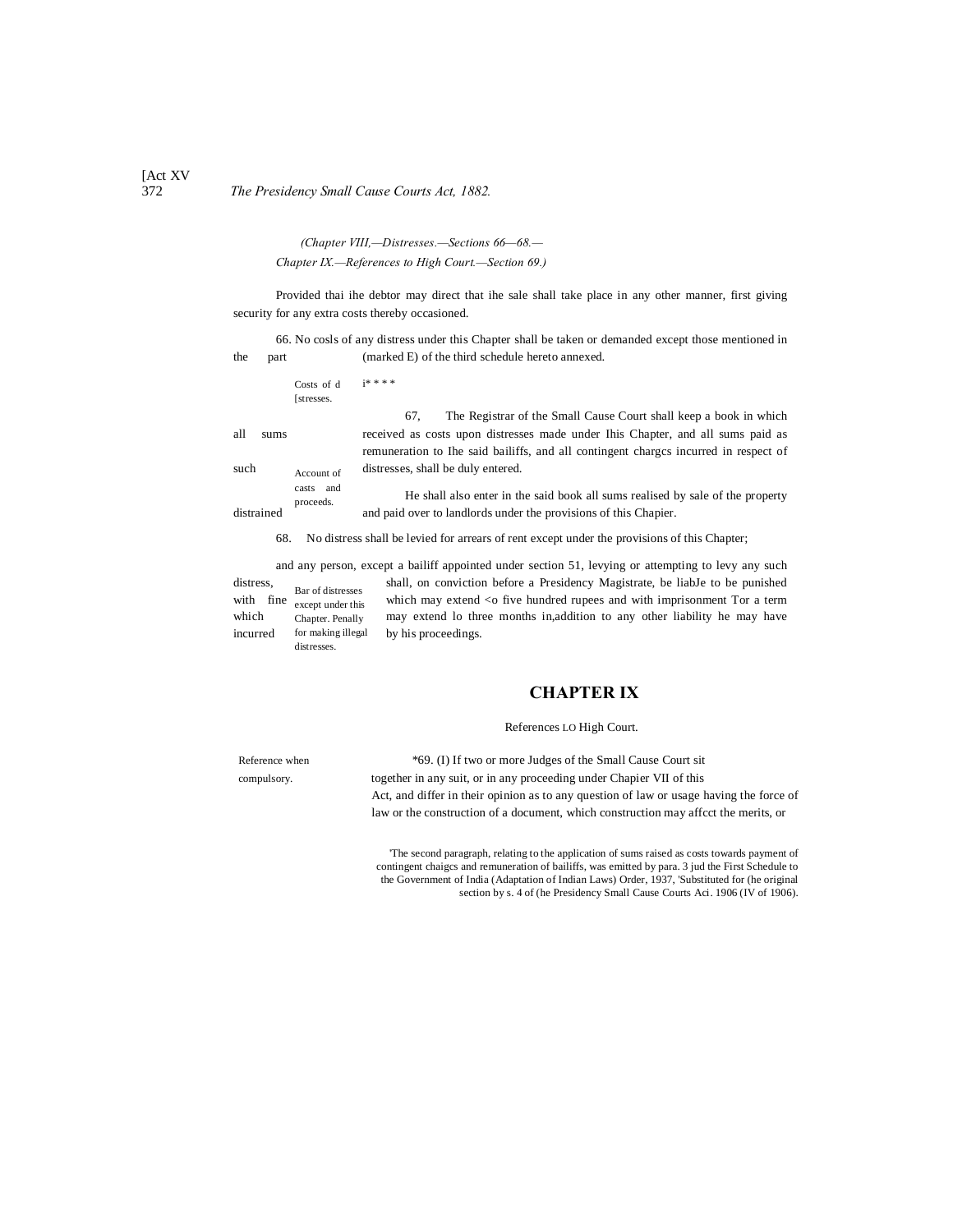# of 1882.] *The Presidency Small Cause Courts Act, !S82.* 371 *(Chapter IX.—References to High Court.—Section 70.— Chapter X.—Fees and Costs.—Section 71.)*

If in any suit or in any such proceeding, in which ihe amount or value of Ihe subject-mailer exceeds five hundred rupees, any such question arises upon which the Court entertains reasonable doubt, and either party so requires,

ihe Small Cause Court shall draw up a statement of ihe facts of the case and the point on which there is a difference of opinion or on which doubt is entertained, and refer such statement with its own opinion on the point for the opinion of the High Court; and the provisions of sections 619 to 621 of Ihe 'Code of Civil Procedure, shall, so far as they are applicable, be deemed lo apply as if such reference had been made under section  $617<sup>J</sup>$  of Ihe said Code.

(2) When Ihc Small Cause Court refers any question for ihe opinion of the High Courl as provided in sub-seclion (1), it shall either reserve judgment or give judgment contingent upon such opinion.

70. When judgment is given under section 69 contingent upon the opinion of the High Court, Ihe party

XIV of 1882. against whom such judgment is given shall at once furnish security, lo be approved by the Small Cause Court, for ihe cosls of the reference to Ihe High Court and for Ihe amount of such judgment :

Provided that no security for the amount of such judgment shall be required in any case in which the Judge who tried the case has ordered such amount to be paid into Court, and ihe same has been paid accordingly.

Unless such security as aforesaid is al once furnished, Ihe party against whom such contingent judgment has been given shall be deemed lo have submitted lo the same.

# **CHAPTER X**

FEES AND COSTS. 71. A fee not exceedingô

*'See* now the Code of Civil Procedure. 1908 (Act V of 1908), Sch, I, Order XLVI, rules 30 5, *'See* now rule I. *ibid.*

Security [o be furnished on such reference by party against whom contingent judgment given.

Institution-fee,

If no such security given, party lo be deemed lo have submit led to judgment.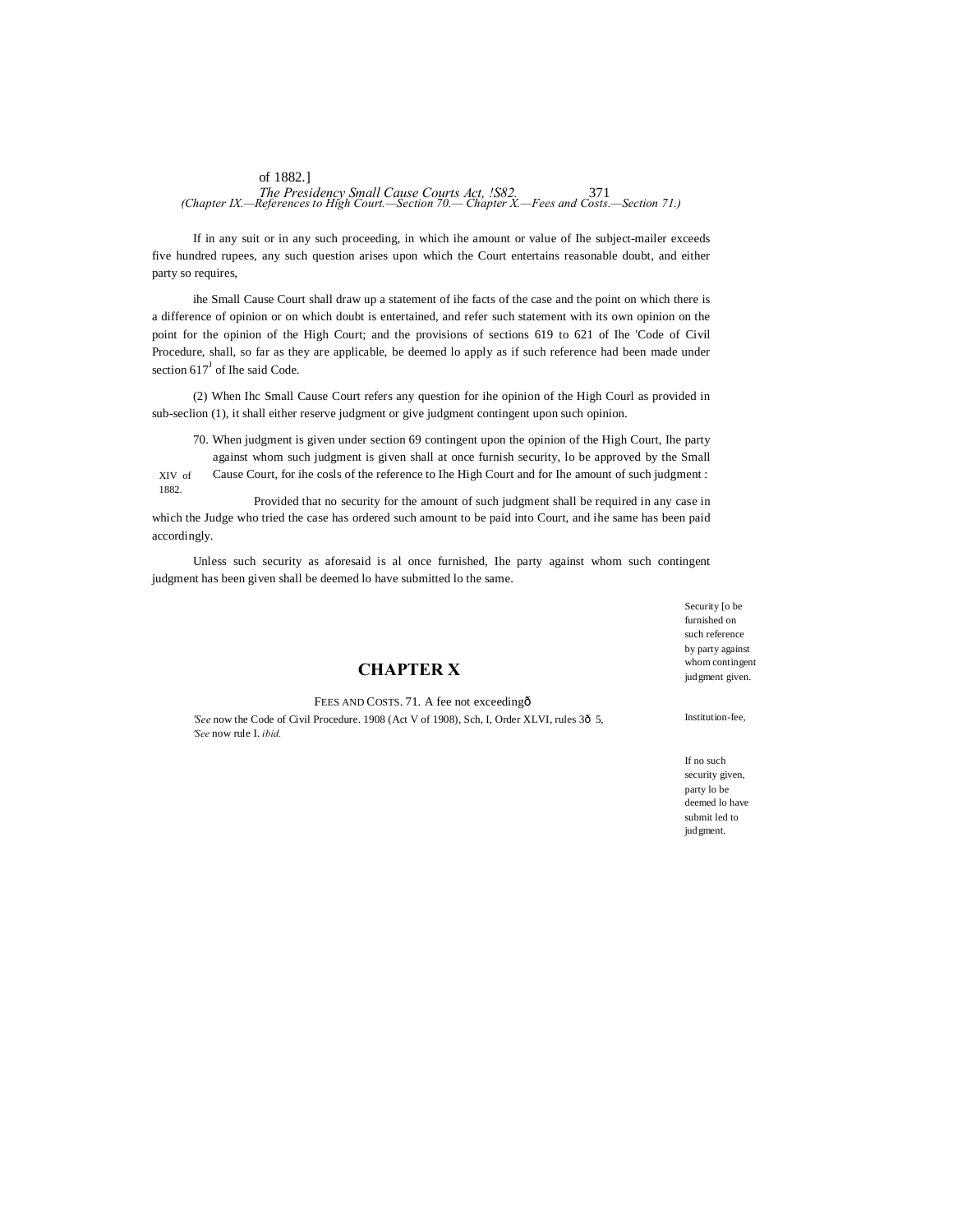# 372 *The Presidency Small Cause Courts Act, 1882. (Chapter X.—Fees and Com.—Sections 72,* 72/4J

- *{a)* when the amount or value of the subject-mailer does not exceed '[fifty rupees] the sum of two *annas* in the rupee or such amount or value,
- $^7$ (b) when the amount or value of the subject-matter cxcceds fifty rupees, but docs not excced five hundred rupeesô the sum of six rupees four *annas* and three *annas* in the rupee on the excess of such amount or value over fifty-rupees,
- $\dot{c}$ ) when ihe amount or value of the subject-matter exceeds five hundred rupees $\hat{o}$  the sum of '[ninety rupees ten *annas]*, and one *anna* <sup>J</sup>[six *pies]* in lhe rupee on the cxcess of such Amount or value over five hundred rupees,

shall be paid on lhe plaint in every suit, and every application under scclion 41; and no such plaint or application shall be

received unlil such fee has been paid.

An additional fee of ten rupees shall be paid on the filing of every agreement under section 20.

72. The fees specified in the third and founh columns of lhe fourth schedule hereto annexed "shall be paid previous to chc issue in any suiL or in any proceeding under Chapter VII of this Act of the processes, to which the said columns respectively relate, by lhe persons on whose behalf such processes are issued, when the amount or value of the subject-mailer excecds lhe sum specified in the first column, but does not exceed the sum specified in the second column of the said schedule.

Conveyance charges for service of \*72A. Conveyance charges to bailiffs on such scale as may, from Lime to lime, be fixed by the Chief Judge wilh the previous approval of the  $\mathrm{f}_1$ [State Government] shall be paid previous to the issue in any suil or proceeding under this Act of processes by the persons on whose behalf such processes are issued.

certain

processes, Fees for processes.

'These words were subsliluted for lhe words "five hundred rupees" by s. 16(7,1 of the Bengal Court-fees (Amendment) Act, 1922 (Ben. Acl IV or 1922).

i This clause was inserted by s. 16*(2), ibid,*

'Clause *(b)* was renumbered as clause *(c).* for the words "smy-iwo rupees eight nnnar" lhe words "ninety rupees ten *annus"* were substituted, and aricr lhe wordi "one *anna"* ihe words "six *pies"* were insencd by s. 16fJA *ibid*

'The words and figures "section 38 or" were repealed by ihe Presidency Small Cause Couns {1882) Amendmenl Acl, 1896 (VJI of 1896.)

'Section 72A was insencd by s. 3 of ihe Presidency Small Cause Courts (Bengal Amendment) Act, 1932 (Ben. Acl XX flf 1932).

•The wards "Provincial Government" were firsl substituted Tor lhe words "Local Govemmenl" by para *4(1)* of ihe Government of India (Adaptation of Indian Laws) Order. 1937. and thereafter l/ic word "Slalc" was substituted for ihe word "Provincial" by para. *4(1)* of the Adapialion of I^av-'s Order, 1950.

# [Act XV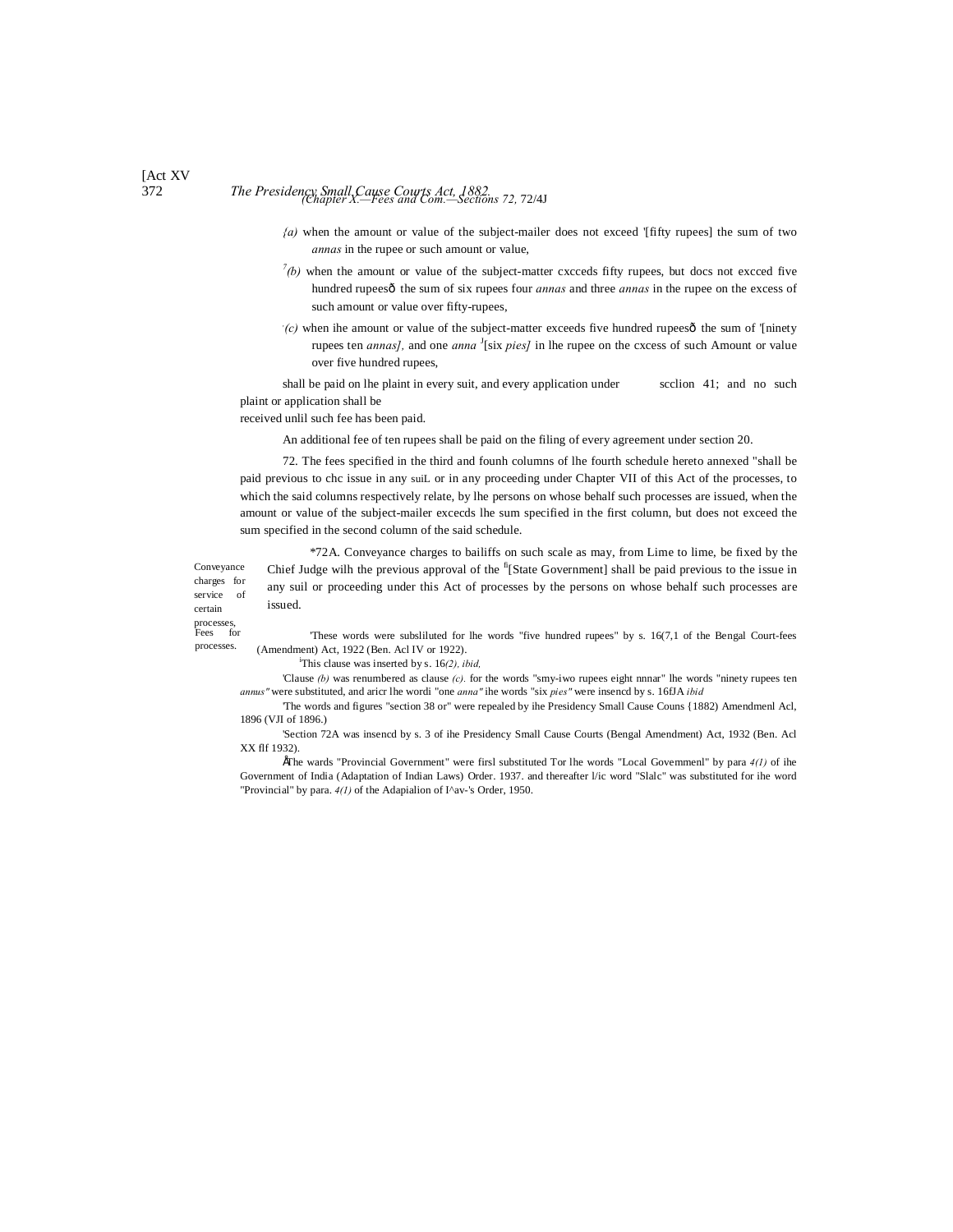### **of 1882.]** *The Presidency Small Cause Courts Act, 1882.* 401 **I** *(Chapter X.—Fees and Costs.—Seel ions 72B—73.)*

'72B. A fee of two *annas* when the amount ar value of the subject-matter of ihe suit or the amount of the decree does nol cxceed fifty rupees, and a fee of twelve *annas* in any other case, shall be paid on every application mentioned in the fifth schedule hereto annexed in all suils or other proceedings under this Act.

Fees for certain Every such application shall be in writing and no such applications shall be received until such fee has been paid :

applications. Provided that an application referred to in iLem J5 of the said schedule may be received without payment of such fee but noticc shall nol be issued until the fee has been paid.

*Explanation.* $\hat{o}$  For the purposes of this section 'suit' includes a proceeding under Chapter VII.

'72C. A fee -amounting to one-half of the fee payable on the plaint in a suit for the amount or value of the relief claimed in ihe application, including the value of any relief claimed in rcspccl of costs, shall be paid on every application made under section 38 on which the Court orders that notice be issued on the opposite party, and such notice shall not be issued until such fee has been paid :

Provided that where a new trial is ordered to be held in respect of the whole of the subject-matter of the suil the Court may direct lhat such fee be repaid, in whole or in part, to the parly by whom il has been paid.

Fees for  $173$ . Whenever any suit, or any proceeding under Chapter VII, is settled by agreement of the partids before the hearing half ihc amount of all Fees paid up to thai lime shall be repaid by the Small Cause Court to the parties by whom the same have been respectively paid, provided thatô

applications under section 38.

*( a )* the fact of such settlement is communicated, by a petition signed by the parties

or their agents, to the Court before or within twenly-one days after the expiry of the period fixed by the Courl or the Registrar for entering appearance, or, in the case of a proceeding under

Chapter VII, before or wiihin twenly-one days after the day appointed Tor showing cause, and 'New sec Lions 72B and 72C were inserted by s, 3 of ihc Presidency SmaJt Cause Courts (Amendment) Aci, 1934 (Ben. Aci VIII or 1934).

This new section was substituted by s, 4, *ibid.*, for the foil owing existing scc- lion, namely : ô

"Ftcpaymuru of half fees, on settlement before hearing. $ô$  Whenever any such suil or proceeding is sailed by agreement or the panics before the hearing, half ihe amount of all fees paid up to lhat time shall be repaid by the Small Cause Court to the panics by whom the same have been tvs pec lively paid.".

> Repayment of half fees on settlement before hearing.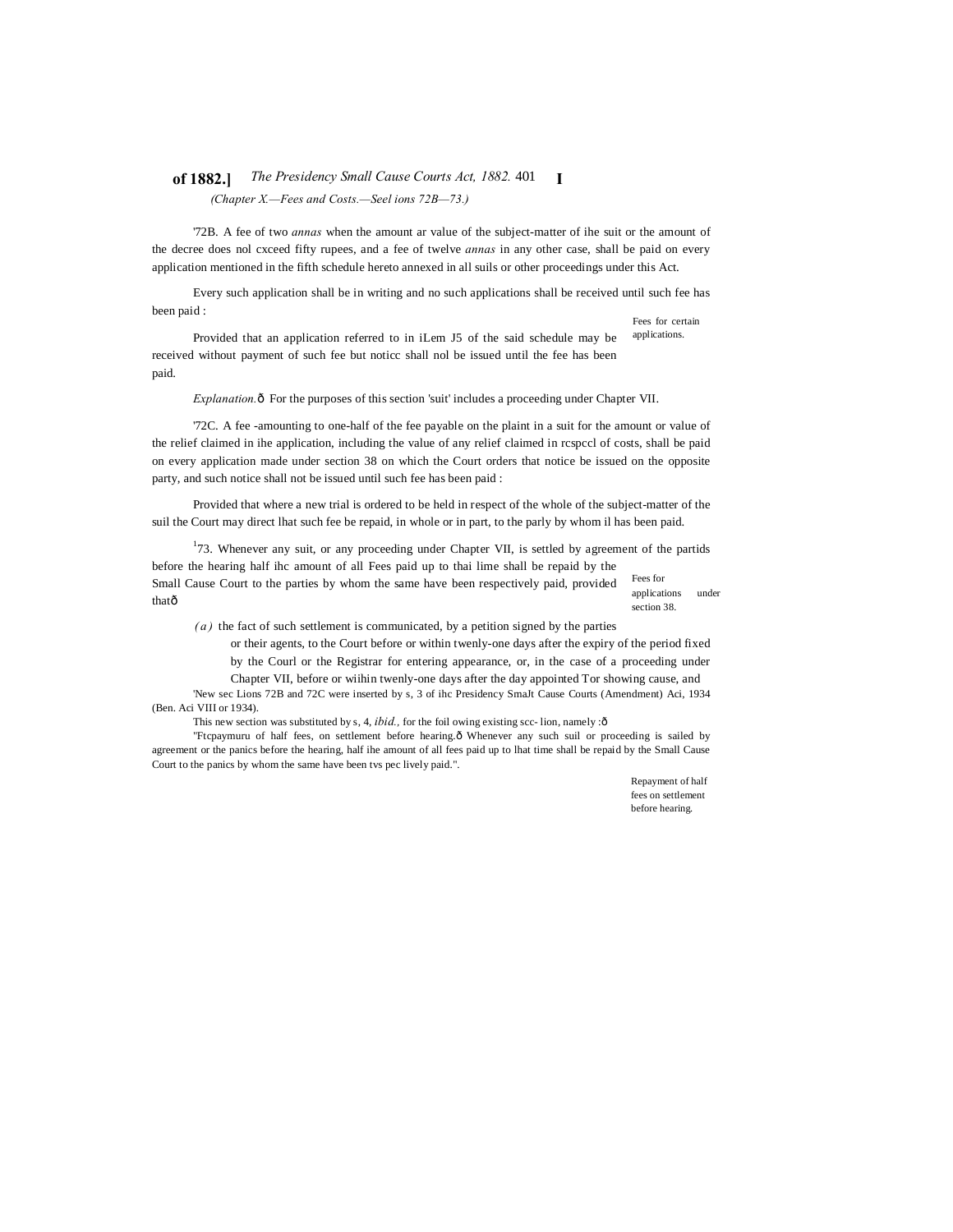# 402 *The Presidency Small Cause Courts Act. 1882.* **[Act XV**

### *(Chapter X.—Fees and Costs.—Sections 74—77.—Chapter XI.— Misconduct of Inferior Ministerial Officers.— Sections 78, 79.)*

*( b )* application for (he repayment is made within twelve months after the date of such petition or within such further period, if any, as the Chief Judge, for reasons to be recorded in writing, may allow.

74. The Small Cause Court may, whenever it thinks fit, receive and register suits instituted, and applications under section 41 made, by poor persons, and may issue processes on behalf of such persons, without payment or on a part-payment of the fees mentioned in sections 71 and 72.

75. The '[Slate Government] may, from time to time, by notification in the *Official Gazette,* vary the amount of the fees payable under sections 71 and 72 :

Provided that the amount of such fees shall in no case cxceed the amount prescribed by the said sections.

76. The expense of employing an advocate, *vakil,* attorney or other legal practitioner incurred by any party shall not be allowed as costs in suit or in any proceeding under Chapter VII of this Act, in the Small Cause Court, in which.suit or proceeding the amount or value of the subject-matter does not exceed twenty rupees, unless the Court is of opinion that the employment of such practitioner was under Ihe circumstances reasonable.

VII of 1870, 77. Nothing conlained in this Chapter shall affect the provisions of sections 3. 5 and 25 of the Court-fees Act, 1870.

# **CHAPTER XI**

MISCONDUCT OF INFERIOR MINISTERIAL OFFICERS,

*3 78. [Power to fine officers.—Rep. by para. 3 and the First Schedule of the Government of India (Adaptation of Inidan Laws) Order, 1937.]*

*79.* If any clcrk, bailiff or other inferior ministerial officer of the Small Cause Court who is employed as such in the execution of any order or warrant, loses, by neglect, connivance or omission, an opportunity of executing such order or warrant, he shall be liable, by order of the Chief Judge, on the application of the person injured by such neglect, connivance or omission, to pay such sum not exceeding in any case the sum for which the said order or warrant was issued, as, in the opinion of the Chief Judge, represents the amount of the damage sustained by such person thereby.

#### *'See* foot-note 6 on page 398. *ante.*

TTiis power is now regulated by rules made or deemed lo have been made under article 309 of the Constitution of

Fees and cosls of poor persons.

Power lo vary fees.

Expense of employing legal practitioners.

Sections 3, 5 and 25 of Court-fees Act. 1870. saved.

Default of bailiff or other officer in execution of order or warranl.

India.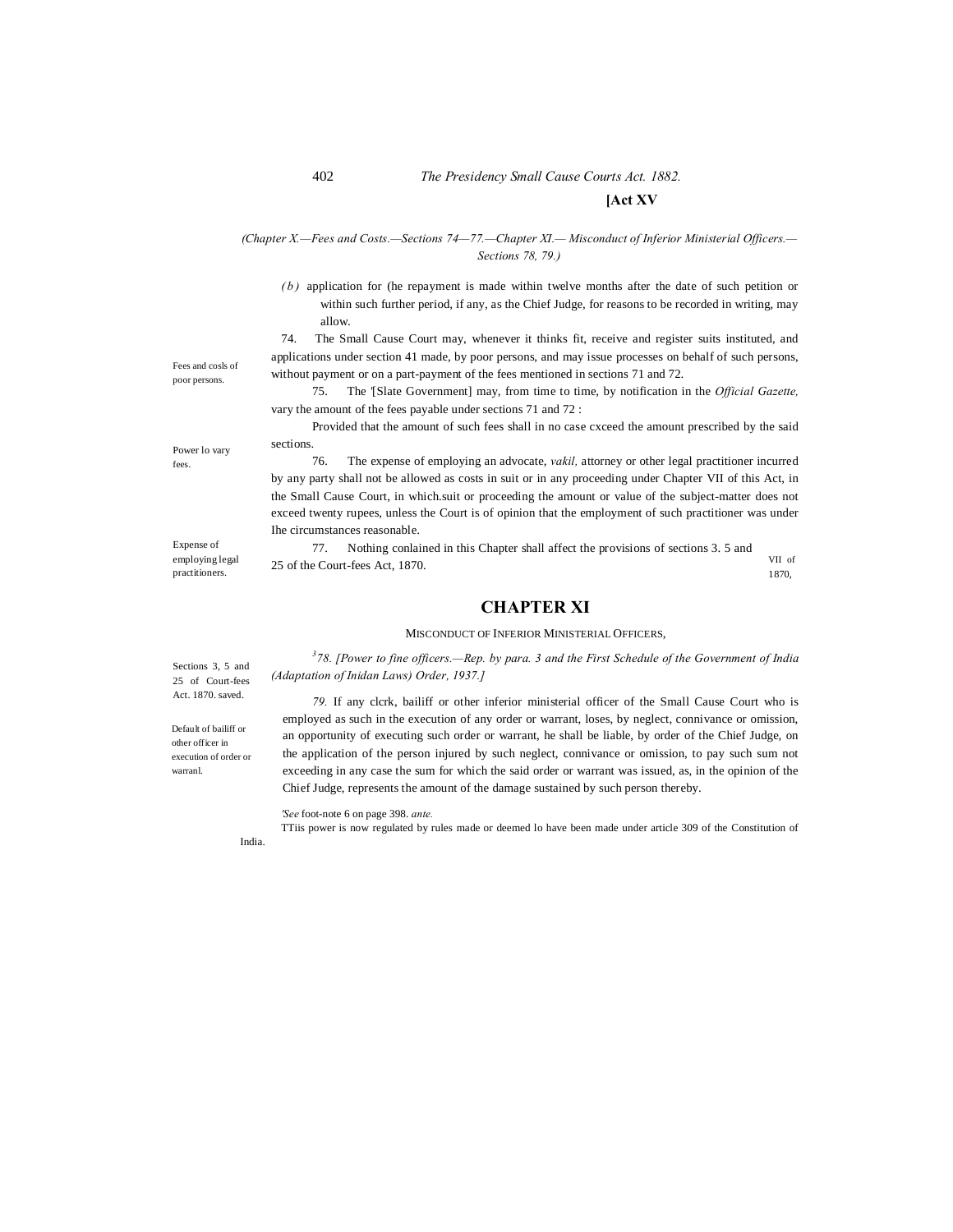# **of 1882.]** *The Presidency Small Cause Courts Act. 1882.* 403 *(Chapter XI.—Misconduct of Inferior Ministerial Officers.—Sections 80—82.~Chapter XI!.—Contempt of Court.—Sections* S3—*87.)*

Extortion or default of officers. 80. If any clcrk, bailiff or other inferior ministerial officer of the Small Cause Court is charged with extortion or misconduct while acting under colour of its process, or with not duly paying or accounting for any money levied by him under its authority, lhe Court may inquire into such charge, and may make such order for the repayment or payment of any money so extorted, or or any money so levied as aforesaid, and of damages and costs, by such officer, as it thinks fir.

81. For the purposes of any inquiry under [his Chapter, the Small Causc Court shaJJ have all the powers of summoning and enforcing the attendance of witnesses and compelling the production of documents which it possesses in suits under this Act.

82. Any order under this Chapter for the payment or repayment of money may, in default of payment of the amount payable thereunder, be enforced by the person lo whom such amount is payable as if the same were a decree of the Small Causc Court in his favour.

# CHAPTER XII

CONTEMN or COURT.

83. *[Procedure of Court in certain cases of contempt.—Repealed by the Repealing and Amending Act, 1914 (X of 1914), s. 3 and Schedule If].* 

84. *[Record in such cases.—Repealed by the Repealing and A mending Act, 1914 (X of 1914*), s. 3 and Schedule If].

85. *[Procedure where Court considers that case should not be dealt with under section 83.— Repealed by the Repealing and Amending Act, 19]4 (X of 1914), s. 3 and Schedule II].*

**86,** *[Discharge of offender on submission apology.—Repealed by the Repealing and Amending Act, 1914 (X of 1914). s. 3 and Schedule II\.*

87. If any witness before the Small Causc Court refuses lo answer such questions as are put lo him, or to produce any document in his possession or power which the Court requires him to produce, and docs not offer any reasonable excuse for such refusal, the Court may senience him to simple imprisonment, or commit him lo the custody of an officer of (he Court, for any term not exceeding seven days, unless in the meantime such person consents to answer such

Imprisonment or eominilial of pcison refusing (o answer or produce! document.

*or*

Court empowered to summon witnesses. ctc.

Enforcement ol order.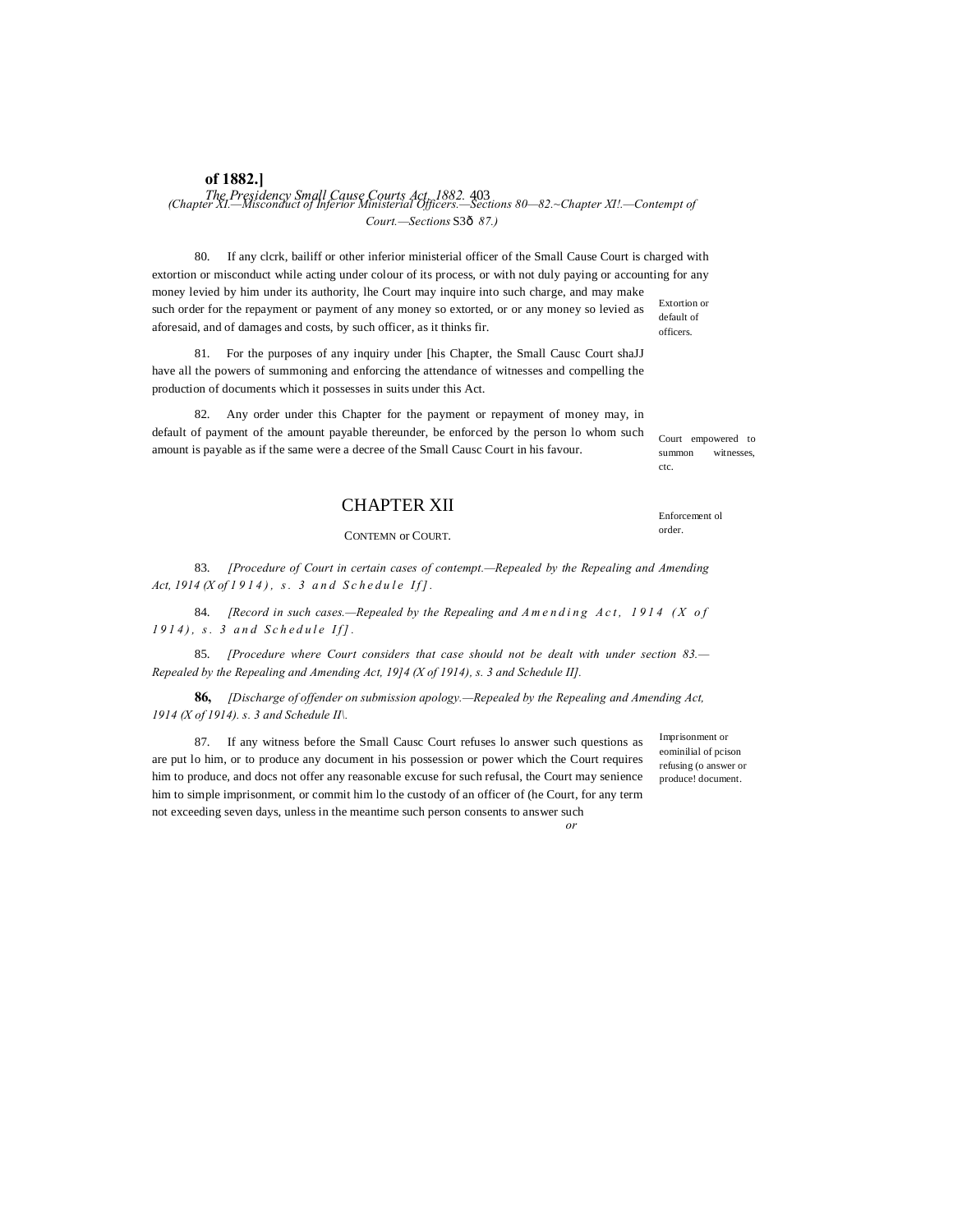### *(Chapier XII.—Contempt of Court.—Section 88.6 Chapter XIII.—Miscellaneous.— Sections 89—97 )*

questions or lo produce such document, as ihc cast may be, after which, in the evem of his persisting in his refusal, he may be dealt wiih according lo (he provisions of scction '[480 or section 482 of the Aci v Code of Criminal Procedure, 189ft].

orders under Scction 87

Appeal from **88**, Any person deeming himself aggrieved by an order under\* \* \* scclion ar mz. 87 may appeal lo Ihe High Court, and the provisions of the \*[Code of Criminal Procedure, 1896] relating lo appeals shall, so far as may be, apply to appeals under this section.

### CHAPTER XIII

### MISCELLANEOUS,

89. Noticcs In product documents, summonses to witnesses, and all other processes issued in ihe exercise of any jurisdiction conferred on ihe Small Cause Court by this Act, except summonses to defendants and writs of execution, may, if the Court by general or special order so directs, be served by such persons as ihc Court, from time to time, appoints in this behalf.

90. The Small Cause Court shall keep such registers, hooks and accounts, and submit to the High Court such statements and returns, as may, subject to the approval of the <sup>J</sup>[Slate Government], be prescribed by the High Court.

91. The Small Cause Court shall comply with such requisitions as may, from time to time, be made by the <sup>J</sup>[5tate Government] or High Court for rccurds, returns and statements in such form and manner as such Government or Court, as the case may be, thinks fit.

92. The Small Cause Court shall, at the commencement of cach year, draw up a list of holidays and vacations to be observed in the Court, and shall submit the same for the approval of the "[State Government],

Such list, when it has received such approval, shall be published in the *^Official Gazette],* and the said holidays and vacations shall be observed accordingly.

'Substituted for the words "83 or scction 85" by s. 2 and Sch. I of the Repealing £wf Amending Acl, 1914 (X of 1914).

^hc words and figures "scclion 83 or" were repeated by s. 3 and Sch. II, *ibid.*

^Substituted for the words and figures "Presidency Magistrates' Act. 1877" by s. *2* and Sch, I, *ibid.*

*'See* foot-note 6 on page 39S, *ante,*

'Substituted for ihc words "local official Gazette" by para. *4(1)* of the Government of India (Adaptation of Indian JJIWS) Order, 1937.

Persons by whom process may be served.

Registers and returns.

Court to furnish records, etc., called for by Stitc Government or High Court,

Holidays and vacations.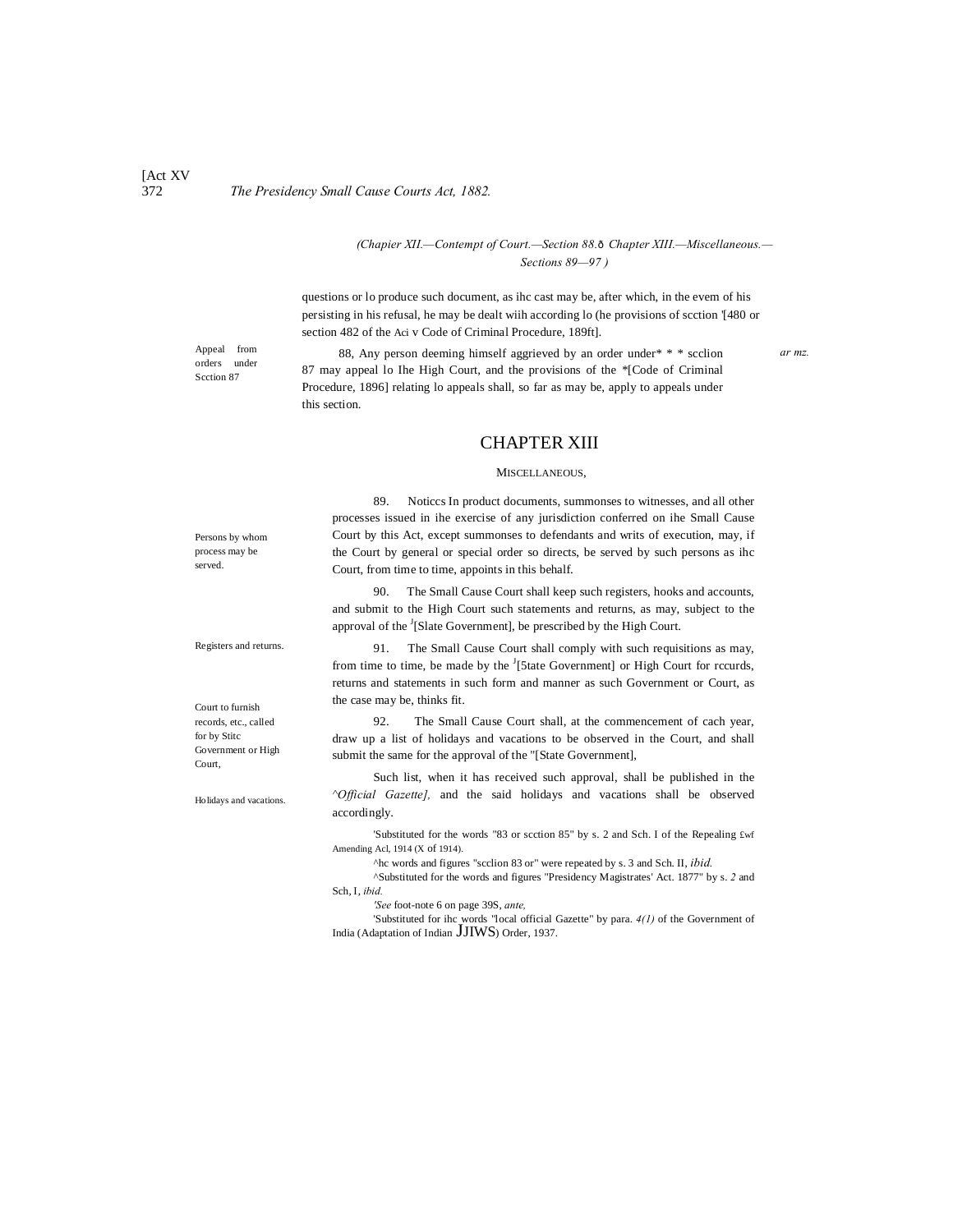*(Chapter XIII.—Miscellaneous.—Sec:ions 93—97.—the First and Second Schedules.)*

93. The '[President]<sup>7\*</sup> \* "[Bombay and West Bengal],  $\frac{1}{2}$  Judges of lhe High Courts \* order of ihe Small Causc Coun.

, the Governors of <sup>J</sup>IMadras], \* and the Chief Justices and shall not be liable to arrest by

94. No suit **shall lie** on any **dccree** of **Lhe** Small Causc Courl.

95. Any person ordered by

lhe Small Causc Court lo be imprisoned may be imprisoned in such placc as the 8  ${}^{8}$ [Slale Government], from lime lo time, appoints in this behalf,

96. If any person against whom any suil is brought for anything purporting to be done by him under this Acl has, before ihe institution of the suil, tendered sufficient amends lo ihe plaintiff, the plaintiff shall not rccover.

97. AH prosecutions for anything purporting to be done under this Act must be commenced within tlirec months after lhe offence was committed.

THE FIRST SCHEDULE.

*[Enacimerits repealed.* J.—

*Rep. by lhe Repealing Act, 193S (I of 1938), s. 2 and Sch. and the West Bengal Repealing and Amending Act, J948 (West Ben. Act VII of 1948), s. 3 and the Second Sch.*

### THE SECOND SCHEDULE.

*Portions of Civil Procedure Code extending to Court.— Rep. by the Presidency Small Cause Courts Act, 1895 (I of 189S), s. 12.*

Ccnoin persons exempt Trcm arrest by Coun,

No suii to lie upon decrcc of Coun.

Placc of imprisonment.

Tender in suil for anything done under Act.

Limitation of prosccut ions.

 <sup>&#</sup>x27;Substituted tor the words "Governor General" by para i(I) of the Adaptation of Laws Order, 1950,

The words "ant) members of his Council" wire omitted by parti. 3 and the First Schedule of the Indian Independence {Adaptation of Central Acts and Ordinances) Order, ISMB.

<sup>^</sup>Substituted, *ibid.,* for the words "Fori st, George ".

*<sup>&#</sup>x27;Sit* foot-rioie 6 on page 398, *ante.*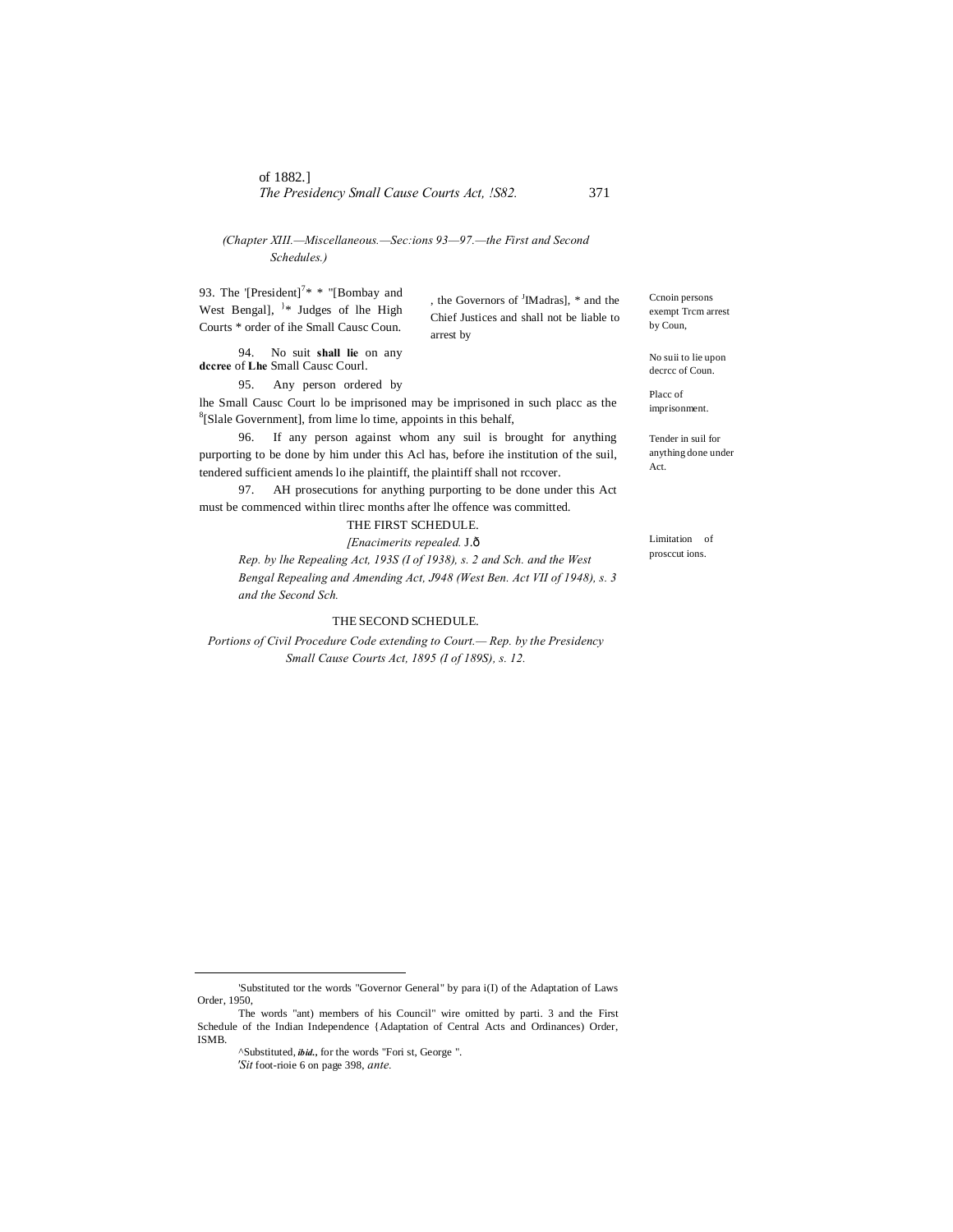[Act XV]<br>372 372 *The Presidency Small Cause Courts Act, 1882.*

*(The Third Schedule.)*

# THE THIRD SCHEDULE.

### FORMS A

### *(See section 53.)*

*Iti the Small Cause Court for* A. B.

.(defendant). the town C. D.\_\_\_\_ *B.* of \_,maketh oath *[or* affirms] and saith lhat *C. D.* of  $Jo$ is juslly indebted lo\_ due for. day of 188 \_\_\_\_\_\_\_\_\_\_\_\_\_\_\_\_\_\_\_\_\_\_\_\_ (plaintif f), *Versus* of the sum of Rs. and premises No.\_ in ihe town of \_\_\_\_\_\_ to wil, from mensem.  $\sin$ , \_for arrears of renl of ihe house situated at\_ .months, at the rate of<br>
<u>per</u>  $Rs.$ Sworn *\or* affirmed] before me the *Judge [or Registrar] :*

### B

*[See section 54.] In the Small Cause Court for*

FORM OF WARRANT

| 1 hereby direct you lo distrain ihe movable property of C.D.                   |  |
|--------------------------------------------------------------------------------|--|
| on the house and premises situate at No.                                       |  |
|                                                                                |  |
| and the cosls of the distress, according the provisions of Chapter VIII of the |  |
| Presidency Small Cause Courts Act, 1882.                                       |  |

*(Signed and sealed.)*

*E. F., Bailiff and Appraiser,*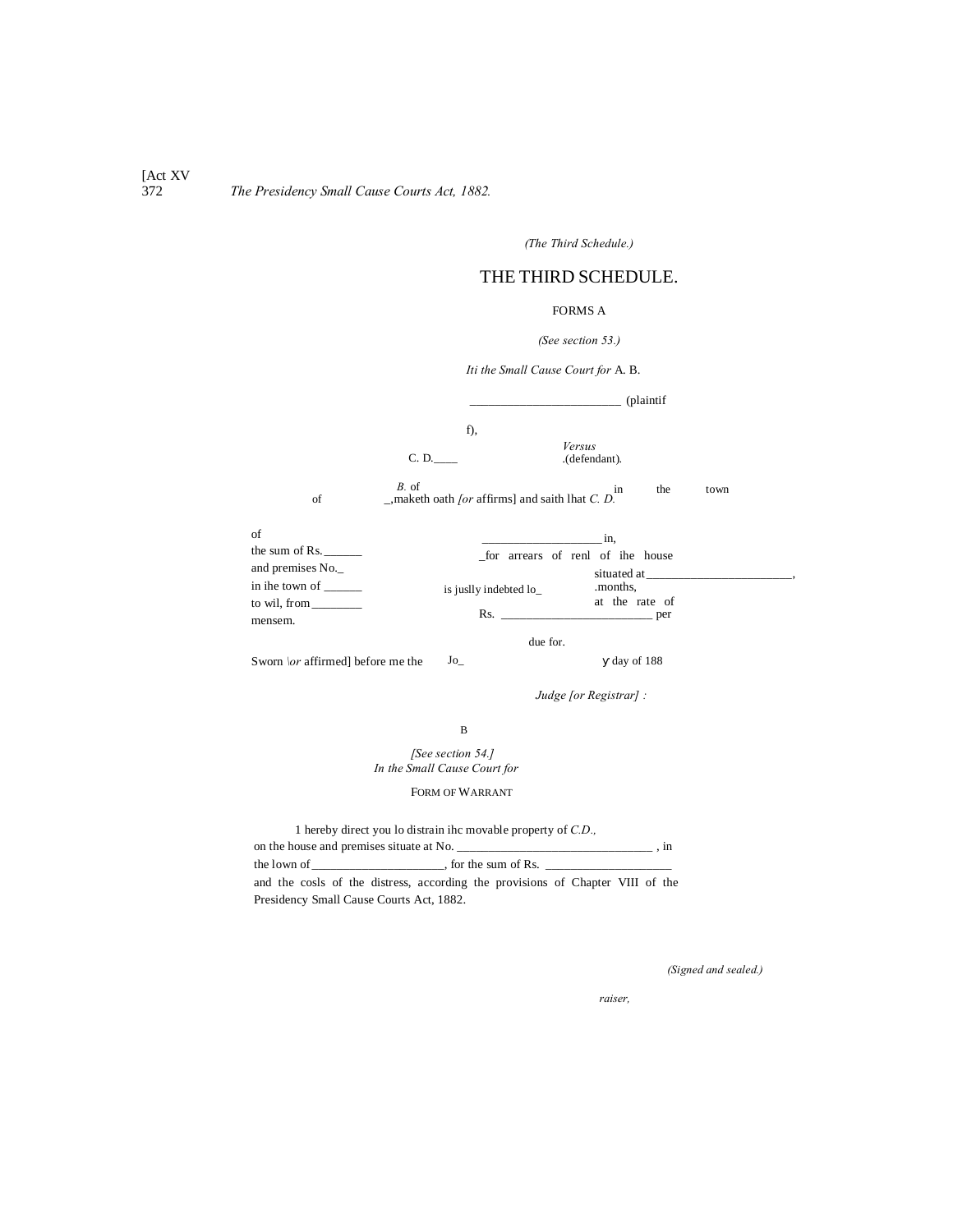of 1882.] *The Presidency Small Cause Courts Act, !S82.* 371

### *(The Third Schedule.)*

### C

### [See *section S9.\*

### *In she Small Catisc Court for* FORM

### OF INVENTORY AND NOTICE,

### *(State particulars of properly seized.)*

Take nolice lhat I have this day seized the movable property contained in (he above inventory of the sum of Rs.  $\overline{\phantom{a}}$ being the amount of \_\_\_\_\_\_\_\_\_\_\_ months' rent due to *A. B., at* \_\_\_\_\_\_\_\_\_\_\_\_\_\_\_\_ last, and lhat unless you pay the amount thereof, together with the cosls of this distress, within five days from ihe date hereof, or obtain an order from one of the Judges or Ihe Registrar of Ihe Small Cause Court to the contrary, ihe same will be appraised and sold pursuant to the provisions of Chapter VIH of the Presidency Small Cause Courts Acl, 1882.

Dated ihe day of 18

(Signed) *E. F" Bailiff and Appraiser.*

To C. D.

### D

### *(See section 64.)*

### *In the'Small Cause Court for*

Take nolice lhai we have appraised ihc movable property seized on the \_\_\_\_\_ day of \_\_\_\_\_\_\_\_ , under the provisions of Chapter VIII of the Presidency Small Cause Courts Acl, 1882, of which seizure and properly a nolice and inventory were duly served upon you (or upon \_\_\_\_\_ on your behalf, as the case may be) under date the \_\_\_\_\_\_\_\_\_\_\_\_\_\_\_\_\_ and that the said property will be sold on the ------------------------*[two clear days' at least after the date of the notice]* at \_\_\_\_\_\_\_\_\_\_pursuant to the provisions of the said Acl. Dated this \_\_\_\_\_\_\_\_ day of \_\_\_\_\_\_\_\_ 18 .

(Signed) *E. F., G*. *H.,*

To *C. D.*

*Bailiffs and Appraisers.*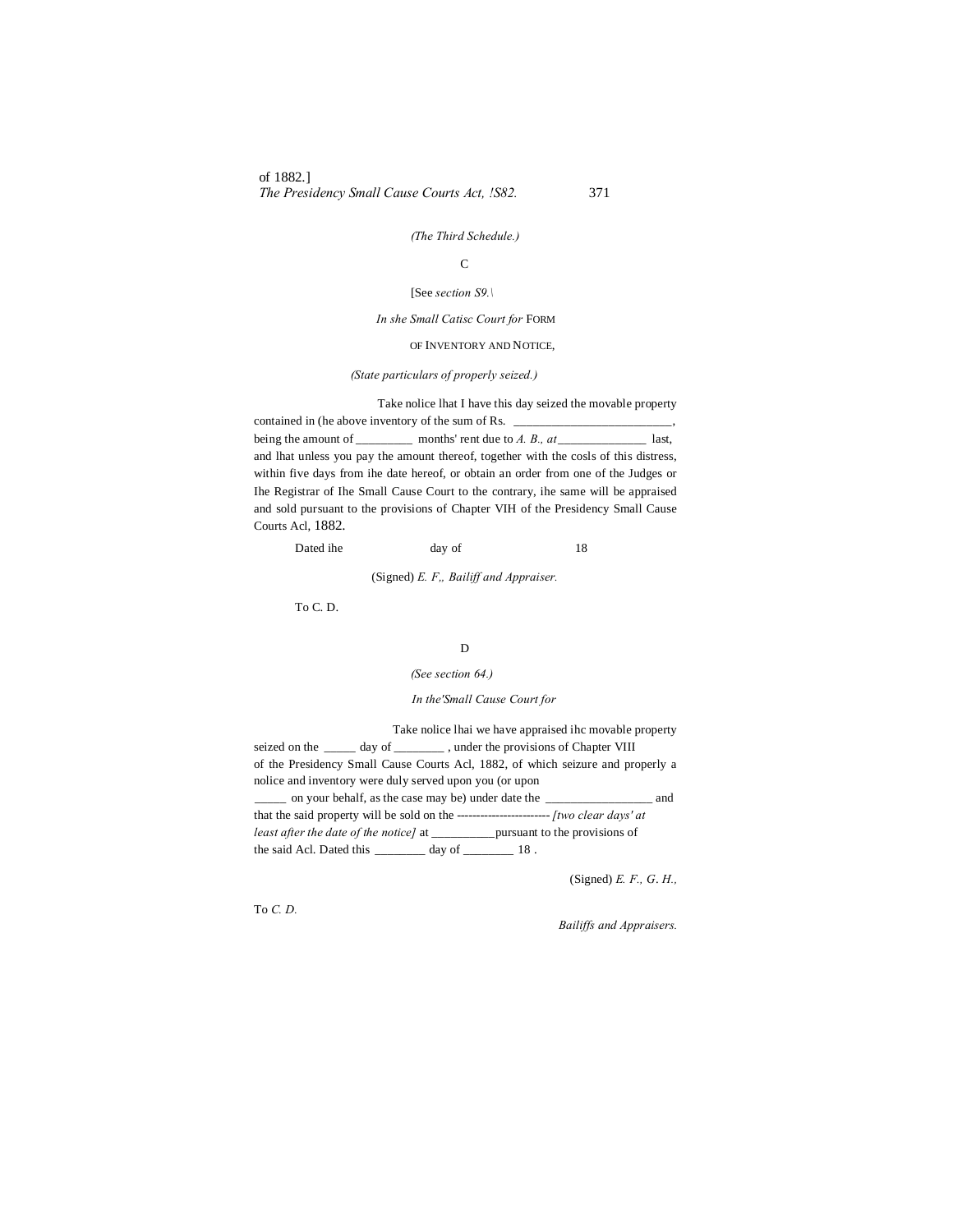#### [Act XV]<br>372 372 *The Presidency Small Cause Courts Act, 1882. (Third Schedule.)*  $1$  [E

### *(See section 66.) In the Small Cause Court for*

# SCALE OF FEES TO BE LEVIED IN DISTRAINTS FOR HOUSE-RENT.

|              | Sums sued for |       |     | Affidavit | Order to sell | Commi- | Total    |
|--------------|---------------|-------|-----|-----------|---------------|--------|----------|
|              |               |       |     | and       |               | ssion  |          |
|              |               |       |     | warrant   |               |        |          |
|              |               |       |     | to        |               |        |          |
|              |               |       |     | distrain  |               |        |          |
| Rs.          |               |       | Rs. | Rs. p.    | Rs. p.        | Rs. p. | Rs, p.   |
| $\mathbf{1}$ | and           | under | 5   | 0.25      | 0.50          | 0.50   | 1.25     |
| 5            | and           | under | 10  | 0.50      | 0.50          | 1.00   | 2.00     |
| 10           | and           | under | 15  | 0.50      | 0.50          | 1.50   | 2.50     |
| 15           | and           | under | 20  | 0.50      | 1.00          | 2,00   | 3.50     |
| 20           | and           | under | 25  | 0.75      | 1.00          | 2.50   | 4.25     |
| 25           | and           | under | 30  | 1.00      | 1.00          | 3.00   | 5.00     |
| 30           | and           | under | 35  | 1.00      | 1.00          | 3.50   | 5.50     |
| 35           | and           | under | 40  | 1.00      | 1.50          | 4.00   | 6.50     |
| 40           | and           | under | 45  | 1.25      | 2.00          | 4.50   | 7.75     |
| 45           | and           | under | 50  | 1.50      | 2.00          | 5.00   | 8.50     |
| 50           | and           | under | 60  | 2.00      | 2.00          | 6.00   | 10.00    |
| 60           | and           | under | 80  | 2.50      | 2.50          | 6.50   | 11.50    |
| SO           | lo            |       | 100 | 3.00      | 3.00          | 7.00   | 13.00    |
| Upwards of   |               |       | 100 | 3.00      | 3.00          | 1 per  | cent um. |
|              |               |       |     |           |               |        |          |

The above scale includes all expenses, cxcept in suits where ihe tenant disputes the landlord's claim and witnesses have to be subpoenaed, in which case each subpoena for sums under Rs. 40 must be paid for at twenty-five paisc cach, and seventy-five paise above that amount; and also where peons arc kept in charge of properly distrained, such sum not exceeding fifty paise per day as may be fixed from time to time by the Chief Judge must be paid per man.]

'Farm E of Ihc Third Schedule was sobslnuied by s. 5 of the Presidency Small Cause Courts (Wcsl Bengal Amendment) Acl. 1969 (Wesi Ben. Aci XXXII of 196-9). \*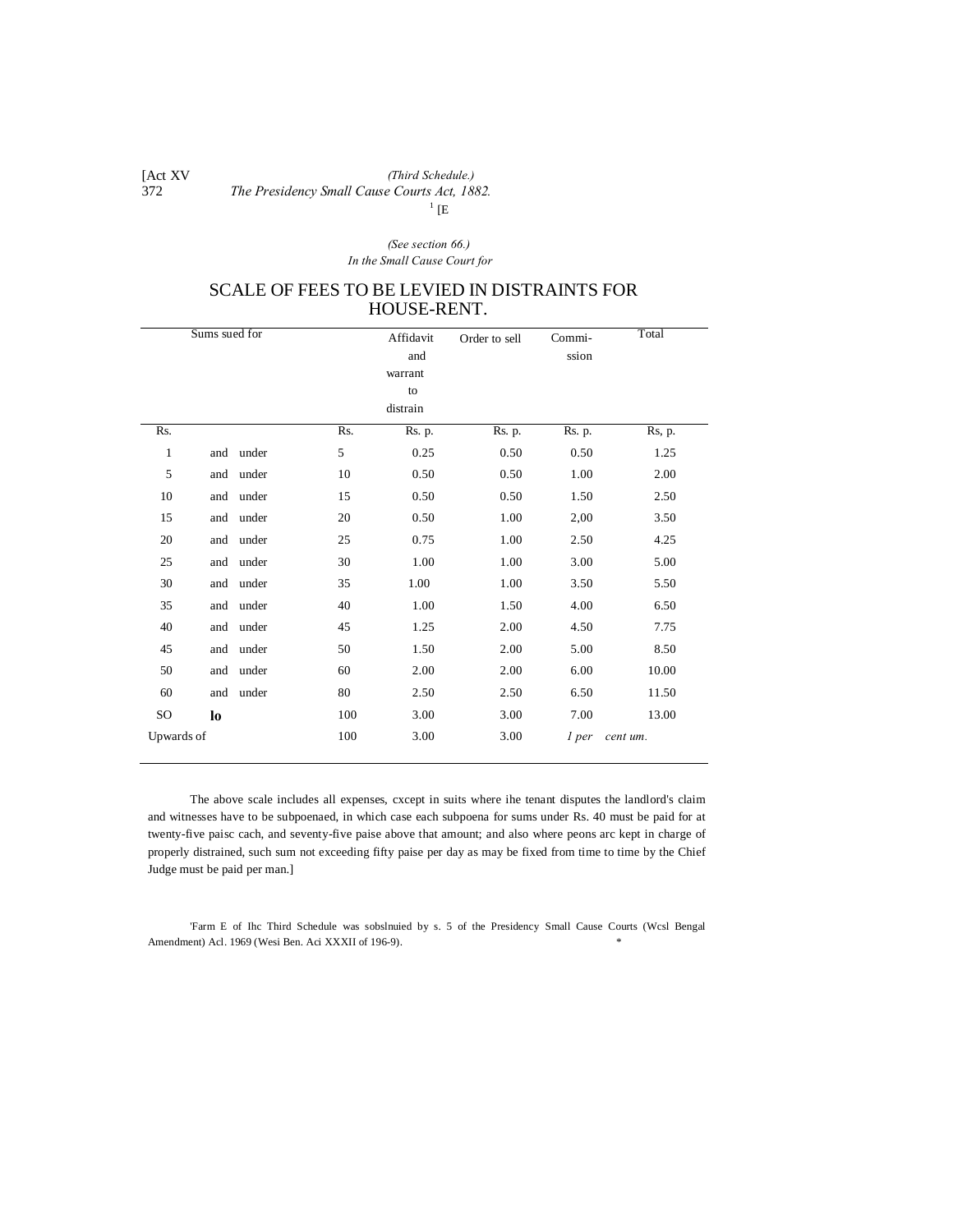### *(Fourth Schedule.)*

# $^{\rm 1}$  [THE FOURTH SCHEDULE

### *[See section 72.]*

### FEES FOR SUMMONSES AND OTHER PROCESSES.

| When lhe amount | Bui does | Fee for   | Fee for   |
|-----------------|----------|-----------|-----------|
| or value of the | not      | summonses | other     |
| subjeci-mauer   | exceed   |           | processes |
| exceeds         |          |           |           |
| Rs.             | Rs.      | Rs. P.    | Rs. P.    |
|                 |          |           |           |
| $0$             | 10       | 0.15      | 0.15      |
| $10$            | 20       | 0.25      | 0.25      |
| 20.             | 50       | 0.50      | 0.50      |
| $50$ .          | 100      | 1.00      | 1.00      |
| 100.            | 200      | 1.25      | 2.00      |
| 200.            | 300      | 1.50      | 3.00      |
| 300 隹.          | 400      | 1.75      | 4.00      |
| 400             | 500      | 2.00      | 5.00      |
| 500.            | 600      | 2.25      | 6.00      |
| 600             | 700      | 2.50      | .7.00     |
| $700$           | 800      | 2.75      | 8.00      |
| $800\dots$      | 900      | 3.00      | 9.00      |
| 900             | 1,000    | 3.25      | 10.00     |
| 1,000           | 1,100    | 3.40      | 10.50     |
| 1,100           | 1,200    | 3.50      | 11.00     |
| 1,200           | 1,300    | 3.65      | 11.50     |
| 1,300           | 1,400    | 3.75      | 12.00     |
| 1,400           | 1,500    | 3.90      | 12.50     |
| 1,500           | 1,600    | 4.00      | 13.00     |
| 1,600           | 1,700    | 4.15      | 13.50     |
| 1,700           | 1,800    | 4.30      | 14.00     |
| 1,800           | 1,900    | 4.45      | 14.50     |
| 1,900           | 2,000    | 4.60      | 15.00     |
| 2,000           | 2,200    | 4.75      | 15.50     |
| 2,200           | 2,400    | 4.90      | 16.00     |
| 2,400           | 2,600    | 5.05      | 16.50     |
| 2,600           | 2,800    | 5.20      | 17.00     |
| 2,800           | 3,000    | 5.35      | 17.50     |
| 3,000           | 3,200    | 5.45      | 17.75     |
| 3,200           | 3,400    | 5.55      | 18.00     |
| 3,400           | 3,600    | 5.65      | 18.25     |

Firstly, the Fourih Schedule was substituted by s. 6 of lhe Presidency Small Cause Couns (West Bengal Amendment) Act. 1969 (West Ben. Acl XXXII of 1969) and subsequently, Lhis Schedule was substituted by s. 5 of the Presidency Small Causc Courts (West Bengal Amendment) Act. 1978 (West Ben. Acl LX of 1978).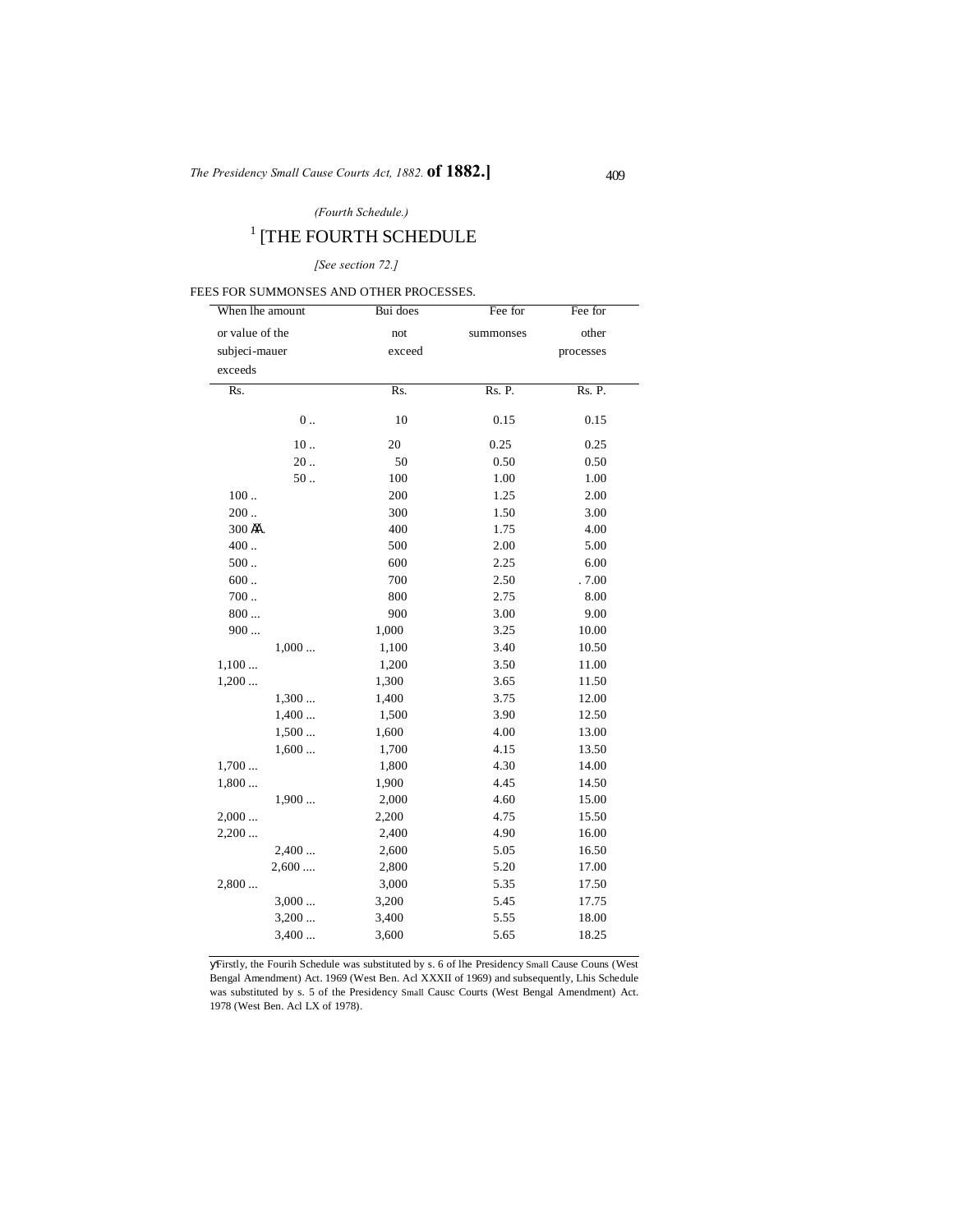*(The Fourth Schedule.)*

| <b>IAct XV</b>  |          |           |           |
|-----------------|----------|-----------|-----------|
| When lhe amount | But does | Fee for   | Fee for   |
| or value of the | not      | summonses | other     |
| subject-mailer  | exceed   |           | processes |
| cxceeds         |          |           |           |
| Rs. Rs.         | Rs. P.   | Rs. P.    |           |
| 3,600           | 3,800    | 5.75      | 18.50     |
| 3,800           | 4,000    | 5.85      | 19.00     |
| 4,000           | 4,200    | 5.95      | 19.15     |
| 4,200           | 4,400    | 6.05      | 19,30     |
| 4,400           | 4,600    | 6.20      | 19.45     |
| 4,600           | 4,800    | 6.30      | 19.60     |
| 4,800           | 5,000    | 6,40      | 19.75     |
| 5,000           | 5,200    | 6,65      | 20-25     |
| 5,200           | 5,400    | 6,90      | 20.75     |
| 5,400           | 5,600    | 7,15      | 21.25     |
| 5,600           | 5,800    | 7.40      | 21.75     |
| 5,800           | 6,000.   | 7.65      | 22.25     |
| 6,000           | 6,200    | 7.90      | 22.75     |
| 6,200           | 6,400    | 8.J5      | 23.25     |
| 6,400           | 6,600    | 8.40      | 23.75     |
| 6,600           | 6,800    | 8.65      | 24.25     |
| 6,800           | 7,000    | 8.90      | 24.75     |
| 7,000           | 7,200    | 9.15      | 25.25     |
| 7,200           | 7,400    | 9.40      | 25.75     |
| 7,400           | 7,600    | 9.65      | 26.25     |
| 7,600           | 7,800    | 9.90      | 26.75     |
| 7,800           | 8,000    | 10.15     | 27.25     |
| 8,000           | 8,200    | 10.40     | 27.75     |
| 8,200           | 8,400    | 10.65     | 28.25     |
| 8,400           | 8,600    | 10.90     | 28.75     |
| 8,600           | 8,800    | 11.15     | 29.25     |
| 8,800           | 9,000    | 11.40     | 29.75     |
| 9,000           | 9,200    | 11.65     | 30.25     |
| 9,200           | 9,400    | 11.90     | 30.75     |
| 9,400           | 9,600    | 12.15     | 31.25     |
| 9,600           | 9,800    | 12.40     | 31.75     |
| 9,800           | 10,000   | 12.65     | 32.25].   |
|                 |          |           |           |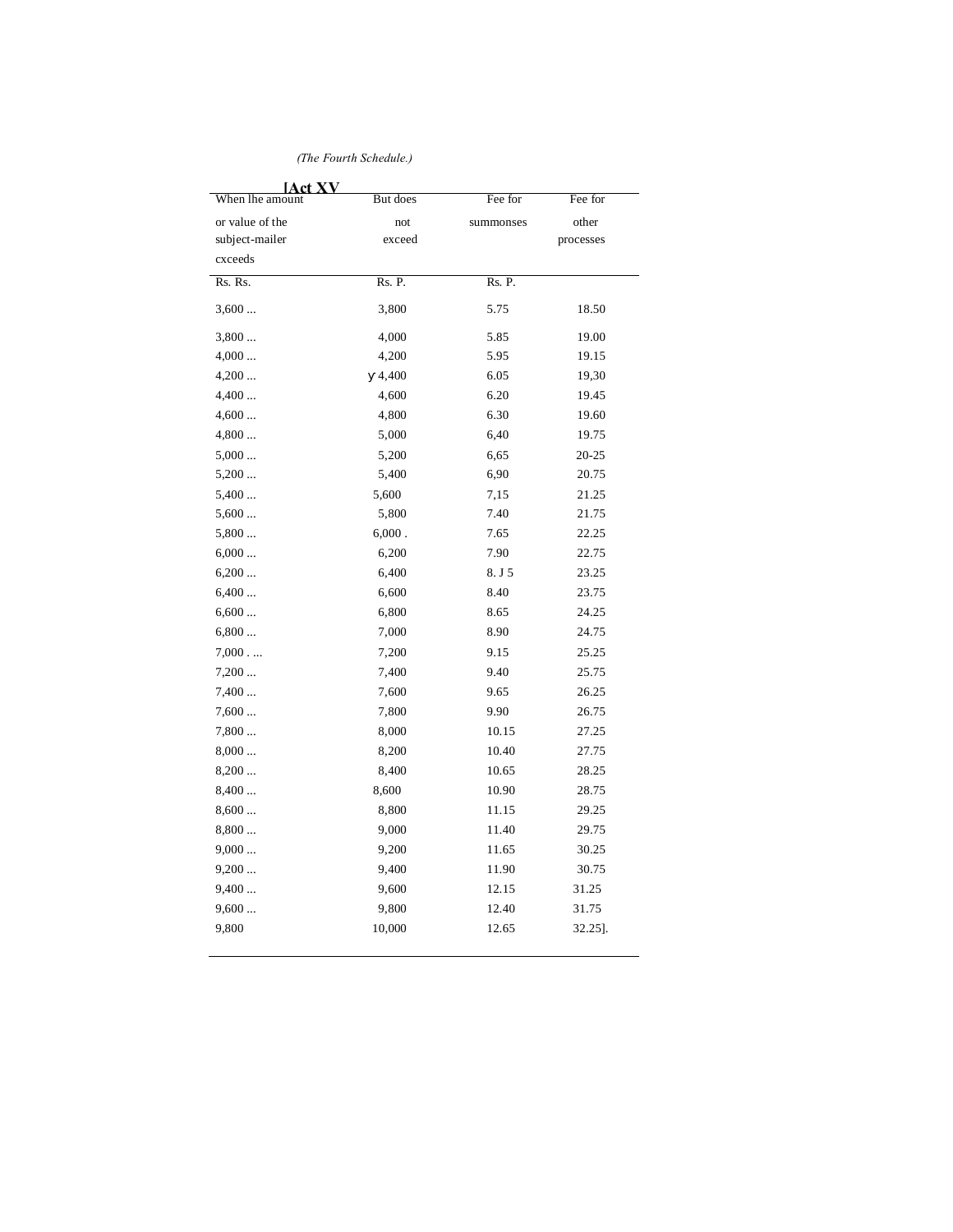of 1882.] *(Fifth Schedule.)*

# THE FIFTH SCHEDULE<sup>H</sup>s Act, !S82. 371

[See *section 72B.]*

### Applicationsô

| (2) | for leave to sue as a pauper,                                                          |
|-----|----------------------------------------------------------------------------------------|
| (3) | for amendment of the pleadings except for a slight amendment of the cause-title only,  |
| (4) | for appointment of a guardian <i>adition</i> for a minor defendant or opposite party,  |
| (5) | for substitution of the successor of a deceased party or of the transferee of a party, |
| (6) | for issue of a commission, to examine a witness or to hold a local inspection,         |
| (7) | for an account to be taken by the Court accountant or by any other person,             |
|     |                                                                                        |

- (8) for payment of a decretal debt by instalments, except applications made on the day on which (he decree is passed,
- (9) for execution of a dee re c or order,
- (10) complaining against resistance to attachment,
- (11) claiming allached properly,

(1) **for leave to sue,**

- (12) by the decree-holder for permission lo bid al a sale,
- (13) for permission to draw money from Courtô (a) without production, by the plaintiff, of the plaint- receipt granted to him or without production, by the defendant, of the summons served on him, *(h)* on the day the money is deposited in Court,
- (14) by a third party for permission lo take certified copy of procecdi ngs,
- (15) for purposes other than those specified above, on which the Court orders lhat notice be issued on the opposite party.

'This Schedule was inserted b>'s. 5 of ihe Presidency Small Cause Courts (Bengal Amendment) Act. 1934 (Ben. Acl VIM of 1934).

Codc-10

'The figures "1881" were repealed by s. 1 and Sch. I of tiie Amending Act, 1891 (XII of 1891). These words were added by s. 2 of the Presidency Small Cause Courts Acl. 1899 (IK of 1899). These wards were substituted for the words "the High Court of Judicature at Fort William," by s. 3(f) of the Presidency Small Cause Courts (West Bengal Amendment) Acl, I95S (West Ben. Acl XVI of 1958).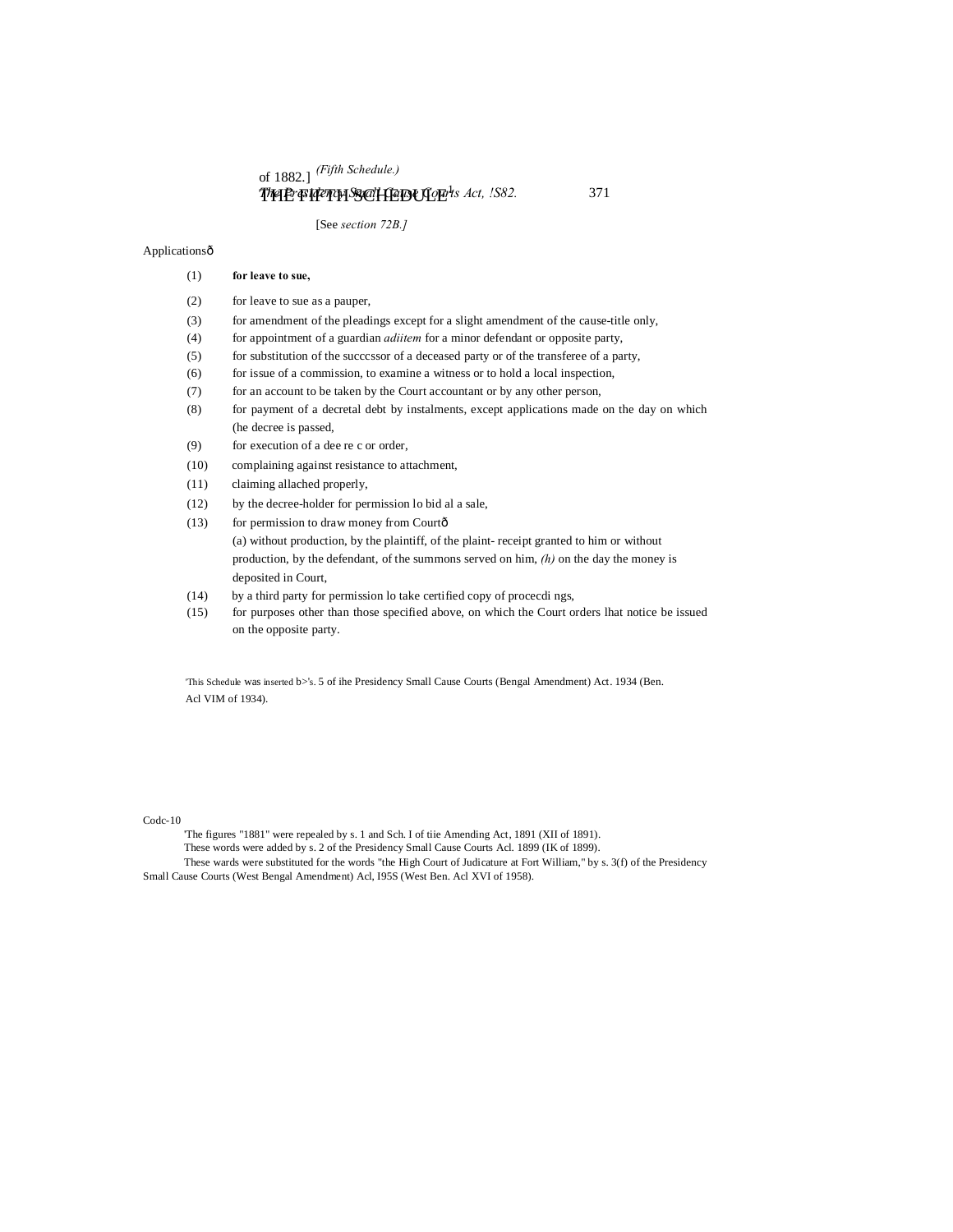'Substituted by the Madras Cily Civil Court Act, 1892 (VII of 1892).

**[Act XV** These words were inserted *by* s. *l(i)* of the Presidency Small Causc Courts (West Bengal Amendment) Act, 195S (Wcsi Ben. Act XVI or 1958).

The see lion which was omilled reads as follows, namely : $\hat{\mathbf{\theta}}$  *mall Cause Courts Act, 1882.* 

"Removal of ccrtain causes inlo High Court.ô (/) In any suit instituted in a Small Causc Court in which lhe amount or value of lhe subject-matter cxcccds the sum of one thousand rupees, the defendant or any one of the defendants may, before the day fixed by Ihe summons for the appearance of ihe defendant or wilhin eight days after the service of ihe summons on him, whichever period shall last expire, apply *ex pane* on an affidavit selling forth the fads on which he relies Tor his defence lo a Judge of the High Court for an order removing Ihe cause inlo Lhe High Court.

*( 4 )* If the plaintiff in any case which has been removed under litis section into the High Court has abandoned a portion of his claim in order to be able lo bring lhe suit wilhin the jurisdiction of a Small Causc Court, he shall be permitted to revive the portion of his claim so abandoned.".

The scclion which was omilled reads as follows, namely  $:\hat{\theta}$ 

"Rules with fespeel lo suils removed under the last foregoing section. $\hat{o}$  (1) When a suil has been removed into the High Court under the lasl foregoing scclion, it shall be heard and disposed of by such Court in the exercise of its original jurisdiction, and the said Court shall have all the same powers and jurisdiction in respect thereof as if it had been originally instituted in such Court.

*( 2 )* In every suit so removed as aforesaid the affidavit filed under scclion 39. sub-section (t). shall be treated as a written statement of the defendant tendered under section 110 of the Code of Civil Procedure {XIV of 1882), unless the Court shall otherwise order.

*( 3 )* In every suit so removed as aforesaid credit shall be given to the plaintiff for the amount of the court-fee paid in the Small Causc Court in respect of the plaint in the levy of any fees which according to the practice of the High Court arc payable lo the Government.".

> 'The word "two" was substituted Tor the original word "one" by s. *2* of the Presidency Small Cause Courts (Amendment) Acl, I9J2 (IX of 1912). Thtn the word "five" was substituted for the word "two" by s. 4 of the Presidency Small Cause Courts (West Bengal Amendment) Act, 1969 (West Ben. Act XXXII of 1969). Finally, the word within square brackets was substituted for Ihe word "five" by s.4 or the Presidency Small Cause Courts (West Bengal Amendment) Act, 1978 (West Ben. Acl LX of 1978).

-For the fee on such application, *see* s. 71, *infra. 'See* foot-note 4 on page 386, *ante.*